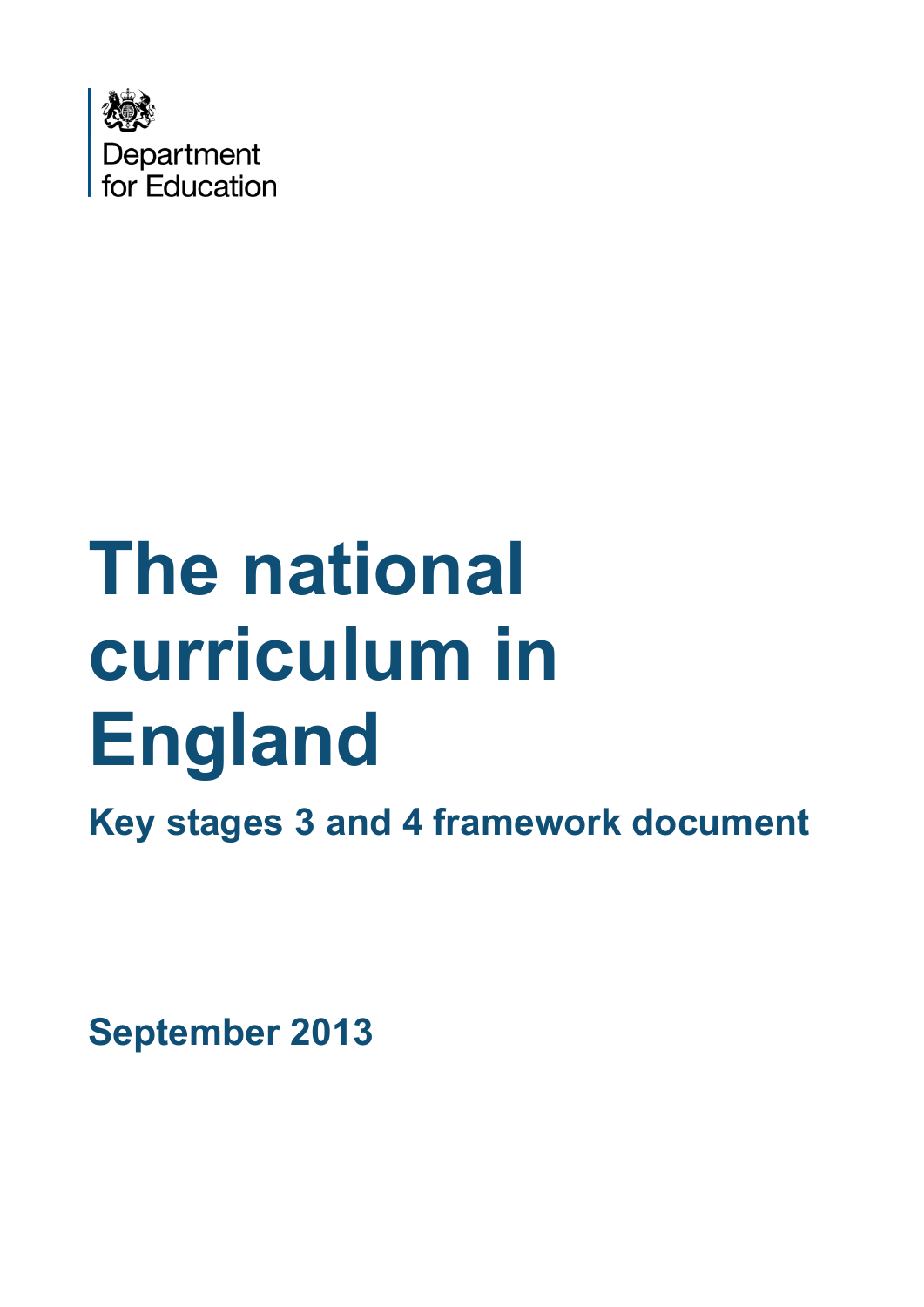# **Contents**

| 1. Introduction                                                  | 3              |
|------------------------------------------------------------------|----------------|
| 2. The school curriculum in England                              | $\overline{4}$ |
| 3. The national curriculum in England                            | 5              |
| 4. Inclusion                                                     | 8              |
| 5. Numeracy and mathematics                                      | $9\,$          |
| 6. Language and literacy                                         | 10             |
| 7. Programmes of study and attainment targets                    | 12             |
| English                                                          | 13             |
| Glossary for the programmes of study for English (non-statutory) | 18             |
| <b>Mathematics</b>                                               | 37             |
| Science                                                          | 45             |
| Art and design                                                   | 57             |
| Citizenship                                                      | 59             |
| Computing                                                        | 62             |
| Design and technology                                            | 65             |
| Geography                                                        | 68             |
| History                                                          | 71             |
| Languages                                                        | 75             |
| <b>Music</b>                                                     | 78             |
| Physical education                                               | 80             |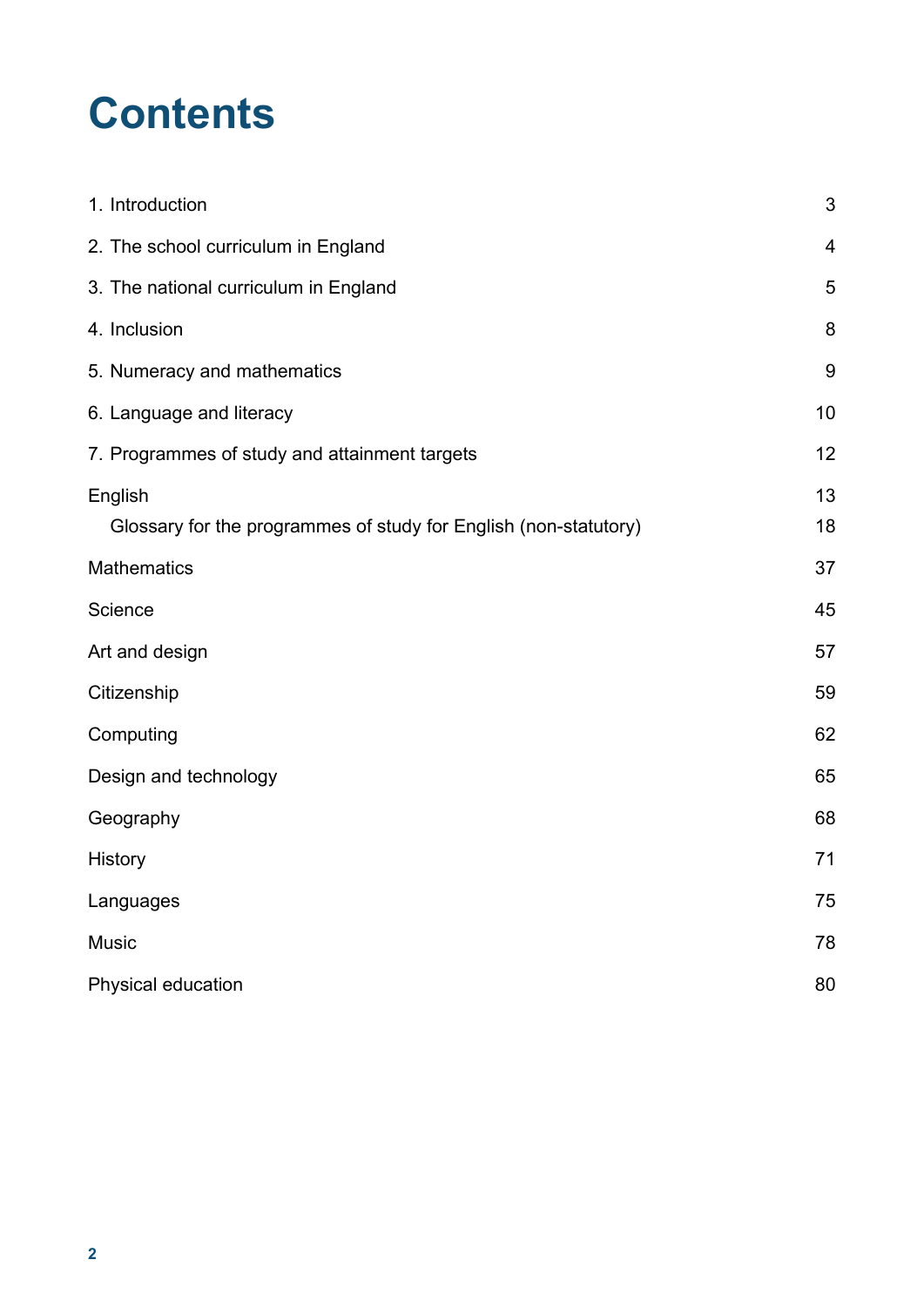# <span id="page-2-0"></span>**1. Introduction**

- 1.1 This document sets out the framework for the national curriculum at key stages 3 and 4 and includes:
	- contextual information about both the overall school curriculum and the statutory national curriculum, including the statutory basis of the latter
	- **all aims for the statutory national curriculum**
	- statements on inclusion, and on the development of pupils' competence in numeracy and mathematics, language and literacy across the school curriculum
	- programmes of study key stages 3 and 4 for all the national curriculum subjects, other than for key stage 4 English, mathematics and science, which will follow.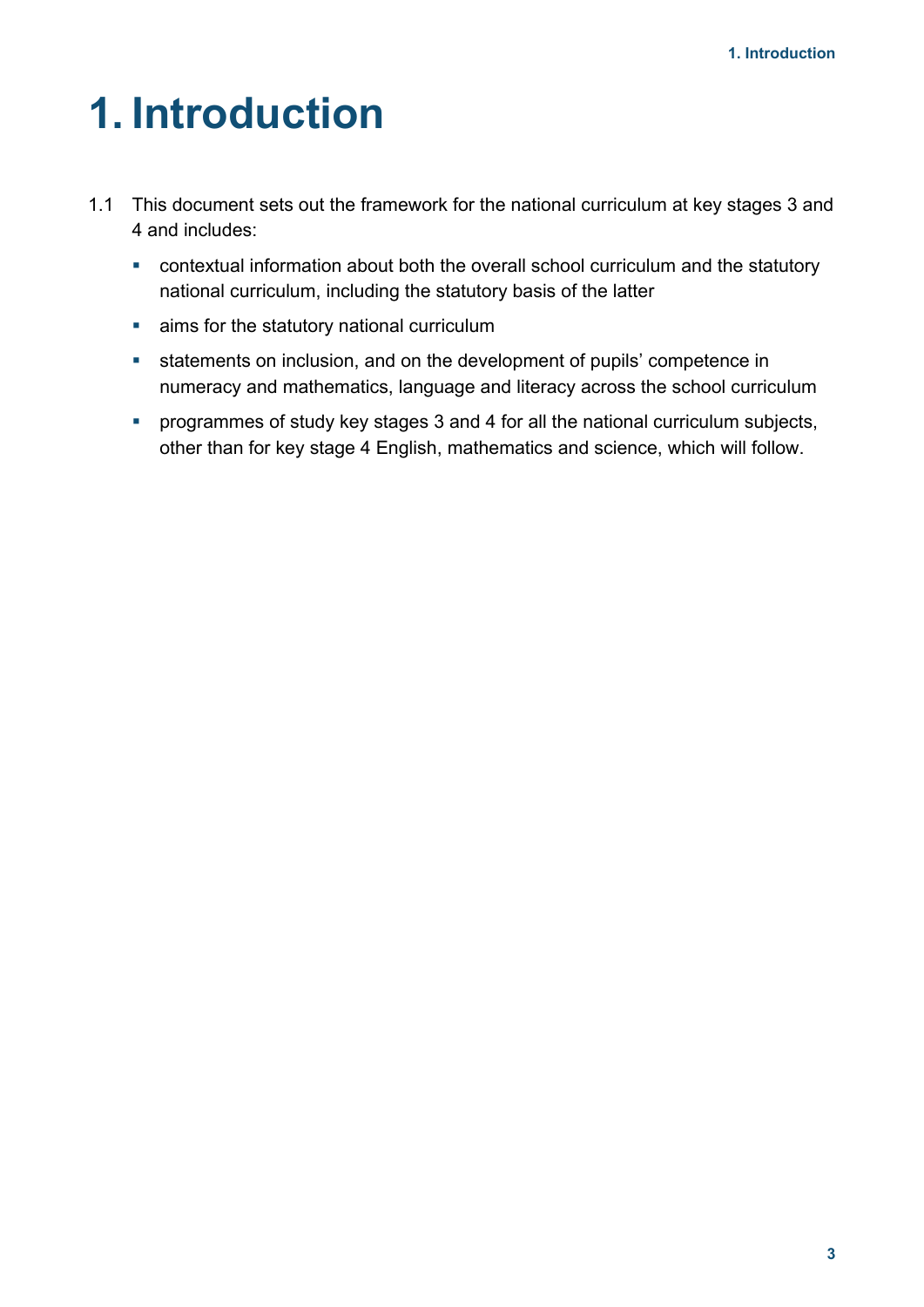# <span id="page-3-0"></span>**2. The school curriculum in England**

- 2.1 Every state-funded school must offer a curriculum which is balanced and broadly based<sup>[1](#page-3-1)</sup> and which:
	- promotes the spiritual, moral, cultural, mental and physical development of pupils at the school and of society, and
	- prepares pupils at the school for the opportunities, responsibilities and experiences of later life.
- 2.2 The school curriculum comprises all learning and other experiences that each school plans for its pupils. The national curriculum forms one part of the school curriculum.
- 2.3 All state schools are also required to make provision for a daily act of collective worship and must teach religious education to pupils at every key stage and sex and relationship education to pupils in secondary education.
- 2.4 Maintained schools in England are legally required to follow the statutory national curriculum which sets out in programmes of study, on the basis of key stages, subject content for those subjects that should be taught to all pupils. All schools must publish their school curriculum by subject and academic year online.<sup>[2](#page-3-2)</sup>
- 2.5 All schools should make provision for personal, social, health and economic education (PSHE), drawing on good practice. Schools are also free to include other subjects or topics of their choice in planning and designing their own programme of education.

<span id="page-3-1"></span>See Section 78 of the 2002 Education Act:<http://www.legislation.gov.uk/ukpga/2002/32/section/78>which applies to all maintained schools. Academies are also required to offer a broad and balanced curriculum in accordance with Section 1 of the 2010 Academies Act: <http://www.legislation.gov.uk/ukpga/2010/32/section/1>

<span id="page-3-2"></span> $2$  From September 2012, all schools are required to publish information in relation to each academic year, relating to the content of the school's curriculum for each subject and details about how additional information relating to the curriculum may be obtained:<http://www.legislation.gov.uk/uksi/2012/1124/made>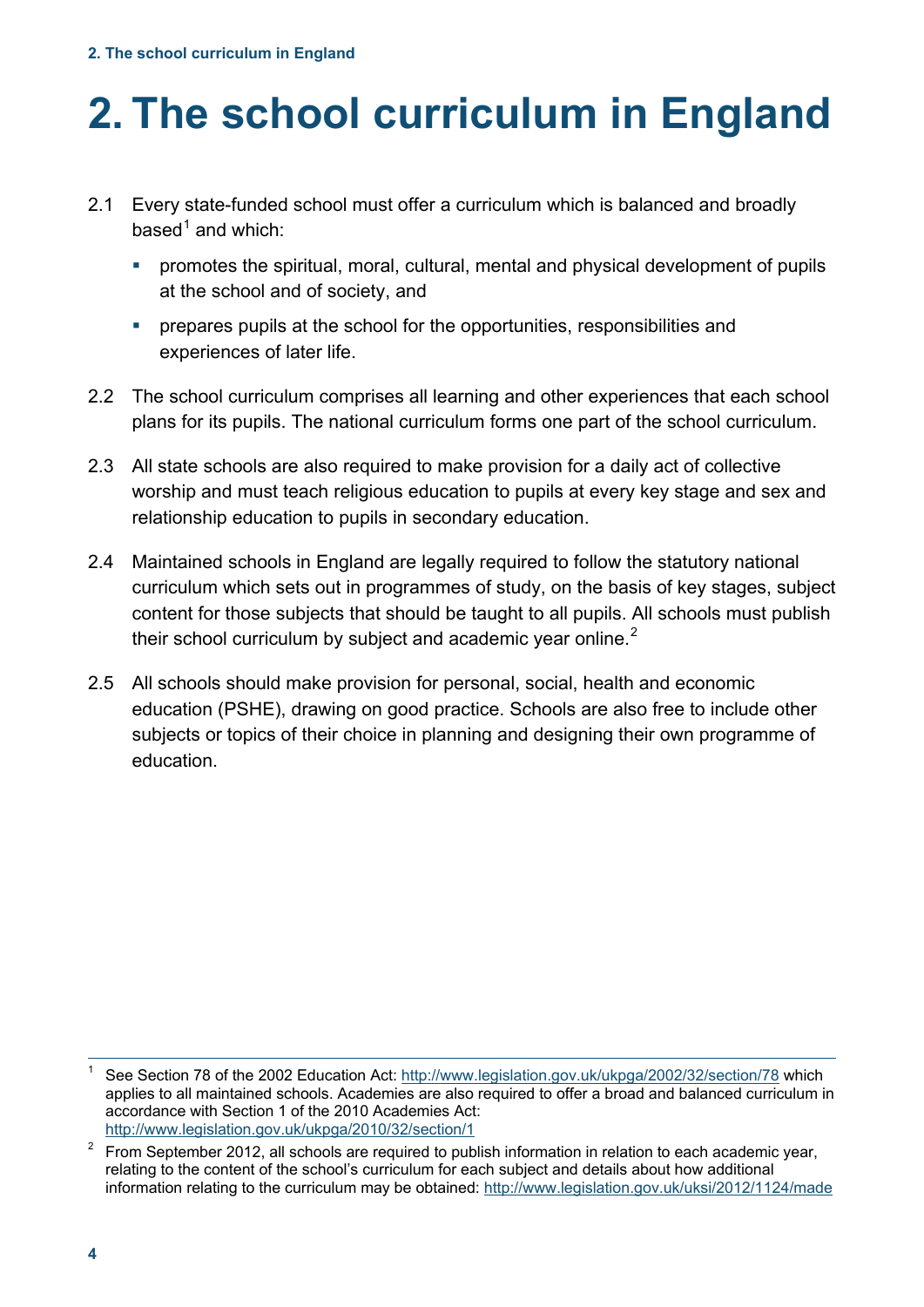# <span id="page-4-0"></span>**3. The national curriculum in England**

### **Aims**

- 3.1 The national curriculum provides pupils with an introduction to the essential knowledge that they need to be educated citizens. It introduces pupils to the best that has been thought and said; and helps engender an appreciation of human creativity and achievement.
- 3.2 The national curriculum is just one element in the education of every child. There is time and space in the school day and in each week, term and year to range beyond the national curriculum specifications. The national curriculum provides an outline of core knowledge around which teachers can develop exciting and stimulating lessons to promote the development of pupils' knowledge, understanding and skills as part of the wider school curriculum.

#### **Structure**

- 3.3 Pupils of compulsory school age in community and foundation schools, including community special schools and foundation special schools, and in voluntary aided and voluntary controlled schools, must follow the national curriculum. It is organised on the basis of four key stages and twelve subjects, classified in legal terms as 'core' and 'other foundation' subjects.
- 3.4 The Secretary of State for Education is required to publish programmes of study for each national curriculum subject, setting out the 'matters, skills and processes' to be taught at each key stage. Schools are free to choose how they organise their school day, as long as the content of the national curriculum programmes of study is taught to all pupils.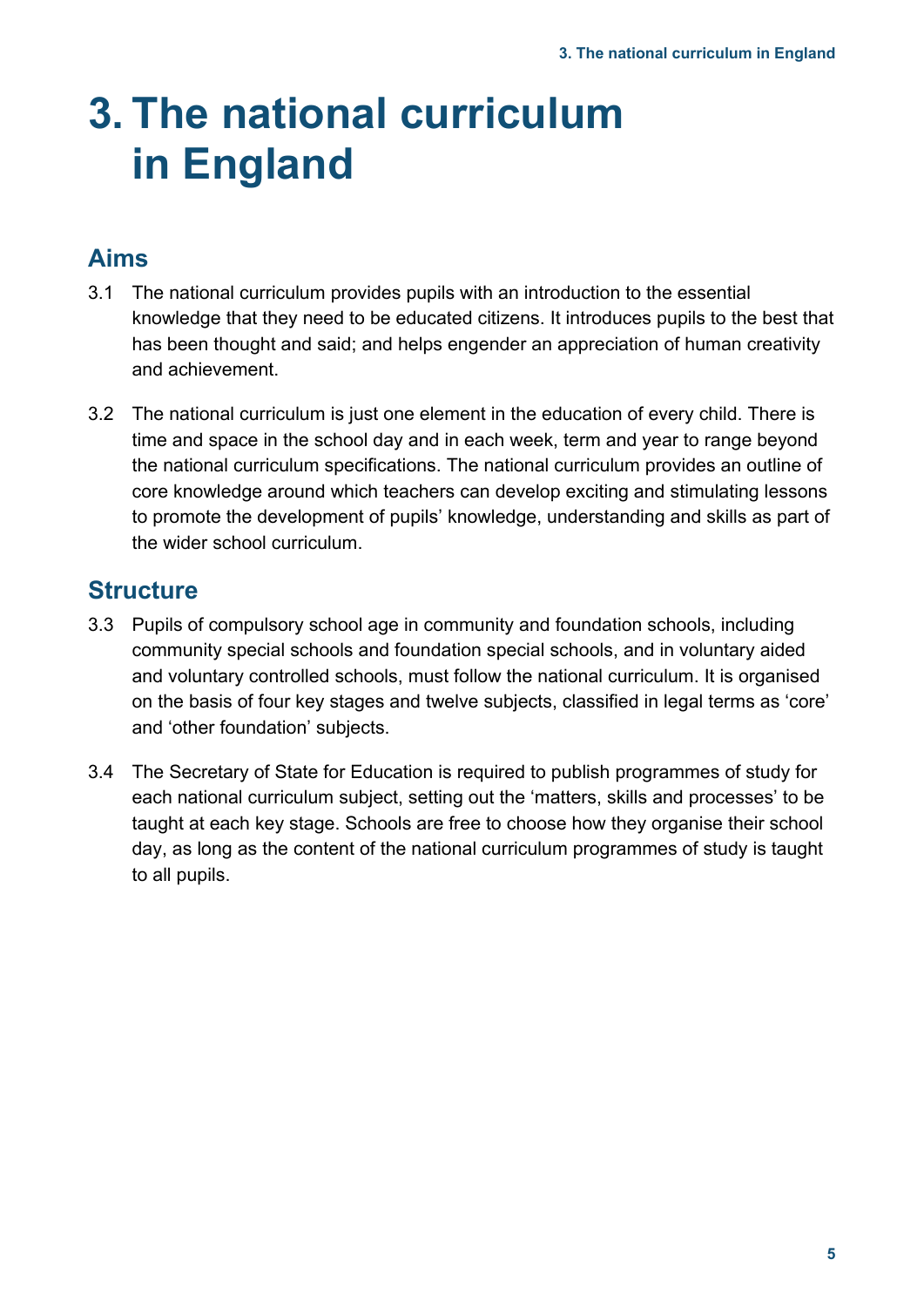#### **3. The national curriculum in England**

3.5 The structure of the national curriculum, in terms of which subjects are compulsory at each key stage, is set out in the table below:

|                            | <b>Key stage 1</b> | <b>Key stage 2</b> | <b>Key stage 3</b> | <b>Key stage 4</b> |
|----------------------------|--------------------|--------------------|--------------------|--------------------|
| Age                        | $5 - 7$            | $7 - 11$           | $11 - 14$          | $14 - 16$          |
| Year groups                | $1 - 2$            | $3 - 6$            | $7 - 9$            | $10 - 11$          |
| <b>Core subjects</b>       |                    |                    |                    |                    |
| English                    | $\checkmark$       | ✓                  | $\checkmark$       | ✓                  |
| Mathematics                |                    | ✓                  | ✓                  |                    |
| Science                    | ✓                  |                    | ✓                  |                    |
| <b>Foundation subjects</b> |                    |                    |                    |                    |
| Art and design             | $\checkmark$       | $\checkmark$       | $\checkmark$       |                    |
| Citizenship                |                    |                    | ✓                  |                    |
| Computing                  | $\checkmark$       | $\checkmark$       | $\checkmark$       |                    |
| Design and technology      |                    | ✓                  | ✓                  |                    |
| Languages $3$              |                    | ✓                  | ✓                  |                    |
| Geography                  | $\checkmark$       | ✓                  | ✓                  |                    |
| History                    |                    | ✓                  | ✓                  |                    |
| Music                      |                    | ✓                  | ✓                  |                    |
| Physical education         |                    | ✓                  | $\checkmark$       |                    |

*Figure 1 – Structure of the national curriculum*

- 3.6 All schools are also required to teach religious education at all key stages. Secondary schools must provide sex and relationship education.
- *Figure 2 Statutory teaching of religious education and sex and relationship education*

|                                   | <b>Key stage 1</b> | <b>Key stage 2</b> | <b>Key stage 3</b> | <b>Key stage 4</b> |
|-----------------------------------|--------------------|--------------------|--------------------|--------------------|
| Age                               | $5 - 7$            | $7 - 11$           | $11 - 14$          | $14 - 16$          |
| <b>Year groups</b>                | $1 - 2$            | $3 - 6$            | $7 - 9$            | $10 - 11$          |
|                                   |                    |                    |                    |                    |
| Religious education               |                    |                    |                    |                    |
|                                   |                    |                    |                    |                    |
| Sex and relationship<br>education |                    |                    |                    |                    |

<span id="page-5-0"></span> $\overline{3}$  At key stage 2 the subject title is 'foreign language'; at key stage 3 it is 'modern foreign language'.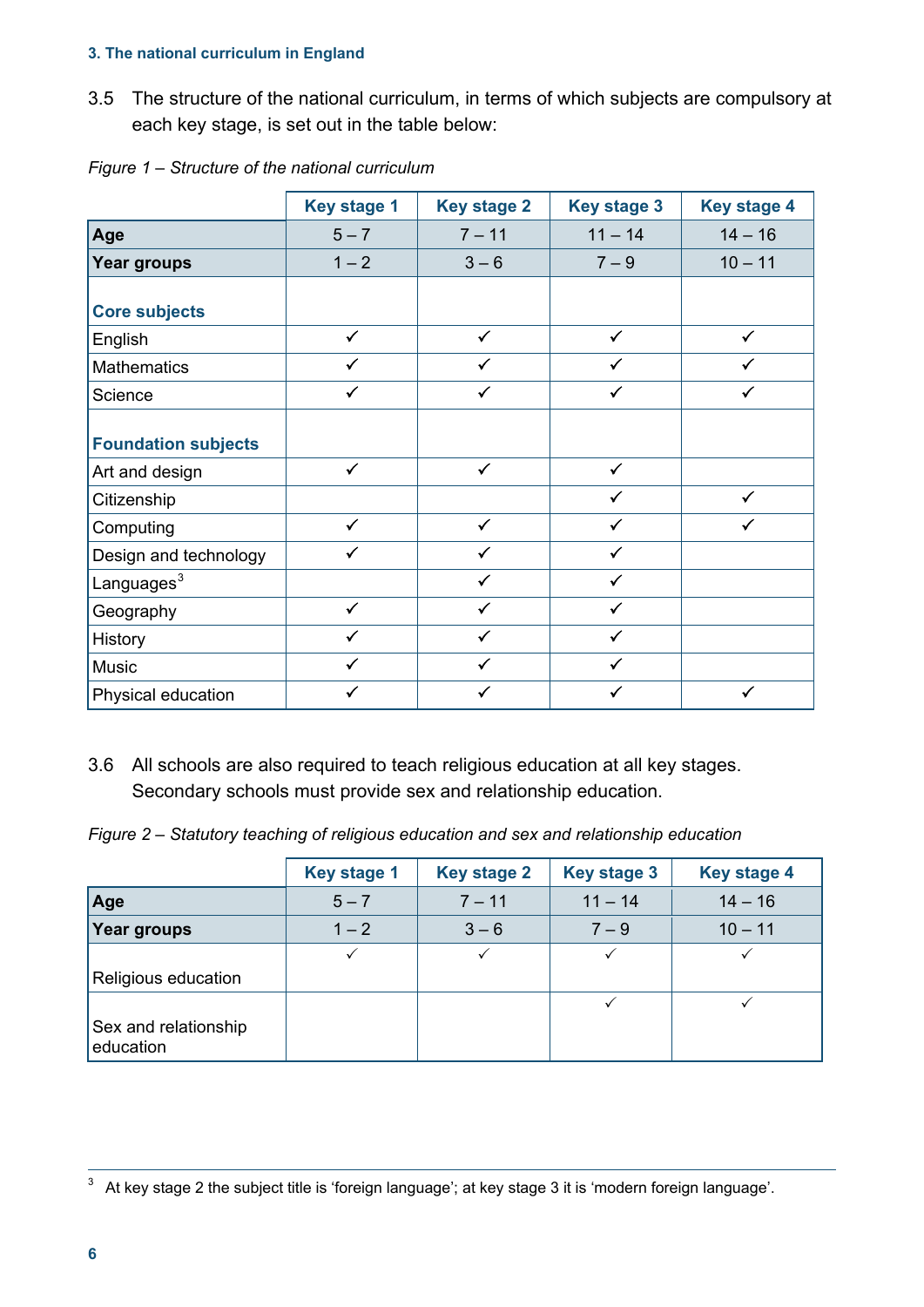### **Key stage 4 entitlement areas**

- 3.7 The arts (comprising art and design, music, dance, drama and media arts), design and technology, the humanities (comprising geography and history) and modern foreign language are not compulsory national curriculum subjects after the age of 14, but all pupils in maintained schools have a statutory entitlement to be able to study a subject in each of those four areas.
- 3.8 The statutory requirements in relation to the entitlement areas are:
	- schools must provide access to a minimum of one course in each of the four entitlement areas
	- schools must provide the opportunity for pupils to take a course in all four areas, should they wish to do so
	- a course that meets the entitlement requirements must give pupils the opportunity to obtain an approved qualification.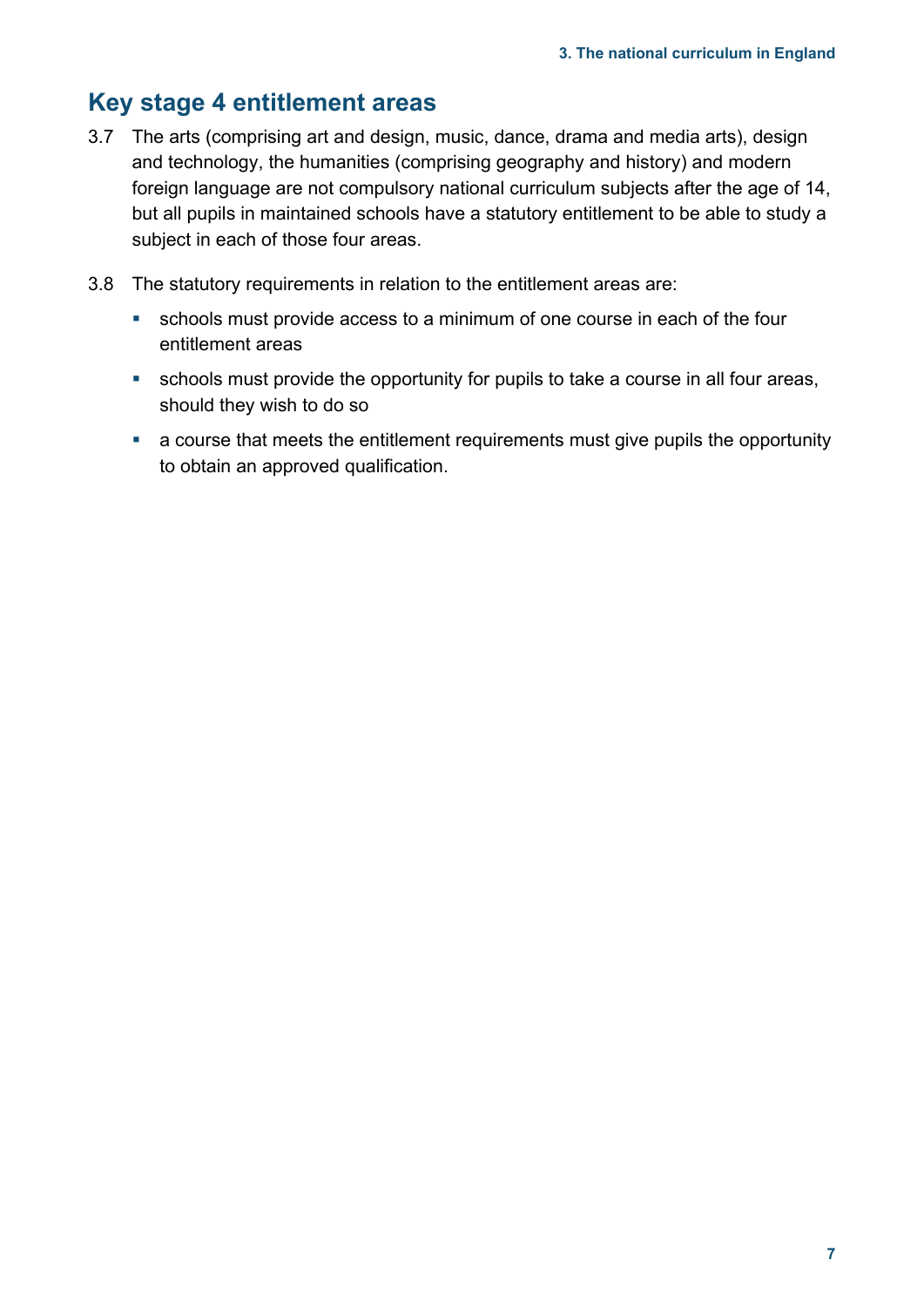# <span id="page-7-0"></span>**4. Inclusion**

### **Setting suitable challenges**

4.1 Teachers should set high expectations for every pupil. They should plan stretching work for pupils whose attainment is significantly above the expected standard. They have an even greater obligation to plan lessons for pupils who have low levels of prior attainment or come from disadvantaged backgrounds. Teachers should use appropriate assessment to set targets which are deliberately ambitious.

### **Responding to pupils' needs and overcoming potential barriers for individuals and groups of pupils**

- 4.2 Teachers should take account of their duties under equal opportunities legislation that covers race, disability, sex, religion or belief, sexual orientation, pregnancy and maternity, and gender reassignment.<sup>[4](#page-7-1)</sup>
- 4.3 A wide range of pupils have special educational needs, many of whom also have disabilities. Lessons should be planned to ensure that there are no barriers to every pupil achieving. In many cases, such planning will mean that these pupils will be able to study the full national curriculum. The [SEN Code of Practice](http://www.education.gov.uk/aboutdfe/statutory/g00213170/special-educational-needs-code-of-practice) includes advice on approaches to identification of need which can support this. A minority of pupils will need access to specialist equipment and different approaches. The SEN Code of Practice outlines what needs to be done for them.
- 4.4 With the right teaching, that recognises their individual needs, many disabled pupils may have little need for additional resources beyond the aids which they use as part of their daily life. Teachers must plan lessons so that these pupils can study every national curriculum subject. Potential areas of difficulty should be identified and addressed at the outset of work.
- 4.5 Teachers must also take account of the needs of pupils whose first language is not English. Monitoring of progress should take account of the pupil's age, length of time in this country, previous educational experience and ability in other languages.
- 4.6 The ability of pupils for whom English is an additional language to take part in the national curriculum may be in advance of their communication skills in English. Teachers should plan teaching opportunities to help pupils develop their English and should aim to provide the support pupils need to take part in all subjects.

<span id="page-7-1"></span> $\frac{1}{4}$  Age is a protected characteristic under the Equality Act 2010 but it is not applicable to schools in relation to education or (as far as relating to those under the age of 18) the provision of services; it is a relevant protected characteristic in relation to the provision of services or employment (so when thinking about staff). Marriage and civil partnership are also a protected characteristic but only in relation to employment.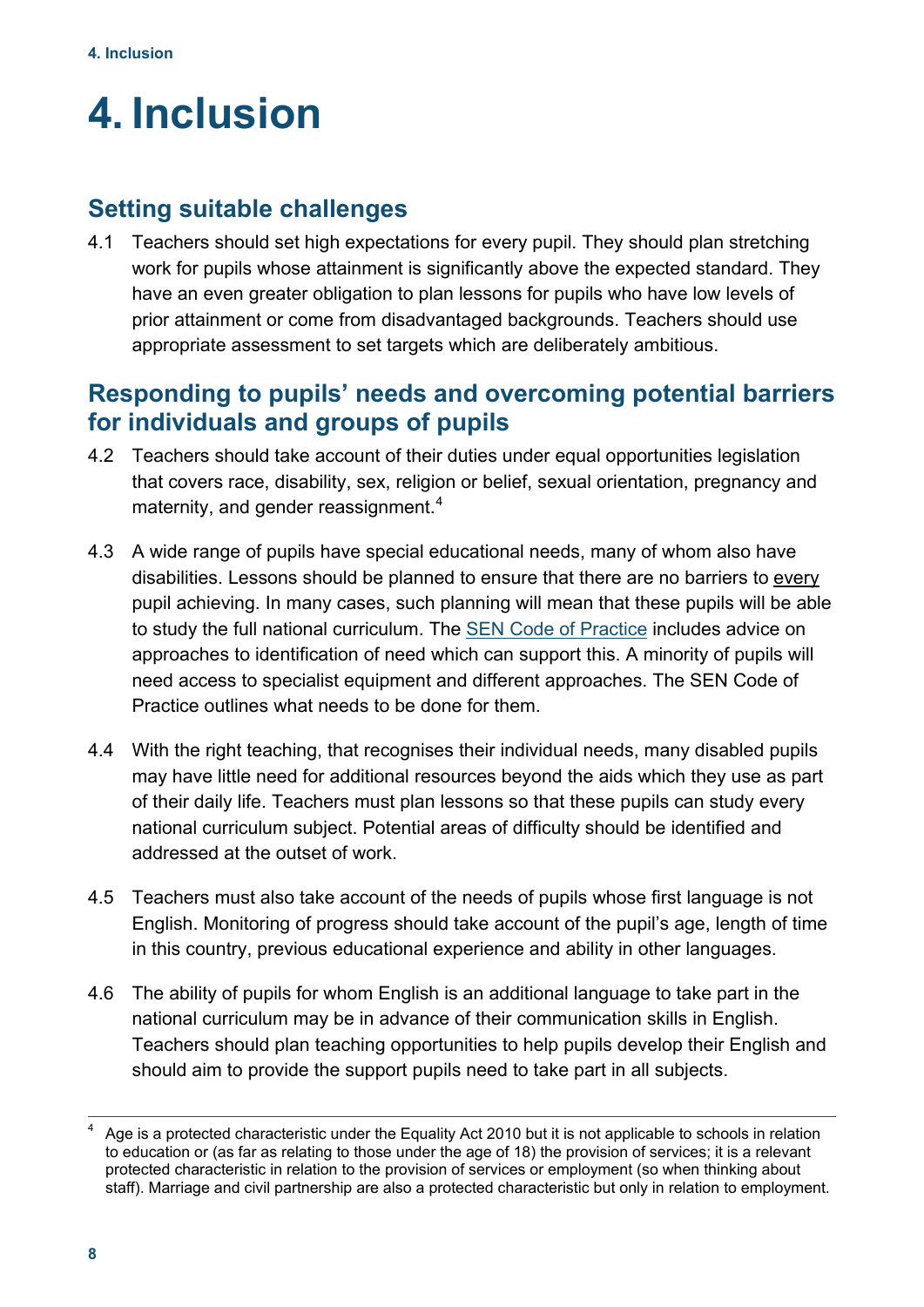# <span id="page-8-0"></span>**5. Numeracy and mathematics**

- 5.1 Teachers should use every relevant subject to develop pupils' mathematical fluency. Confidence in numeracy and other mathematical skills is a precondition of success across the national curriculum.
- 5.2 Teachers should develop pupils' numeracy and mathematical reasoning in all subjects so that they understand and appreciate the importance of mathematics. Pupils should be taught to apply arithmetic fluently to problems, understand and use measures, make estimates and sense check their work. Pupils should apply their geometric and algebraic understanding, and relate their understanding of probability to the notions of risk and uncertainty. They should also understand the cycle of collecting, presenting and analysing data. They should be taught to apply their mathematics to both routine and non-routine problems, including breaking down more complex problems into a series of simpler steps.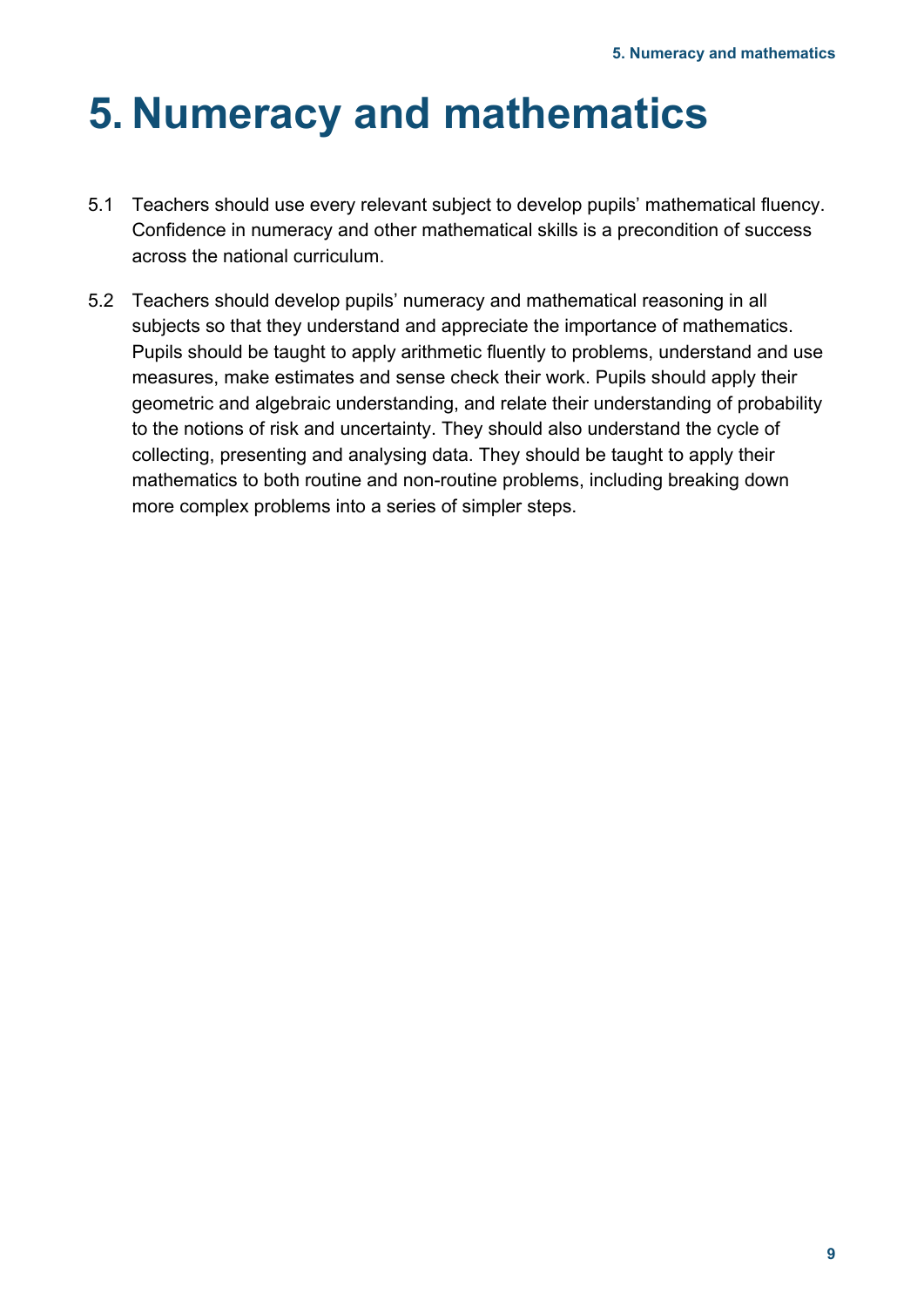# <span id="page-9-0"></span>**6. Language and literacy**

6.1 Teachers should develop pupils' spoken language, reading, writing and vocabulary as integral aspects of the teaching of every subject. English is both a subject in its own right and the medium for teaching; for pupils, understanding the language provides access to the whole curriculum. Fluency in the English language is an essential foundation for success in all subjects.

### **Spoken language**

6.2 Pupils should be taught to speak clearly and convey ideas confidently using Standard English. They should learn to justify ideas with reasons; ask questions to check understanding; develop vocabulary and build knowledge; negotiate; evaluate and build on the ideas of others; and select the appropriate register for effective communication. They should be taught to give well-structured descriptions and explanations and develop their understanding through speculating, hypothesising and exploring ideas. This will enable them to clarify their thinking as well as organise their ideas for writing.

#### **Reading and writing**

6.3 Teachers should develop pupils' reading and writing in all subjects to support their acquisition of knowledge. Pupils should be taught to read fluently, understand extended prose (both fiction and non-fiction) and be encouraged to read for pleasure. Schools should do everything to promote wider reading. They should provide library facilities and set ambitious expectations for reading at home. Pupils should develop the stamina and skills to write at length, with accurate spelling and punctuation. They should be taught the correct use of grammar. They should build on what they have been taught to expand the range of their writing and the variety of the grammar they use. The writing they do should include narratives, explanations, descriptions, comparisons, summaries and evaluations: such writing supports them in rehearsing, understanding and consolidating what they have heard or read.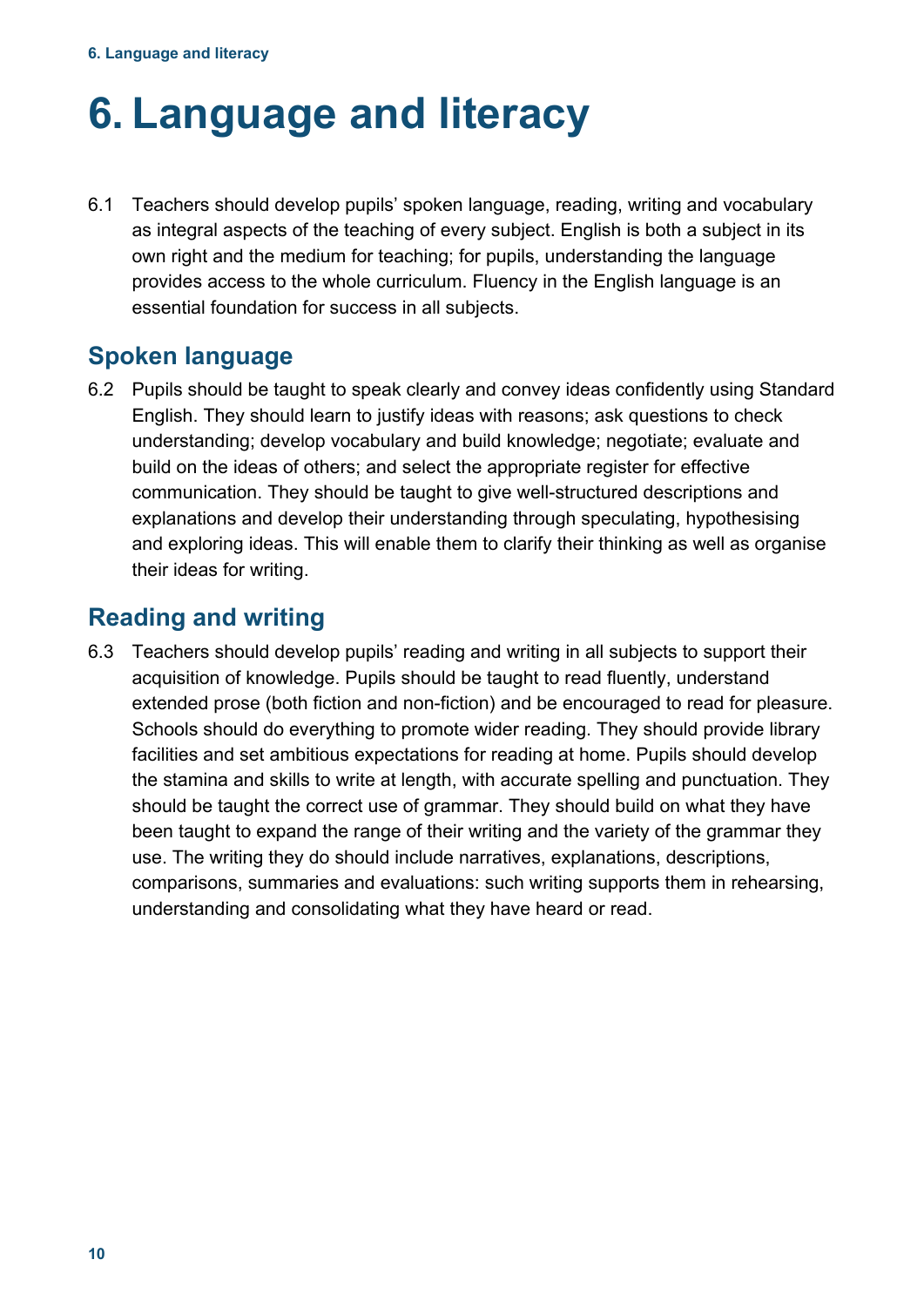#### **Vocabulary development**

6.4 Pupils' acquisition and command of vocabulary are key to their learning and progress across the whole curriculum. Teachers should therefore develop vocabulary actively, building systematically on pupils' current knowledge. They should increase pupils' store of words in general; simultaneously, they should also make links between known and new vocabulary and discuss the shades of meaning in similar words. In this way, pupils expand the vocabulary choices that are available to them when they write. In addition, it is vital for pupils' comprehension that they understand the meanings of words they meet in their reading across all subjects, and older pupils should be taught the meaning of instruction verbs that they may meet in examination questions. It is particularly important to induct pupils into the language which defines each subject in its own right, such as accurate mathematical and scientific language.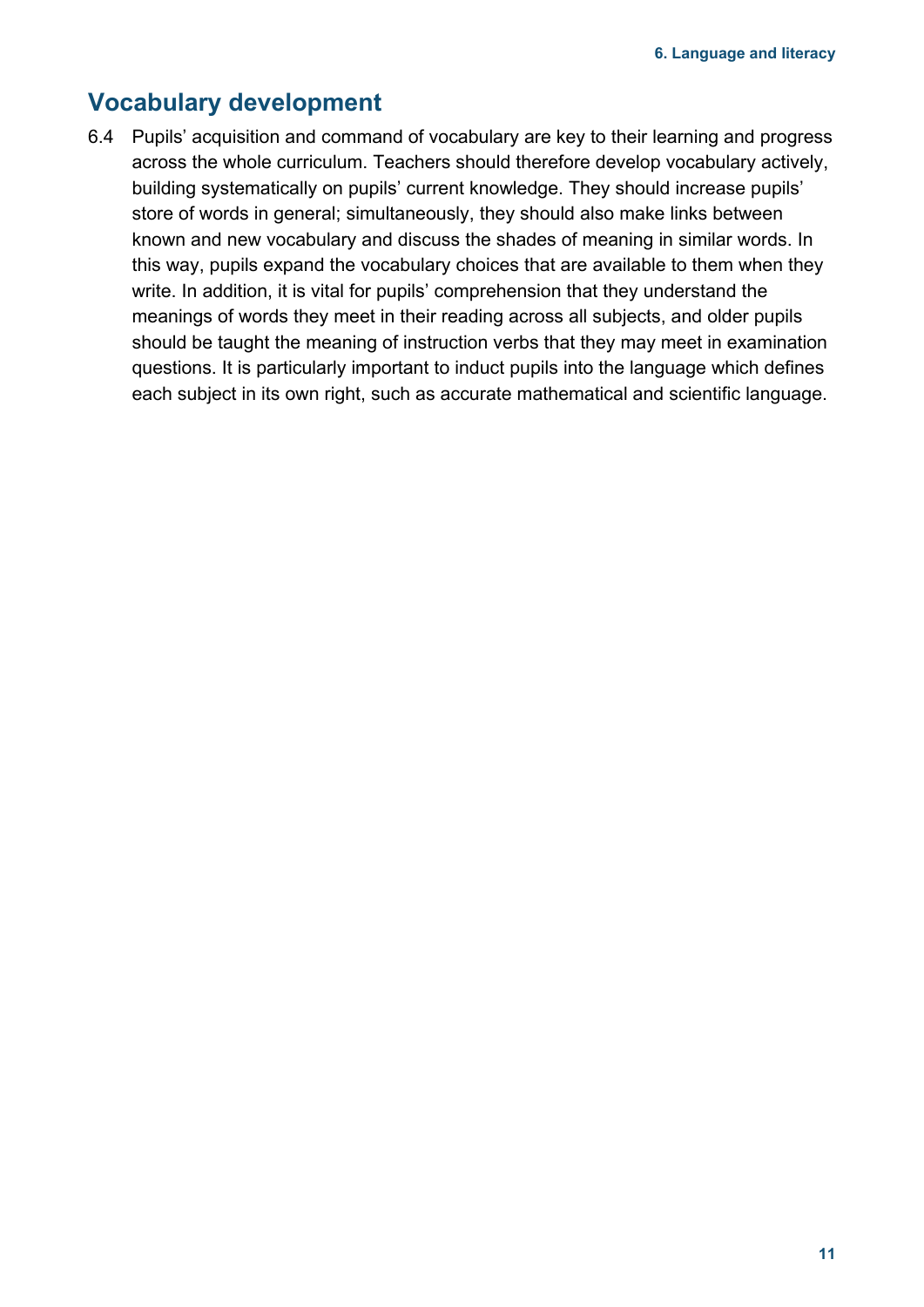# <span id="page-11-0"></span>**7. Programmes of study and attainment targets**

7.1 The following pages set out the statutory programmes of study and attainment targets for key stages 3 and 4 for all subjects, except for English, mathematics and science at key stage 4. Schools are not required by law to teach the example content in [square brackets] or the content indicated as being 'non-statutory'.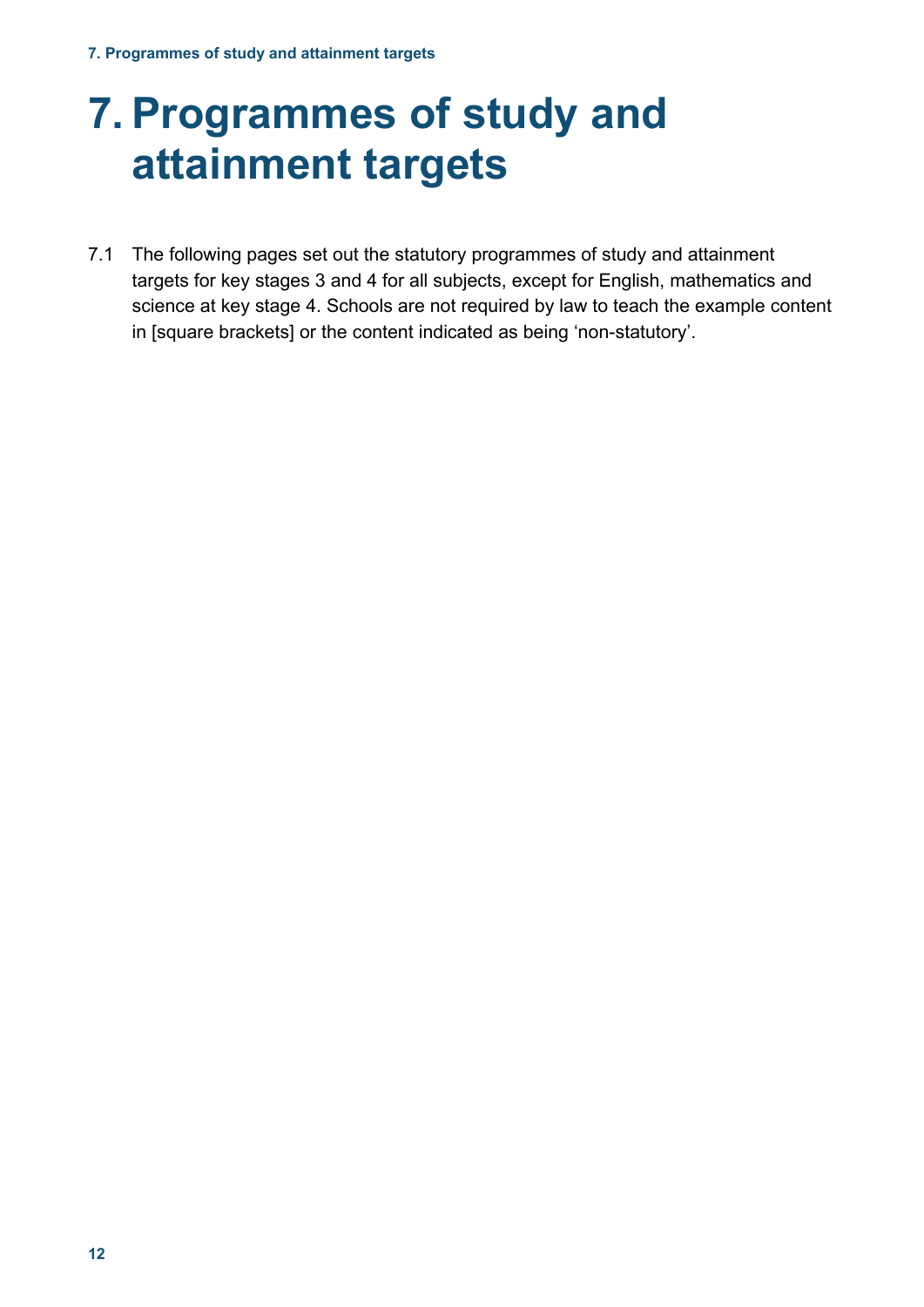### <span id="page-12-0"></span>**Purpose of study**

English has a pre-eminent place in education and in society. A high-quality education in English will teach pupils to speak and write fluently so that they can communicate their ideas and emotions to others and through their reading and listening, others can communicate with them. Through reading in particular, pupils have a chance to develop culturally, emotionally, intellectually, socially and spiritually. Literature, especially, plays a key role in such development. Reading also enables pupils both to acquire knowledge and to build on what they already know. All the skills of language are essential to participating fully as a member of society; pupils, therefore, who do not learn to speak, read and write fluently and confidently are effectively disenfranchised.

### **Aims**

The overarching aim for English in the national curriculum is to promote high standards of language and literacy by equipping pupils with a strong command of the spoken and written word, and to develop their love of literature through widespread reading for enjoyment. The national curriculum for English aims to ensure that all pupils:

- **•** read easily, fluently and with good understanding
- develop the habit of reading widely and often, for both pleasure and information
- acquire a wide vocabulary, an understanding of grammar and knowledge of linguistic conventions for reading, writing and spoken language
- **EXECUTE:** appreciate our rich and varied literary heritage
- write clearly, accurately and coherently, adapting their language and style in and for a range of contexts, purposes and audiences
- use discussion in order to learn; they should be able to elaborate and explain clearly their understanding and ideas
- are competent in the arts of speaking and listening, making formal presentations, demonstrating to others and participating in debate.

### **Spoken language**

The national curriculum for English reflects the importance of spoken language in pupils' development across the whole curriculum – cognitively, socially and linguistically. Spoken language continues to underpin the development of pupils' reading and writing during key stage 3 and teachers should therefore ensure pupils' confidence and competence in this area continue to develop. Pupils should be taught to understand and use the conventions for discussion and debate, as well as continuing to develop their skills in working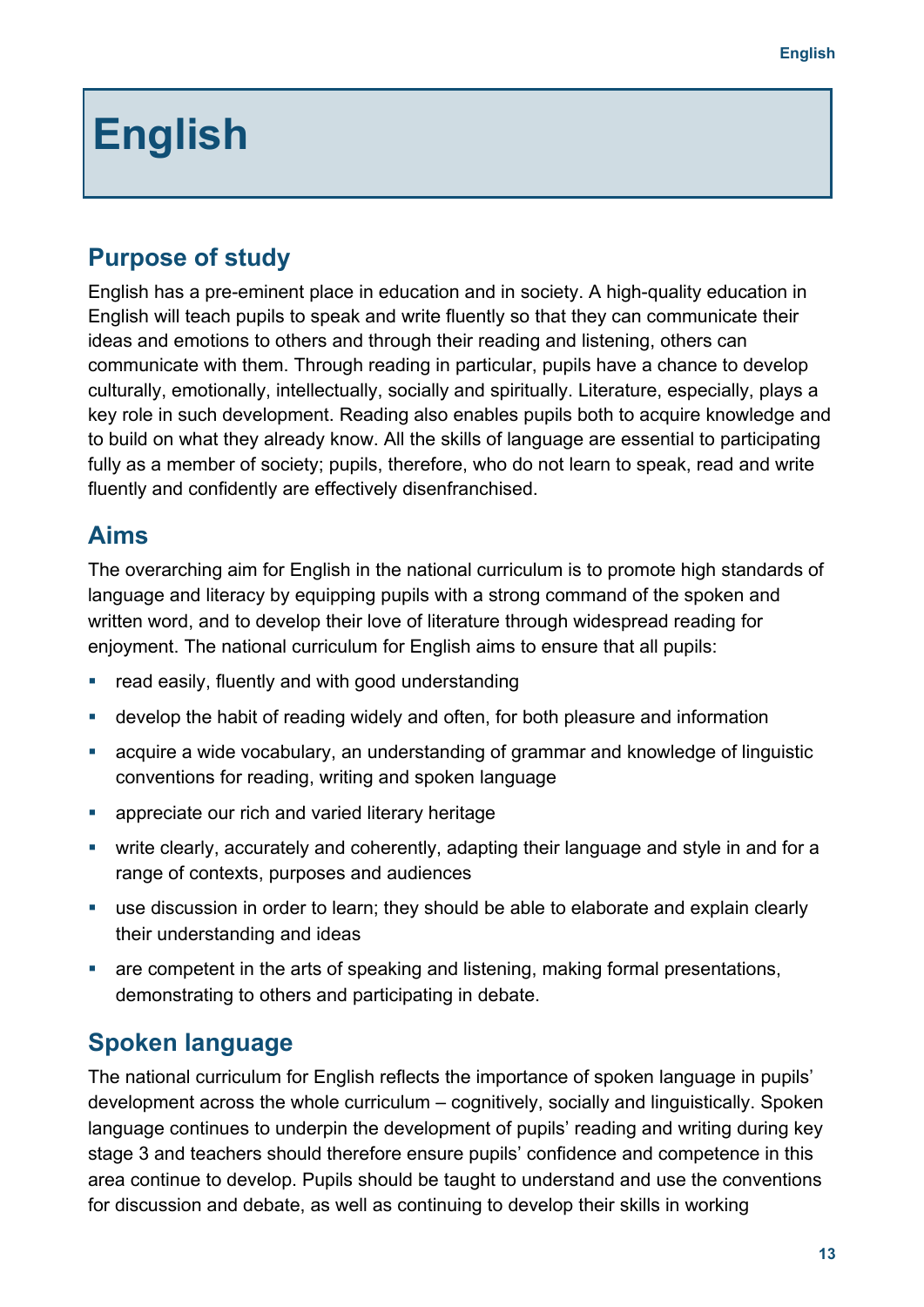collaboratively with their peers to discuss reading, writing and speech across the curriculum.

### **Reading and writing**

Reading at key stage 3 should be wide, varied and challenging. Pupils should be expected to read whole books, to read in depth and to read for pleasure and information.

Pupils should continue to develop their knowledge of and skills in writing, refining their drafting skills and developing resilience to write at length. They should be taught to write formal and academic essays as well as writing imaginatively. They should be taught to write for a variety of purposes and audiences across a range of contexts. This requires an increasingly wide knowledge of vocabulary and grammar.

Opportunities for teachers to enhance pupils' vocabulary will arise naturally from their reading and writing. Teachers should show pupils how to understand the relationships between words, how to understand nuances in meaning, and how to develop their understanding of, and ability to use, figurative language.

Pupils should be taught to control their speaking and writing consciously, understand why sentences are constructed as they are and to use Standard English. They should understand and use age-appropriate vocabulary, including linguistic and literary terminology, for discussing their reading, writing and spoken language. This involves consolidation, practice and discussion of language. It is important that pupils learn the correct grammatical terms in English and that these terms are integrated within teaching.

Teachers should build on the knowledge and skills that pupils have been taught at key stage 2. Decisions about progression should be based on the security of pupils' linguistic knowledge, skills and understanding and their readiness to progress to the next stage. Pupils whose linguistic development is more advanced should be challenged through being offered opportunities for increased breadth and depth in reading and writing. Those who are less fluent should consolidate their knowledge, understanding and skills, including through additional practice.

### **Glossary**

A non-statutory [Glossary](#page-17-1) is provided for teachers.

### **Attainment targets**

By the end of key stage 3, pupils are expected to know, apply and understand the matters, skills and processes specified in the relevant programme of study.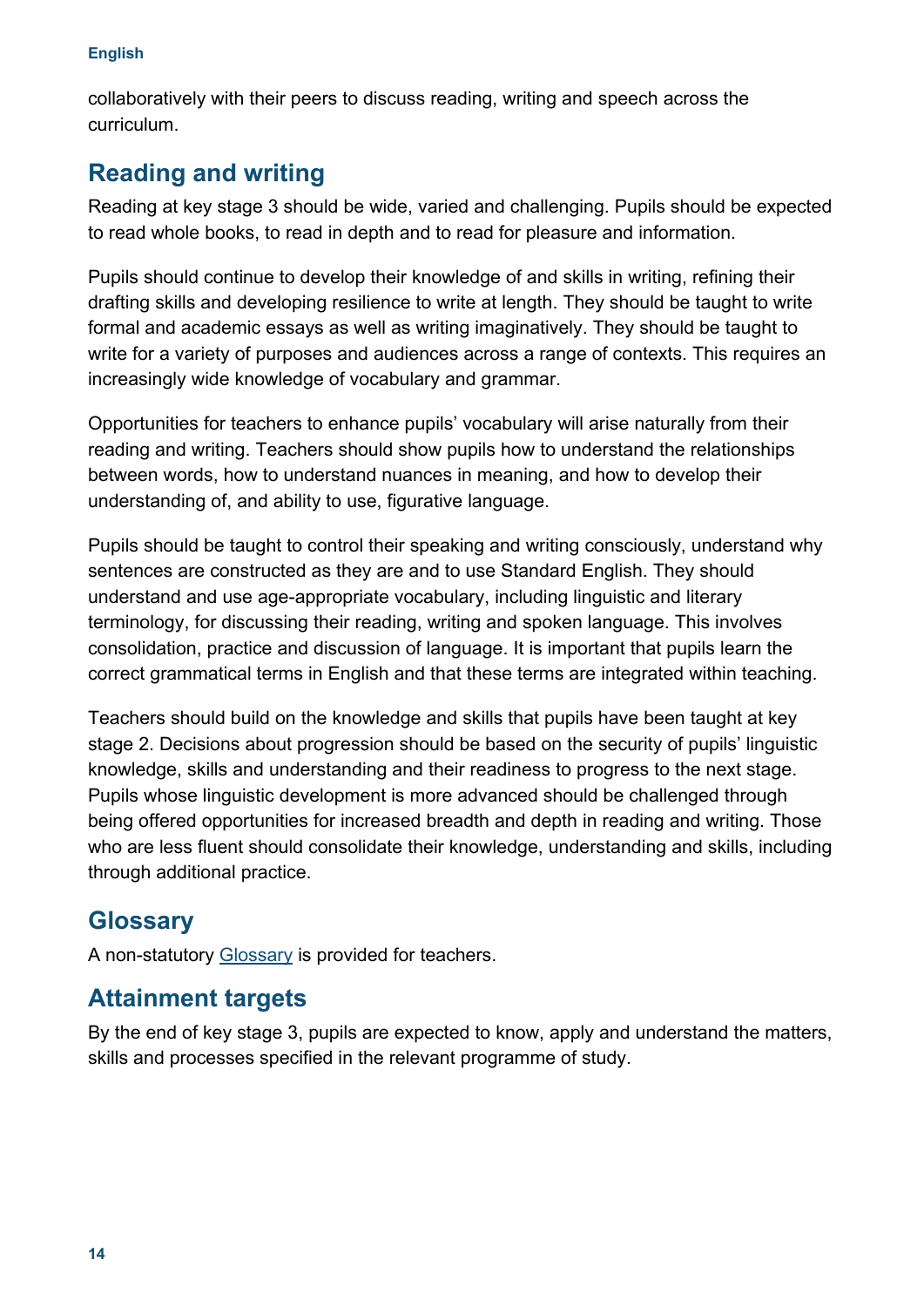# **Key stage 3**

## **Subject content**

#### **Reading**

Pupils should be taught to:

- develop an appreciation and love of reading, and read increasingly challenging material independently through:
	- reading a wide range of fiction and non-fiction, including in particular whole books, short stories, poems and plays with a wide coverage of genres, historical periods, forms and authors. The range will include high-quality works from:
		- English literature, both pre-1914 and contemporary, including prose, poetry and drama
		- Shakespeare (two plays)
		- seminal world literature
	- choosing and reading books independently for challenge, interest and enjoyment.
	- re-reading books encountered earlier to increase familiarity with them and provide a basis for making comparisons.
- understand increasingly challenging texts through:
	- learning new vocabulary, relating it explicitly to known vocabulary and understanding it with the help of context and dictionaries
	- **EXEC** making inferences and referring to evidence in the text
	- knowing the purpose, audience for and context of the writing and drawing on this knowledge to support comprehension
	- checking their understanding to make sure that what they have read makes sense.
- read critically through:
	- knowing how language, including figurative language, vocabulary choice, grammar, text structure and organisational features, presents meaning
	- recognising a range of poetic conventions and understanding how these have been used
	- studying setting, plot, and characterisation, and the effects of these
	- understanding how the work of dramatists is communicated effectively through performance and how alternative staging allows for different interpretations of a play
	- **naking critical comparisons across texts**
	- studying a range of authors, including at least two authors in depth each year.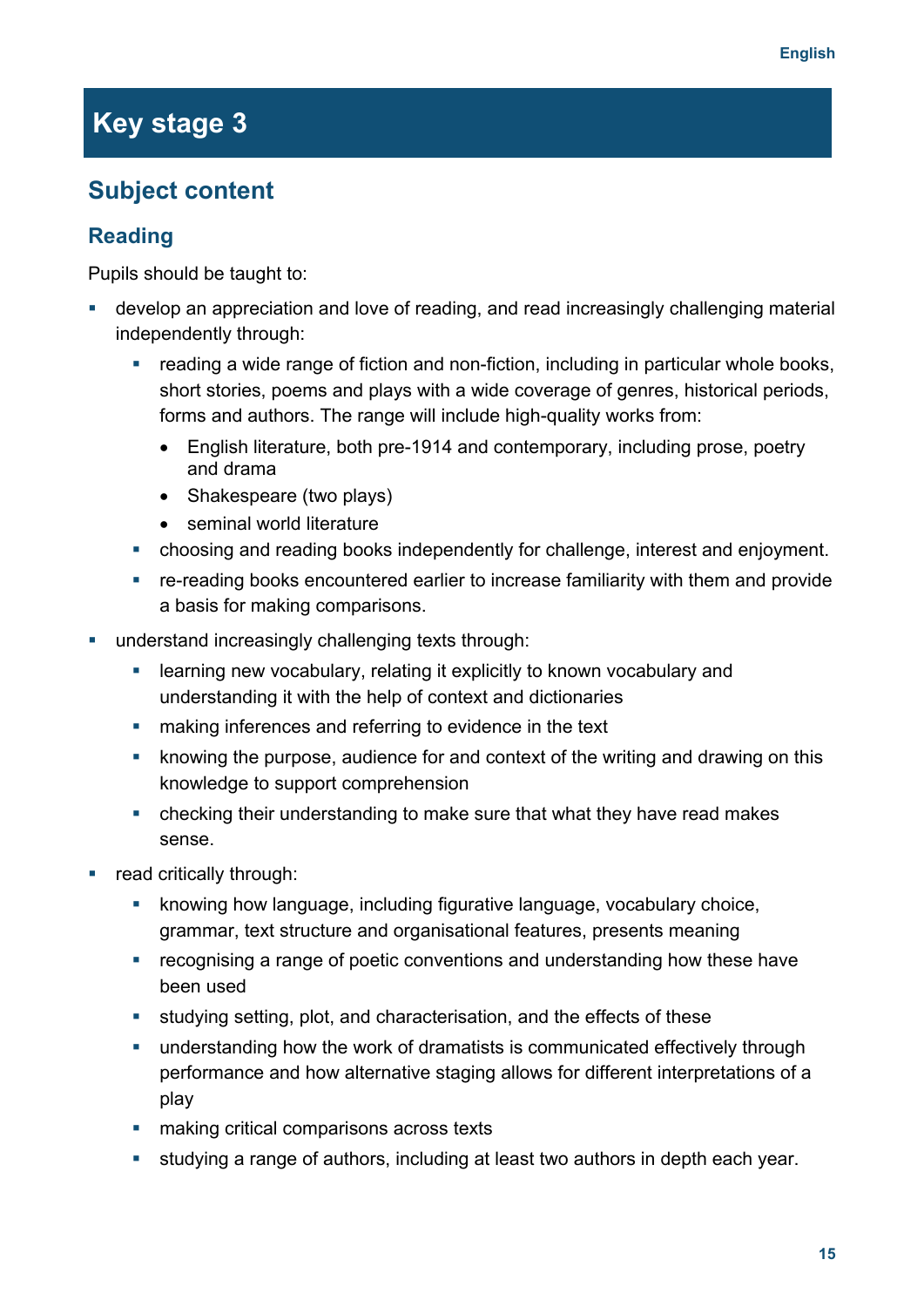#### **Writing**

Pupils should be taught to:

- write accurately, fluently, effectively and at length for pleasure and information through:
	- writing for a wide range of purposes and audiences, including:
		- well-structured formal expository and narrative essays
		- stories, scripts, poetry and other imaginative writing
		- notes and polished scripts for talks and presentations
		- a range of other narrative and non-narrative texts, including arguments, and personal and formal letters
	- summarising and organising material, and supporting ideas and arguments with any necessary factual detail
	- applying their growing knowledge of vocabulary, grammar and text structure to their writing and selecting the appropriate form
	- drawing on knowledge of literary and rhetorical devices from their reading and listening to enhance the impact of their writing
- **Problem**, draft, edit and proof-read through:
	- considering how their writing reflects the audiences and purposes for which it was intended
	- amending the vocabulary, grammar and structure of their writing to improve its coherence and overall effectiveness
	- paying attention to accurate grammar, punctuation and spelling; applying the spelling patterns and rules set out in English Appendix 1 to the key stage 1 and 2 programmes of study for English.

#### **Grammar and vocabulary**

Pupils should be taught to:

- consolidate and build on their knowledge of grammar and vocabulary through:
	- extending and applying the grammatical knowledge set out in English Appendix 2 to the key stage 1 and 2 programmes of study to analyse more challenging texts
	- studying the effectiveness and impact of the grammatical features of the texts they read
	- drawing on new vocabulary and grammatical constructions from their reading and listening, and using these consciously in their writing and speech to achieve particular effects
	- **K** knowing and understanding the differences between spoken and written language, including differences associated with formal and informal registers, and between Standard English and other varieties of English
	- using Standard English confidently in their own writing and speech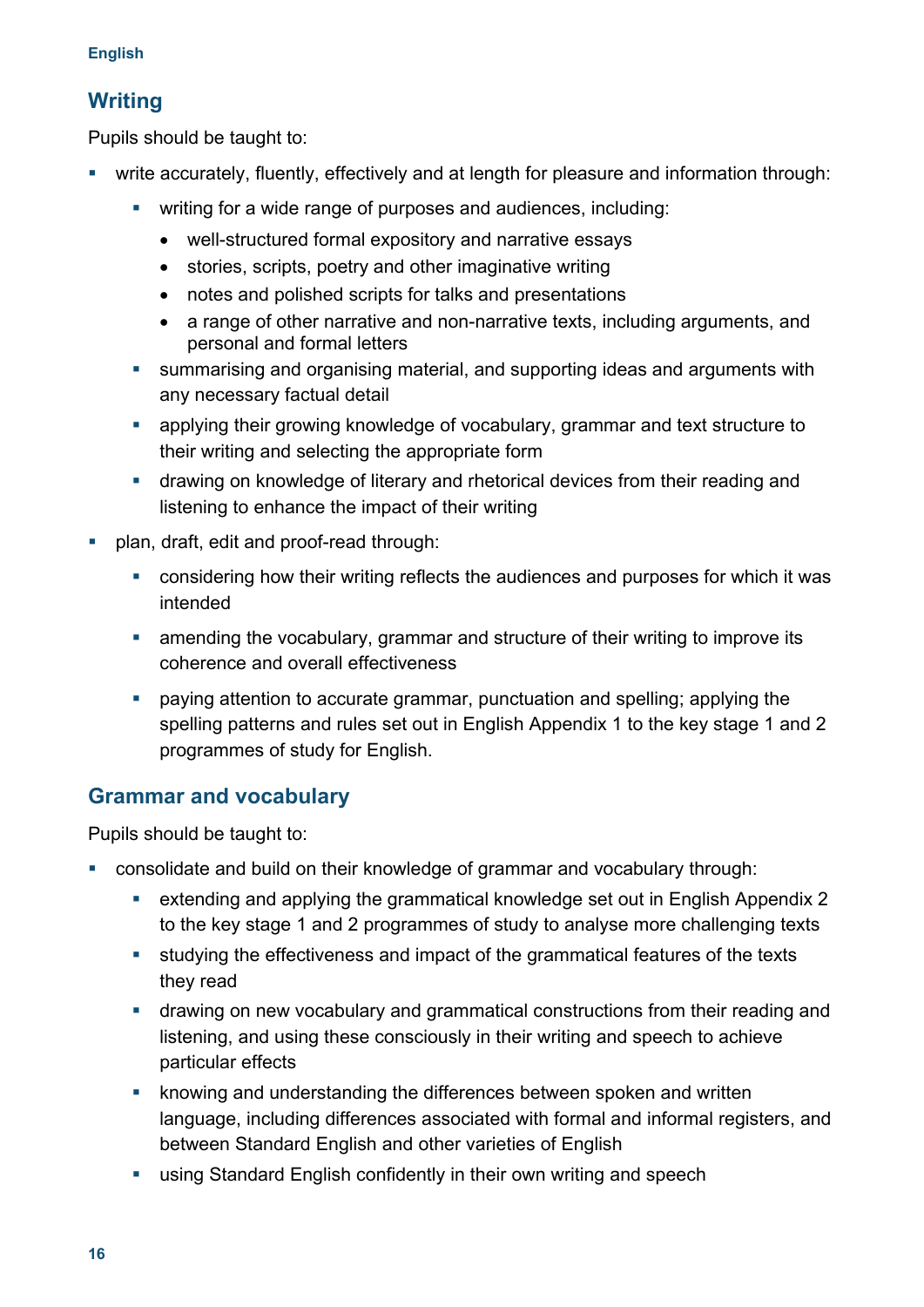discussing reading, writing and spoken language with precise and confident use of linguistic and literary terminology.<sup>[5](#page-16-0)</sup>

#### **Spoken English**

Pupils should be taught to:

- speak confidently and effectively, including through:
	- using Standard English confidently in a range of formal and informal contexts, including classroom discussion
	- giving short speeches and presentations, expressing their own ideas and keeping to the point
	- participating in formal debates and structured discussions, summarising and/or building on what has been said
	- **EXEDENT** improvising, rehearsing and performing play scripts and poetry in order to generate language and discuss language use and meaning, using role, intonation, tone, volume, mood, silence, stillness and action to add impact.

<span id="page-16-0"></span><sup>&</sup>lt;sup>5</sup> Teachers should refer to the [Glossary](#page-17-1) that accompanies the programmes of study for English for their own information on the range of terms used within the programmes of study as a whole.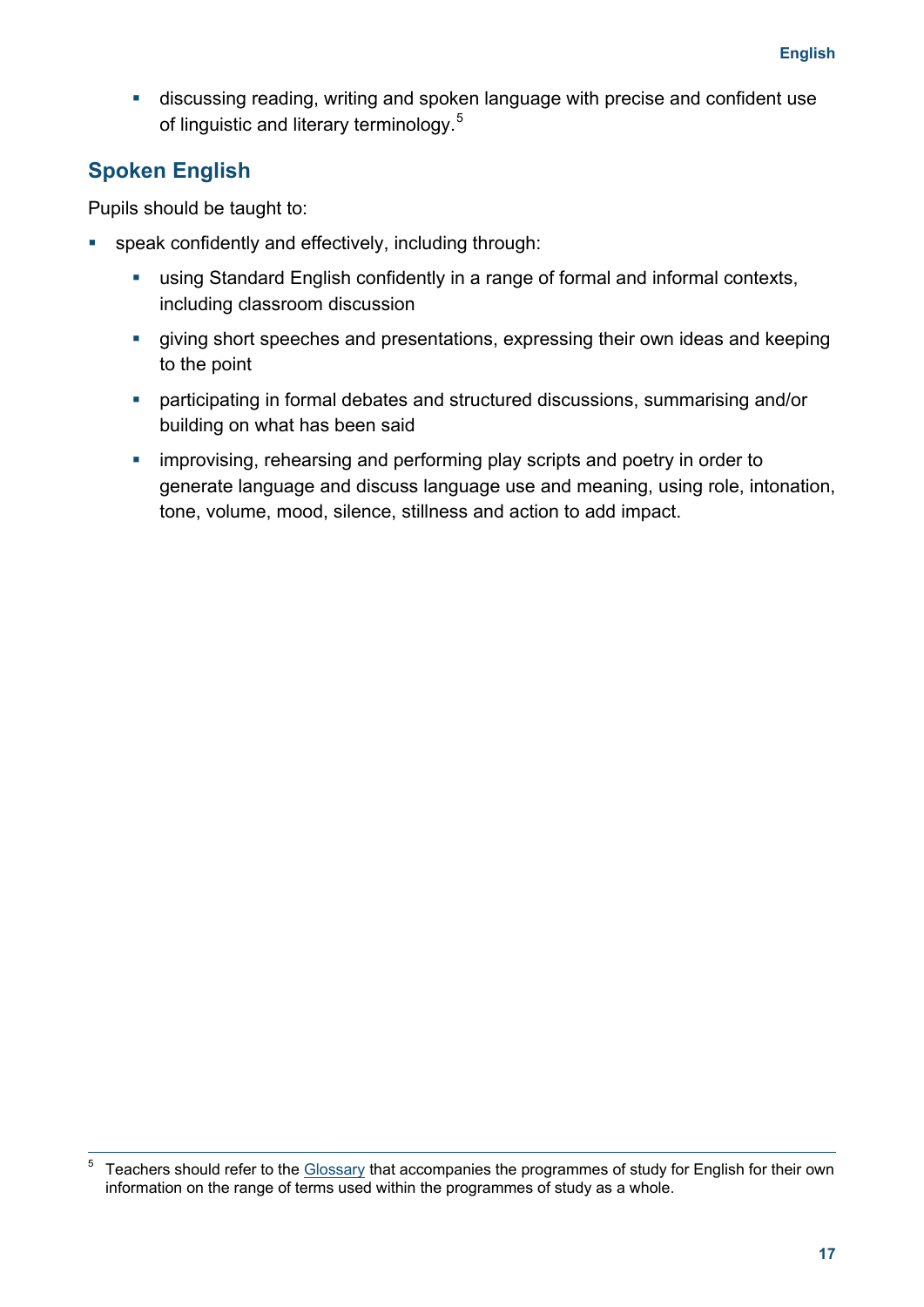# <span id="page-17-1"></span><span id="page-17-0"></span>**Glossary for the programmes of study for English (non-statutory)**

The following glossary includes all the technical grammatical terms used in the programmes of study for English, as well as others that might be useful. It is intended as an aid for teachers, not as the body of knowledge that should be learnt by pupils. Apart from a few which are used only in schools (for example, *root word*), the terms below are used with the meanings defined here in most modern books on English grammar. It is recognised that there are different schools of thought on grammar, but the terms defined here clarify those being used in the programmes of study. For further details, teachers should consult the many books that are available.

#### **Terms in definitions**

As in any tightly structured area of knowledge, grammar, vocabulary and spelling involve a network of technical concepts that help to define each other. Consequently, the definition of one concept builds on other concepts that are equally technical. Concepts that are defined elsewhere in the glossary are hyperlinked. For some concepts, the technical definition may be slightly different from the meaning that some teachers may have learnt at school or may have been using with their own pupils; in these cases, the more familiar meaning is also discussed.

<span id="page-17-2"></span>

| <b>Term</b>  | <b>Guidance</b>                                                                                                                                                                                                                                                                                                                                                                                                                                                                                                                                                                     | <b>Example</b>                                                                                                                                                                                                                                                                                                                                 |
|--------------|-------------------------------------------------------------------------------------------------------------------------------------------------------------------------------------------------------------------------------------------------------------------------------------------------------------------------------------------------------------------------------------------------------------------------------------------------------------------------------------------------------------------------------------------------------------------------------------|------------------------------------------------------------------------------------------------------------------------------------------------------------------------------------------------------------------------------------------------------------------------------------------------------------------------------------------------|
| active voice | An active verb has its usual pattern<br>of subject and object (in contrast with<br>the passive).                                                                                                                                                                                                                                                                                                                                                                                                                                                                                    | Active: The school arranged a visit.<br>Passive: A visit was arranged by<br>the school.                                                                                                                                                                                                                                                        |
| adjective    | The surest way to identify adjectives<br>is by the ways they can be used:<br>before a noun, to make the<br>L.<br>noun's meaning more specific<br>(i.e. to modify the noun), or<br>after the verb be, as its<br>L.<br>complement.<br>Adjectives cannot be modified by<br>other adjectives. This distinguishes<br>them from nouns, which can be.<br>Adjectives are sometimes called<br>'describing words' because they pick<br>out single characteristics such as<br>size or colour. This is often true, but<br>it doesn't help to distinguish<br>adjectives from other word classes, | The pupils did some really good<br>work. [adjective used before a<br>noun, to modify it]<br>Their work was good. [adjective<br>used after the verb be, as its<br>complement]<br>Not adjectives:<br>The lamp glowed. [verb]<br>It was such a bright red! [noun]<br>He spoke <u>loudly</u> . [adverb]<br>It was a French grammar book.<br>[noun] |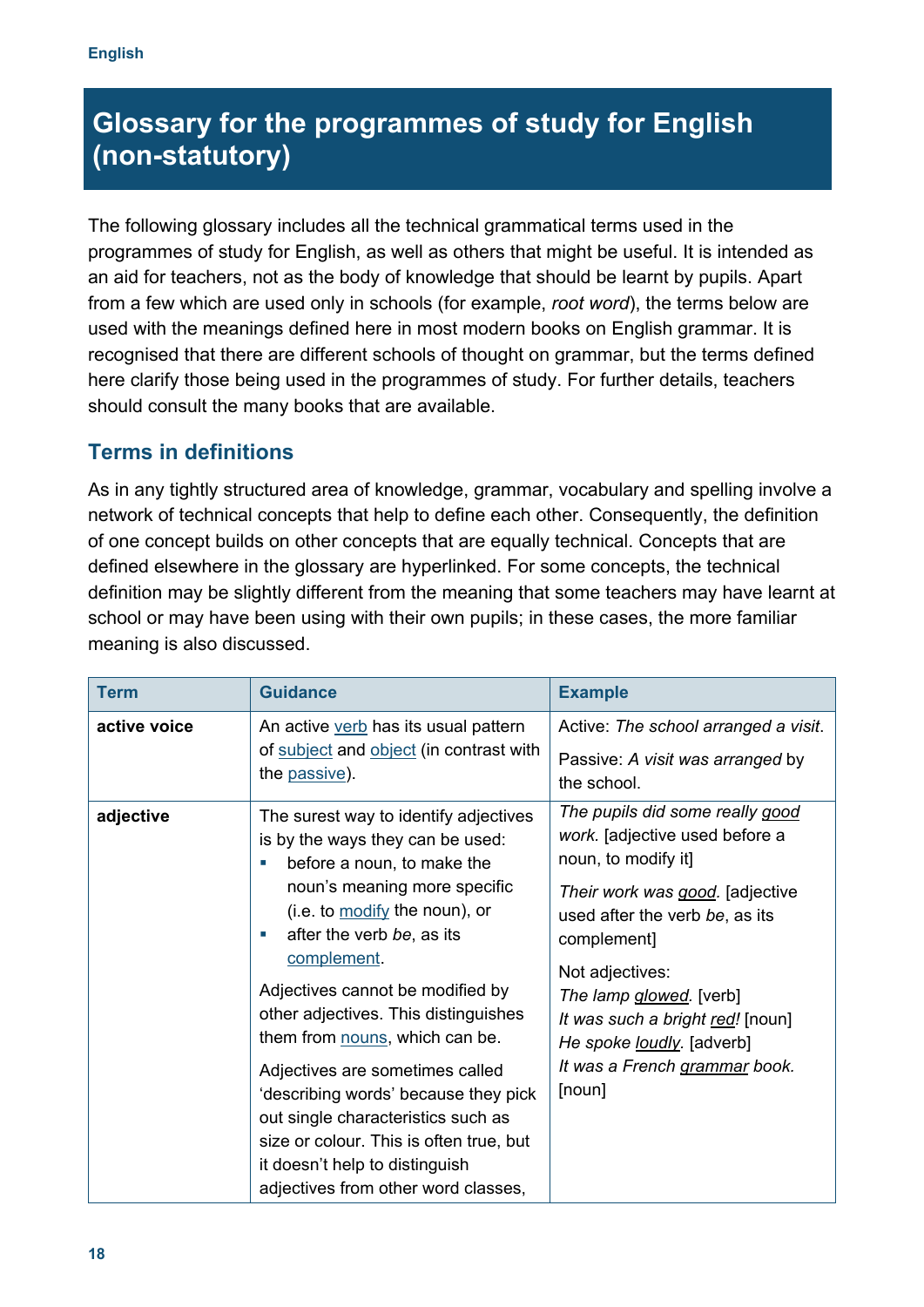<span id="page-18-3"></span><span id="page-18-2"></span><span id="page-18-1"></span><span id="page-18-0"></span>

| <b>Term</b> | <b>Guidance</b>                                                                                                                                                                                                                                                                                                                                                                                                                       | <b>Example</b>                                                                                                                                                                                                                                                                                                                                                                                                                                                                                                                                                                                                                                                               |
|-------------|---------------------------------------------------------------------------------------------------------------------------------------------------------------------------------------------------------------------------------------------------------------------------------------------------------------------------------------------------------------------------------------------------------------------------------------|------------------------------------------------------------------------------------------------------------------------------------------------------------------------------------------------------------------------------------------------------------------------------------------------------------------------------------------------------------------------------------------------------------------------------------------------------------------------------------------------------------------------------------------------------------------------------------------------------------------------------------------------------------------------------|
|             | because verbs, nouns and adverbs<br>can do the same thing.                                                                                                                                                                                                                                                                                                                                                                            |                                                                                                                                                                                                                                                                                                                                                                                                                                                                                                                                                                                                                                                                              |
| adverb      | The surest way to identify adverbs is<br>by the ways they can be used: they<br>can modify a verb, an adjective,<br>another adverb or even a whole<br>clause.<br>Adverbs are sometimes said to<br>describe manner or time. This is<br>often true, but it doesn't help to<br>distinguish adverbs from other word<br>classes that can be used as<br>adverbials, such as preposition<br>phrases, noun phrases and<br>subordinate clauses. | Usha soon started snoring loudly.<br>[adverbs modifying the verbs<br>started and snoring]<br>That match was really exciting!<br>[adverb modifying the adjective<br>exciting<br>We don't get to play games very<br>often. [adverb modifying the other<br>adverb, often]<br><b>Fortunately, it didn't rain.</b> [adverb<br>modifying the whole clause 'it didn't<br>rain' by commenting on it]<br>Not adverbs:<br>Usha went up the stairs.<br>×.<br>[preposition phrase used as<br>adverbial]<br>She finished her work this<br>T.<br>evening. [noun phrase used as<br>adverbial]<br>She finished when the teacher<br>Ш<br>got cross. [subordinate clause<br>used as adverbial] |
| adverbial   | An adverbial is a word or phrase that<br>is used, like an adverb, to modify a<br>verb or clause. Of course, adverbs<br>can be used as adverbials, but many<br>other types of words and phrases<br>can be used this way, including<br>preposition phrases and subordinate<br>clauses.                                                                                                                                                  | The bus leaves in five minutes.<br>[preposition phrase as adverbial:<br>modifies leaves]<br>She promised to see him last night.<br>[noun phrase modifying either<br>promised or see, according to the<br>intended meaning]<br>She worked until she had finished.<br>[subordinate clause as adverbial]                                                                                                                                                                                                                                                                                                                                                                        |
| antonym     | Two words are antonyms if their<br>meanings are opposites.                                                                                                                                                                                                                                                                                                                                                                            | $hot - cold$<br>light - dark<br>$light - heavy$                                                                                                                                                                                                                                                                                                                                                                                                                                                                                                                                                                                                                              |
| apostrophe  | Apostrophes have two completely<br>different uses:<br>showing the place of missing<br>×.<br>letters (e.g. $\lim$ for $\lim$ )                                                                                                                                                                                                                                                                                                         | I'm going out and I won't be long.<br>[showing missing letters]<br>Hannah's mother went to town in<br>Justin's car. [marking possessives]                                                                                                                                                                                                                                                                                                                                                                                                                                                                                                                                    |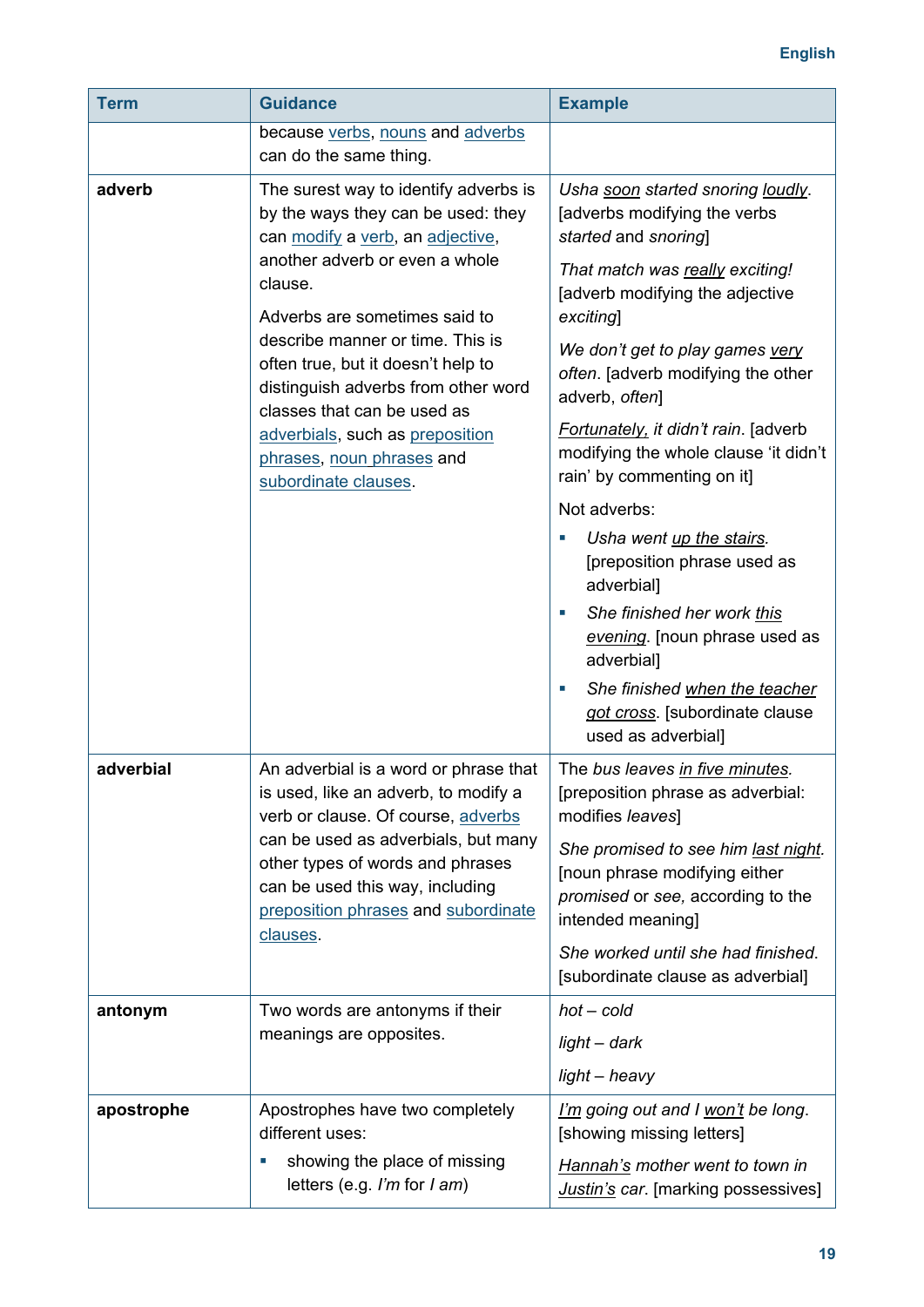<span id="page-19-4"></span><span id="page-19-3"></span><span id="page-19-2"></span><span id="page-19-1"></span><span id="page-19-0"></span>

| <b>Term</b>     | <b>Guidance</b>                                                                                                                                                                                                                                                                                                                                          | <b>Example</b>                                                                                                                                                                                                                                                                                                                                                           |
|-----------------|----------------------------------------------------------------------------------------------------------------------------------------------------------------------------------------------------------------------------------------------------------------------------------------------------------------------------------------------------------|--------------------------------------------------------------------------------------------------------------------------------------------------------------------------------------------------------------------------------------------------------------------------------------------------------------------------------------------------------------------------|
|                 | marking possessives<br>Ī.<br>(e.g. Hannah's mother).                                                                                                                                                                                                                                                                                                     |                                                                                                                                                                                                                                                                                                                                                                          |
| article         | The articles the (definite) and a or an<br>(indefinite) are the most common<br>type of determiner.                                                                                                                                                                                                                                                       | The dog found a bone in an old<br>box.                                                                                                                                                                                                                                                                                                                                   |
| auxiliary verb  | The auxiliary verbs are: be, have, do<br>and the modal verbs. They can be<br>used to make questions and<br>negative statements. In addition:<br>be is used in the progressive and<br>I.<br><b>passive</b><br>have is used in the perfect<br>×,<br>do is used to form questions and<br>×.<br>negative statements if no other<br>auxiliary verb is present | They are winning the match. [be<br>used in the progressive]<br>Have you finished your picture?<br>[have used to make a question,<br>and the perfect]<br>No, I don't know him. [do used to<br>make a negative; no other auxiliary<br>is present]<br>Will you come with me or not?<br>[modal verb will used to make a<br>question about the other person's<br>willingness] |
| clause          | A clause is a special type of phrase<br>whose head is a verb. Clauses can<br>sometimes be complete sentences.<br>Clauses may be main or<br>subordinate.<br>Traditionally, a clause had to have a<br>finite verb, but most modern<br>grammarians also recognise non-<br>finite clauses.                                                                   | It was raining. [single-clause<br>sentence]<br>It was raining but we were indoors.<br>[two finite clauses]<br>If you are coming to the party,<br>please let us know. [finite<br>subordinate clause inside a finite<br>main clause]<br>Usha went upstairs to play on her<br>computer. [non-finite clause]                                                                 |
| cohesion        | A text has cohesion if it is clear how<br>the meanings of its parts fit together.<br>Cohesive devices can help to do<br>this.<br>In the example, there are repeated<br>references to the same thing (shown<br>by the different style pairings), and<br>the logical relations, such as time<br>and cause, between different parts<br>are clear.           | A visit has been arranged for Year<br>6, to the Mountain Peaks Field<br>Study Centre, leaving school at<br>9.30am. This is an overnight<br>visit. The centre has beautiful<br>grounds and a nature trail. During<br>the afternoon, <i>the children</i> will<br>follow the trail.                                                                                         |
| cohesive device | Cohesive devices are words used to<br>show how the different parts of a text<br>fit together. In other words, they<br>create cohesion.                                                                                                                                                                                                                   | Julia's dad bought her a football.<br>The football was expensive!<br>Ideterminer; refers us back to a<br>particular football]                                                                                                                                                                                                                                            |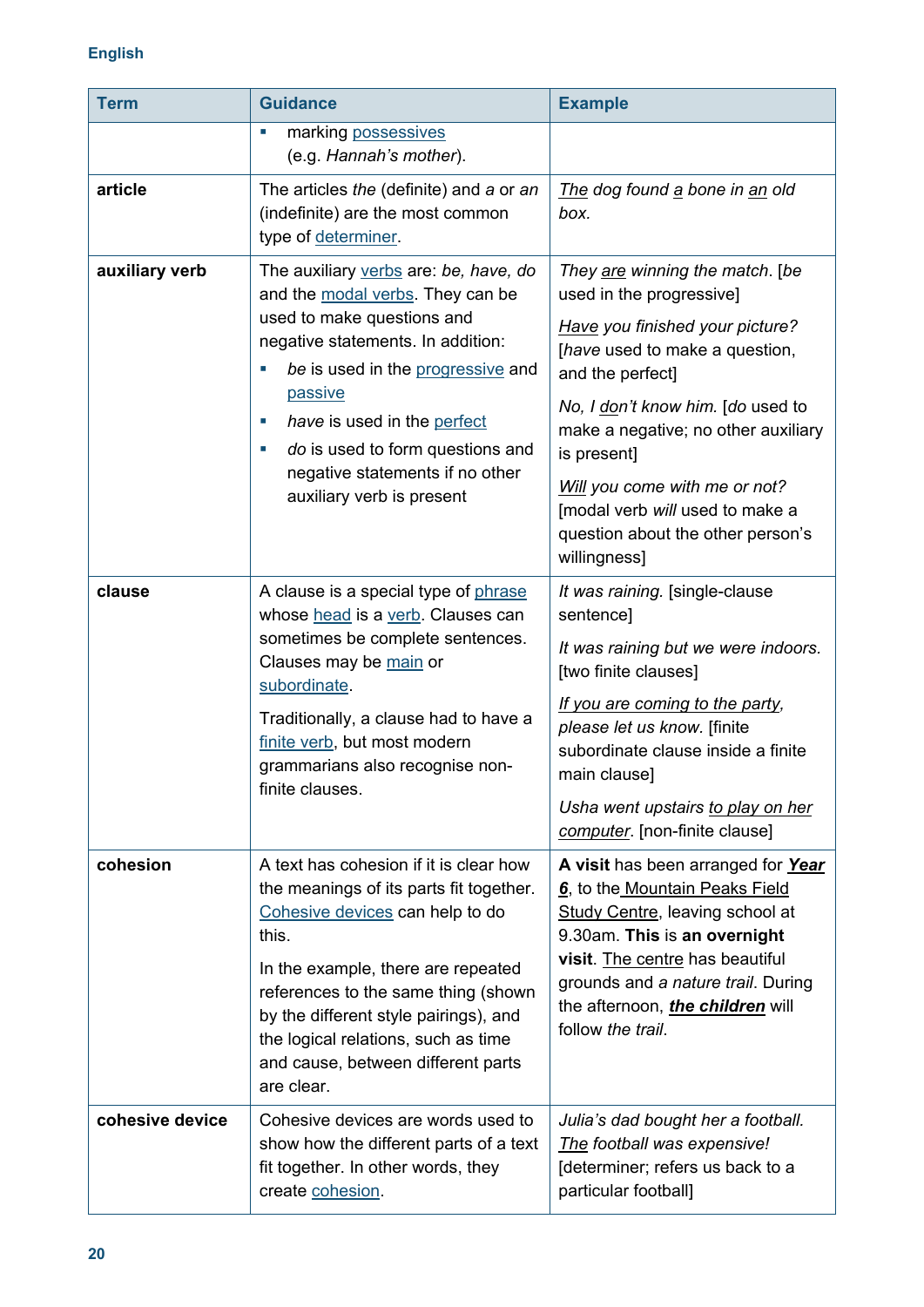<span id="page-20-2"></span><span id="page-20-1"></span><span id="page-20-0"></span>

| <b>Term</b>              | <b>Guidance</b>                                                                                                                                                                                                                       | <b>Example</b>                                                                                                                                             |
|--------------------------|---------------------------------------------------------------------------------------------------------------------------------------------------------------------------------------------------------------------------------------|------------------------------------------------------------------------------------------------------------------------------------------------------------|
|                          | Some examples of cohesive devices<br>are:<br>determiners and pronouns, which<br>×<br>can refer back to earlier words                                                                                                                  | Joe was given a bike for<br>Christmas. He liked it very much.<br>[the pronouns refer back to Joe<br>and the bike]                                          |
|                          | conjunctions and adverbs, which<br>×<br>can make relations between<br>words clear                                                                                                                                                     | We'll be going shopping before we<br>go to the park. [conjunction; makes<br>a relationship of time clear]                                                  |
|                          | ellipsis of expected words.<br>×.                                                                                                                                                                                                     | I'm afraid we're going to have to<br>wait for the next train. Meanwhile,<br>we could have a cup of tea.<br>[adverb; refers back to the time of<br>waiting] |
|                          |                                                                                                                                                                                                                                       | Where are you going? [_] To<br>school! [ellipsis of the expected<br>words I'm going; links the answer<br>back to the question]                             |
| complement               | A verb's subject complement adds<br>more information about its subject,                                                                                                                                                               | She is our teacher. [adds more<br>information about the subject, she]                                                                                      |
|                          | and its object complement does the<br>same for its object.<br>Unlike the verb's object, its<br>complement may be an adjective.<br>The verb be normally has a<br>complement.                                                           | They seem very competent. [adds<br>more information about the subject,<br>they]                                                                            |
|                          |                                                                                                                                                                                                                                       | Learning makes me happy. [adds<br>more information about the object,<br>me]                                                                                |
| compound,<br>compounding | A compound word contains at least<br>two root words in its morphology;<br>e.g. whiteboard, superman.<br>Compounding is very important in<br>English.                                                                                  | blackbird, blow-dry, bookshop, ice-<br>cream, English teacher, inkjet, one-<br>eyed, bone-dry, baby-sit,<br>daydream, outgrow                              |
| conjunction              | A conjunction links two words or<br>phrases together.                                                                                                                                                                                 | James bought a bat and ball. [links]<br>the words bat and ball as an equal<br>pair]                                                                        |
|                          | There are two main types of<br>conjunctions:<br>co-ordinating conjunctions (e.g.<br>and) link two words or phrases<br>together as an equal pair<br>subordinating conjunctions (e.g.<br>×,<br>when) introduce a subordinate<br>clause. | Kylie is young but she can kick the<br>ball hard. [links two clauses as an<br>equal pair]                                                                  |
|                          |                                                                                                                                                                                                                                       | Everyone watches when Kyle does<br>back-flips. [introduces a<br>subordinate clause]                                                                        |
|                          |                                                                                                                                                                                                                                       | Joe can't practise kicking because<br>he's injured. [introduces a<br>subordinate clause]                                                                   |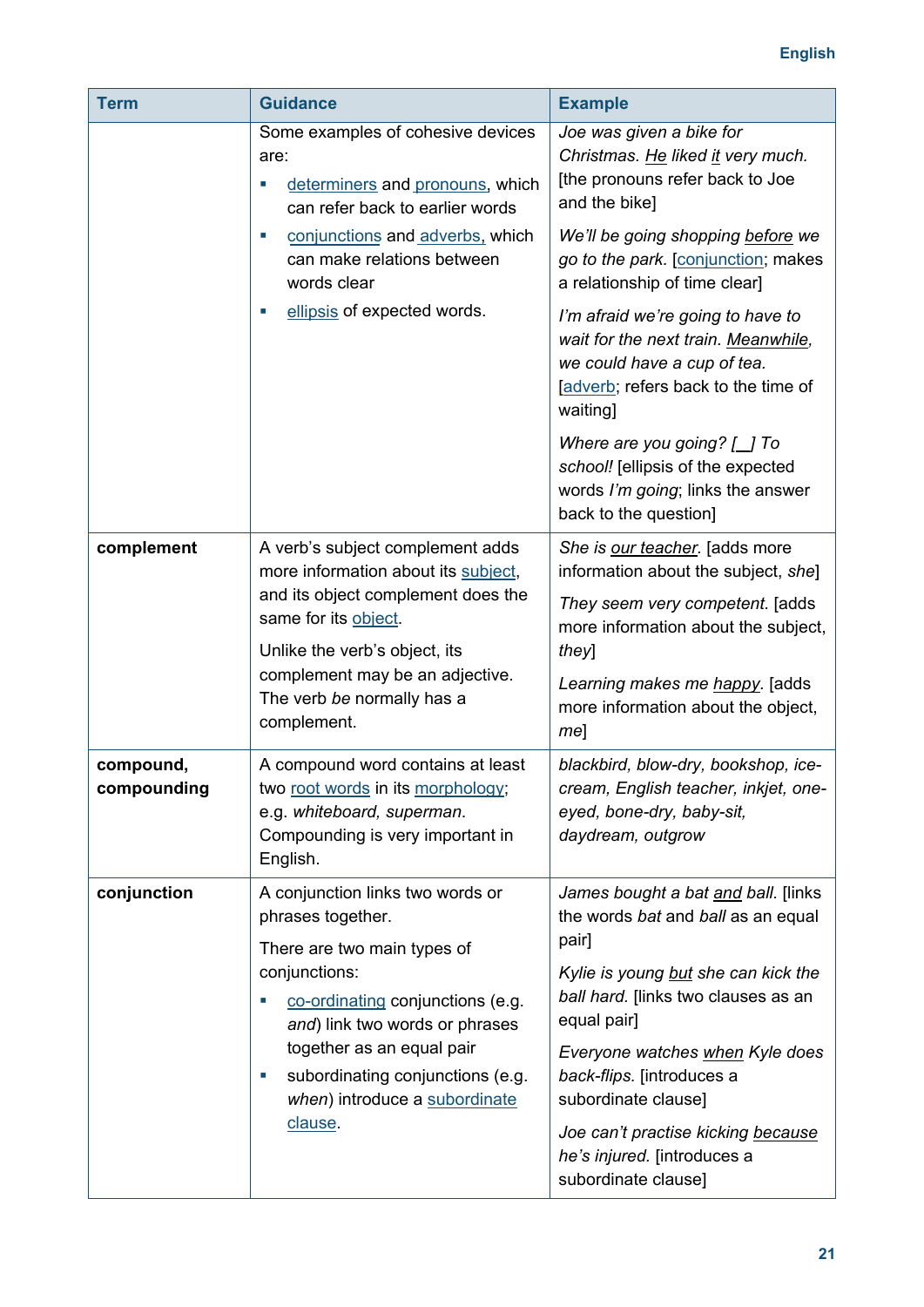<span id="page-21-3"></span><span id="page-21-2"></span><span id="page-21-1"></span><span id="page-21-0"></span>

| <b>Term</b>                   | <b>Guidance</b>                                                                                                                                                                                                                                                                                                                                                                                    | <b>Example</b>                                                                                                                                                                                                                                                                                                                                                          |
|-------------------------------|----------------------------------------------------------------------------------------------------------------------------------------------------------------------------------------------------------------------------------------------------------------------------------------------------------------------------------------------------------------------------------------------------|-------------------------------------------------------------------------------------------------------------------------------------------------------------------------------------------------------------------------------------------------------------------------------------------------------------------------------------------------------------------------|
| consonant                     | A sound which is produced when the<br>speaker closes off or obstructs the<br>flow of air through the vocal tract,<br>usually using lips, tongue or teeth.<br>Most of the letters of the alphabet<br>represent consonants. Only the<br>letters $a, e, i, o, u$ and $y$ can<br>represent vowel sounds.                                                                                               | /p/ [flow of air stopped by the lips,<br>then released]<br>/t/ [flow of air stopped by the<br>tongue touching the roof of the<br>mouth, then released]<br>/f/ [flow of air obstructed by the<br>bottom lip touching the top teeth]<br>/s/ [flow of air obstructed by the tip<br>of the tongue touching the gum<br>line]                                                 |
| continuous                    | See progressive                                                                                                                                                                                                                                                                                                                                                                                    |                                                                                                                                                                                                                                                                                                                                                                         |
| co-ordinate,<br>co-ordination | Words or phrases are co-ordinated if<br>they are linked as an equal pair by a<br>co-ordinating conjunction (i.e. and,<br>but, or).<br>In the examples on the right, the co-<br>ordinated elements are shown in<br>bold, and the conjunction is<br>underlined.<br>The difference between<br>co-ordination and subordination is<br>that, in subordination, the two linked<br>elements are not equal. | Susan and Amra met in a café.<br><b>Ilinks the words Susan and Amra</b><br>as an equal pair]<br>They talked and drank tea for an<br>hour. [links two clauses as an<br>equal pair]<br>Susan got a bus <b>but</b> Amra<br>walked. [links two clauses as an<br>equal pair]<br>Not co-ordination: They ate before<br>they met. [before introduces a<br>subordinate clause]  |
| determiner                    | A determiner specifies a noun as<br>known or unknown, and it goes<br>before any modifiers (e.g. adjectives<br>or other nouns).<br>Some examples of determiners are:<br>articles (the, a or an)<br>T,<br>demonstratives (e.g. this, those)<br>T,<br>possessives (e.g. my, your)<br>T,<br>quantifiers (e.g. some, every).                                                                            | the home team [article, specifies<br>the team as known]<br>a good team [article, specifies the<br>team as unknown]<br>that pupil [demonstrative, known]<br>Julia's parents [possessive, known]<br>some big boys [quantifier,<br>unknown]<br>Contrast: home the team, big some<br>boys [both incorrect, because the<br>determiner should come before<br>other modifiers] |
| digraph                       | A type of grapheme where two<br>letters represent one phoneme.<br>Sometimes, these two letters are not<br>next to one another; this is called a                                                                                                                                                                                                                                                    | The digraph ea in each is<br>pronounced /i:/.<br>The digraph sh in shed is<br>pronounced / f/.                                                                                                                                                                                                                                                                          |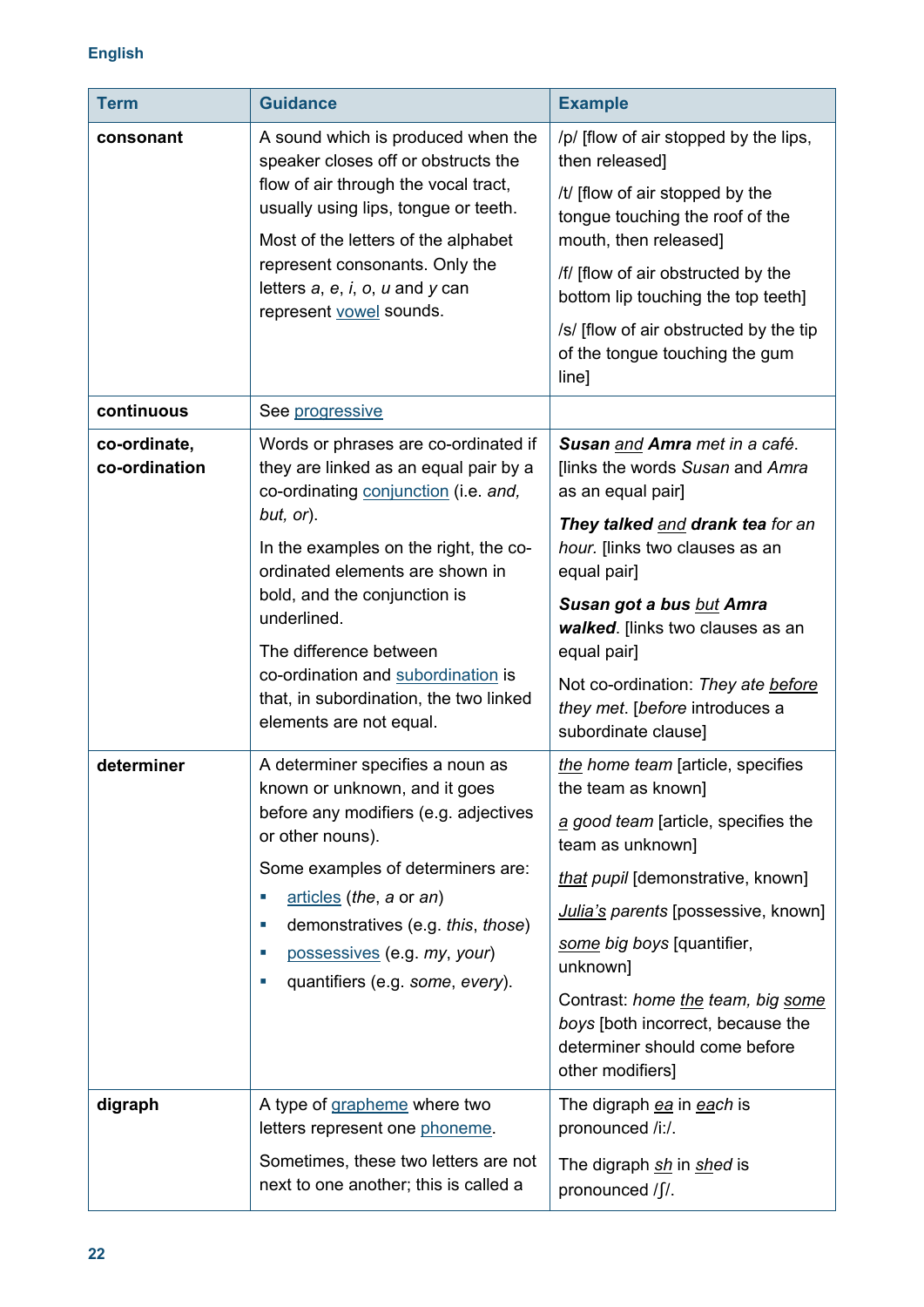<span id="page-22-2"></span><span id="page-22-1"></span><span id="page-22-0"></span>

| <b>Term</b>       | <b>Guidance</b>                                                                                                                                   | <b>Example</b>                                                                                                       |
|-------------------|---------------------------------------------------------------------------------------------------------------------------------------------------|----------------------------------------------------------------------------------------------------------------------|
|                   | split digraph.                                                                                                                                    | The split digraph <i>i</i> -e in <i>line</i> is<br>pronounced /aɪ/.                                                  |
| ellipsis          | Ellipsis is the omission of a word or<br>phrase which is expected and                                                                             | Frankie waved to Ivana and she<br>watched her drive away.                                                            |
|                   | predictable.                                                                                                                                      | She did it because she wanted to<br><u>do it</u> .                                                                   |
| etymology         | A word's etymology is its history: its<br>origins in earlier forms of English or<br>other languages, and how its form                             | The word school was borrowed<br>from a Greek word $\phi$ -ië $P$ (skholé)<br>meaning 'leisure'.                      |
|                   | and meaning have changed. Many<br>words in English have come from<br>Greek, Latin or French.                                                      | The word verb comes from Latin<br>verbum, meaning 'word'.                                                            |
|                   |                                                                                                                                                   | The word <i>mutton</i> comes from<br>French <i>mouton</i> , meaning 'sheep'.                                         |
| finite verb       | Every sentence typically has at least<br>one verb which is either past or                                                                         | Lizzie does the dishes every day.<br>present tense                                                                   |
|                   | present tense. Such verbs are called<br>'finite'. The imperative verb in a<br>command is also finite.                                             | Even Hana did the dishes<br>yesterday. [past tense]                                                                  |
|                   | Verbs that are not finite, such as                                                                                                                | Do the dishes, Naser! [imperative]                                                                                   |
|                   | participles or infinitives, cannot stand<br>on their own: they are linked to<br>another verb in the sentence.                                     | Not finite verbs:                                                                                                    |
|                   |                                                                                                                                                   | I have done them. [combined<br>with the finite verb have]                                                            |
|                   |                                                                                                                                                   | I will do them. [combined with<br>Ш<br>the finite verb will]                                                         |
|                   |                                                                                                                                                   | I want to do them! [combined<br>with the finite verb want]                                                           |
| fronting, fronted | A word or phrase that normally<br>comes after the verb may be moved                                                                               | Before we begin, make sure you've<br>got a pencil.                                                                   |
|                   | before the verb: when this happens,<br>we say it has been 'fronted'. For                                                                          | [Without fronting: Make sure you've<br>got a pencil before we begin.]                                                |
|                   | example, a fronted adverbial is an<br>adverbial which has been moved<br>before the verb.                                                          | The day after tomorrow, I'm visiting<br>my granddad.                                                                 |
|                   | When writing fronted phrases, we<br>often follow them with a comma.                                                                               | [Without fronting: I'm visiting my<br>granddad the day after tomorrow.]                                              |
| future            | Reference to future time can be<br>marked in a number of different ways<br>in English. All these ways involve the<br>use of a present-tense verb. | He will leave tomorrow. [present-<br>tense will followed by infinitive<br>leave]<br>He may leave tomorrow. [present- |
|                   | See also tense.<br>Unlike many other languages (such                                                                                              | tense may followed by infinitive<br>leave]                                                                           |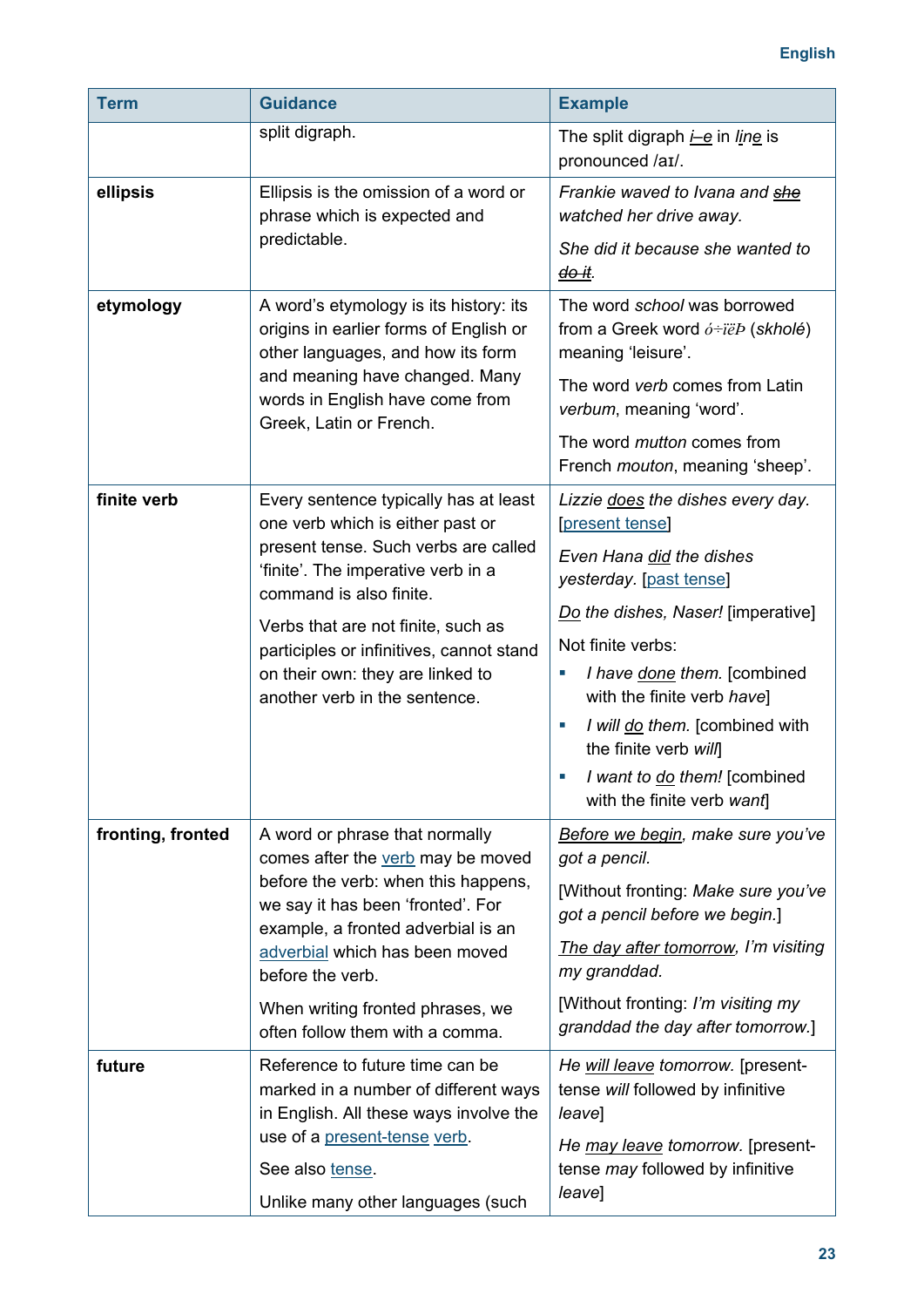<span id="page-23-3"></span><span id="page-23-2"></span><span id="page-23-1"></span><span id="page-23-0"></span>

| <b>Term</b>                             | <b>Guidance</b>                                                                                                                                                                         | <b>Example</b>                                                                                                                     |
|-----------------------------------------|-----------------------------------------------------------------------------------------------------------------------------------------------------------------------------------------|------------------------------------------------------------------------------------------------------------------------------------|
|                                         | as French, Spanish or Italian),<br>English has no distinct 'future tense'                                                                                                               | He leaves tomorrow. [present-<br>tense leaves]                                                                                     |
|                                         | form of the verb comparable with its<br>present and past tenses.                                                                                                                        | He is going to leave tomorrow.<br>[present tense is followed by going<br>to plus the infinitive leave]                             |
| <b>GPC</b>                              | See grapheme-phoneme<br>correspondences.                                                                                                                                                |                                                                                                                                    |
| grapheme                                | A letter, or combination of letters,<br>that corresponds to a single<br>phoneme within a word.                                                                                          | The grapheme $t$ in the words $ten$ ,<br>bet and ate corresponds to the<br>phoneme /t/.                                            |
|                                         |                                                                                                                                                                                         | The grapheme <i>ph</i> in the word<br>dolphin corresponds to the<br>phoneme /f/.                                                   |
| grapheme-<br>phoneme<br>correspondences | The links between letters, or<br>combinations of letters (graphemes)<br>and the speech sounds (phonemes)<br>that they represent.<br>In the English writing system,                      | The grapheme s corresponds to<br>the phoneme /s/ in the word see,<br>but<br>it corresponds to the phoneme<br>/z/ in the word easy. |
|                                         | graphemes may correspond to<br>different phonemes in different<br>words.                                                                                                                |                                                                                                                                    |
| head                                    | See phrase.                                                                                                                                                                             |                                                                                                                                    |
| homonym                                 | Two different words are homonyms if<br>they both look exactly the same<br>when written, and sound exactly the                                                                           | Has he left yet? Yes - he went<br>through the door on the left.                                                                    |
|                                         | same when pronounced.                                                                                                                                                                   | The noise a dog makes is called a<br>bark. Trees have bark.                                                                        |
| homophone                               | Two different words are<br>homophones if they sound exactly<br>the same when pronounced.                                                                                                | <u>hear, here</u><br>some, sum                                                                                                     |
| infinitive                              | A verb's infinitive is the basic form<br>used as the head-word in a<br>dictionary (e.g. walk, be).                                                                                      | I want to walk.<br>I will be quiet.                                                                                                |
|                                         | Infinitives are often used:<br>after to<br>×.<br>after modal verbs.<br>×                                                                                                                |                                                                                                                                    |
| inflection                              | When we add -ed to walk, or change<br>mouse to mice, this change of<br>morphology produces an inflection<br>('bending') of the basic word which<br>has special grammar (e.g. past tense | dogs is an inflection of dog.<br>went is an inflection of go.<br>better is an inflection of good.                                  |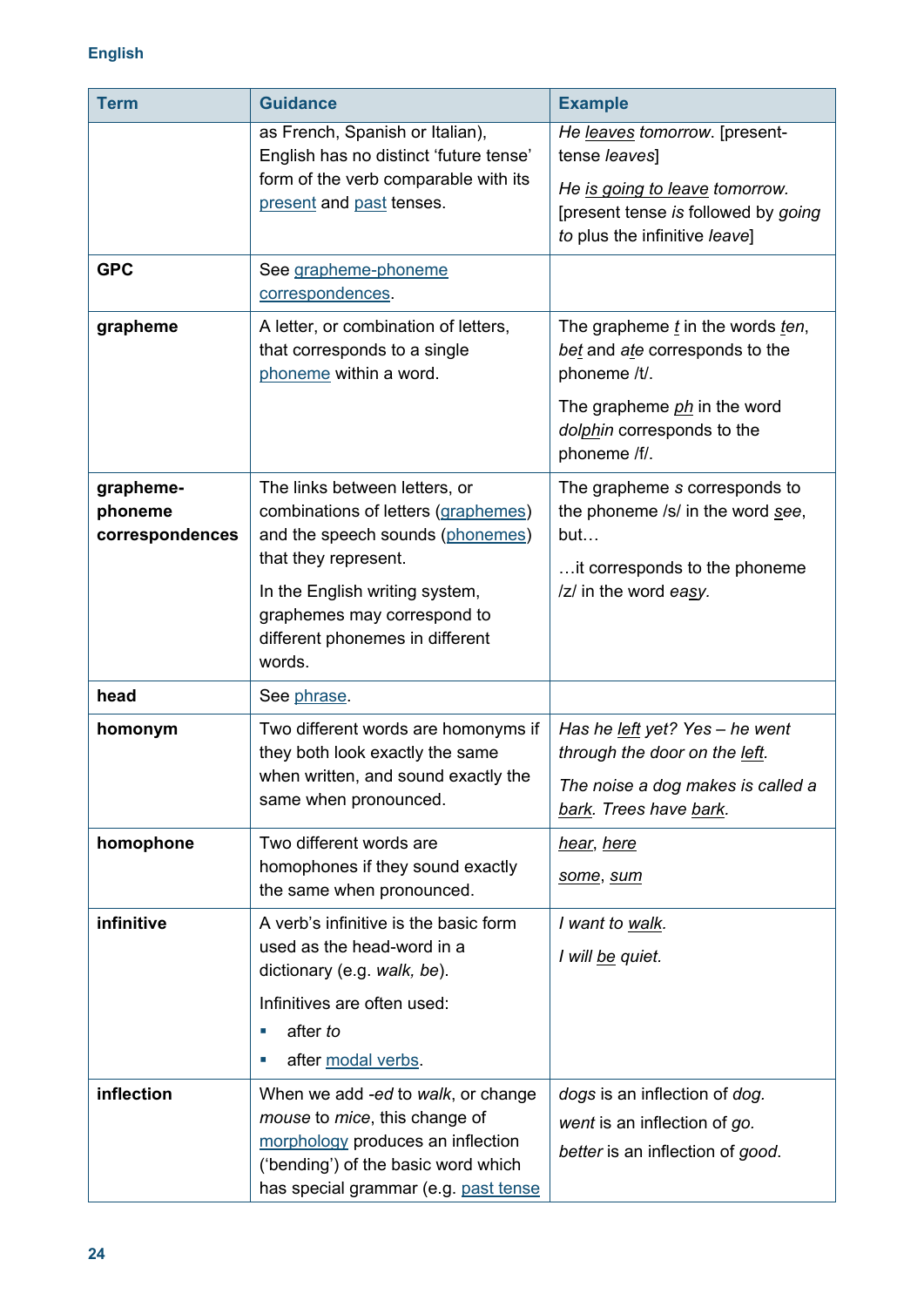<span id="page-24-4"></span><span id="page-24-3"></span><span id="page-24-2"></span><span id="page-24-1"></span><span id="page-24-0"></span>

| <b>Term</b>       | <b>Guidance</b>                                                                                                                                                                                                                                                                                                                                                     | <b>Example</b>                                                                                                                                                                                                                                                                                                            |
|-------------------|---------------------------------------------------------------------------------------------------------------------------------------------------------------------------------------------------------------------------------------------------------------------------------------------------------------------------------------------------------------------|---------------------------------------------------------------------------------------------------------------------------------------------------------------------------------------------------------------------------------------------------------------------------------------------------------------------------|
|                   | or plural). In contrast, adding -er to<br>walk produces a completely different<br>word, walker, which is part of the<br>same word family. Inflection is<br>sometimes thought of as merely a<br>change of ending, but, in fact, some<br>words change completely when<br>inflected.                                                                                   |                                                                                                                                                                                                                                                                                                                           |
| intransitive verb | A verb which does not need an<br>object in a sentence to complete its<br>meaning is described as intransitive.<br>See 'transitive verb'.                                                                                                                                                                                                                            | We all laughed.<br>We would like to stay longer, but<br>we must leave.                                                                                                                                                                                                                                                    |
| main clause       | A sentence contains at least one<br>clause which is not a subordinate<br>clause; such a clause is a main<br>clause. A main clause may contain<br>any number of subordinate clauses.                                                                                                                                                                                 | It was raining but the sun was<br>shining. [two main clauses]<br>The man who wrote it told me that<br><i>it was true.</i> [one main clause<br>containing two subordinate<br>clauses.]<br>She said, "It rained all day." [one<br>main clause containing another.]                                                          |
| modal verb        | Modal verbs are used to change the<br>meaning of other verbs. They can<br>express meanings such as certainty,<br>ability, or obligation. The main modal<br>verbs are will, would, can, could,<br>may, might, shall, should, must and<br>ought.<br>A modal verb only has finite forms<br>and has no suffixes (e.g. I sing - he<br>sings, but not I must - he musts). | I can do this maths work by myself.<br>This ride may be too scary for you!<br>You should help your little brother.<br>Is it going to rain? Yes, it might.<br>Canning swim is important. [not<br>possible because can must be<br>finite; contrast: Being able to swim<br>is important, where being is not a<br>modal verb] |
| modify, modifier  | One word or phrase modifies<br>another by making its meaning more<br>specific.<br>Because the two words make a<br>phrase, the 'modifier' is normally<br>close to the modified word.                                                                                                                                                                                 | In the phrase <i>primary-school</i><br>teacher.<br>teacher is modified by primary-<br>×.<br>school (to mean a specific kind<br>of teacher)<br>school is modified by primary<br>×.<br>(to mean a specific kind of<br>school).                                                                                              |
| morphology        | A word's morphology is its internal<br>make-up in terms of root words and<br>suffixes or prefixes, as well as other<br>kinds of change such as the change                                                                                                                                                                                                           | dogs has the morphological make-<br>up: $dog + s$ .<br>unhelpfulness has the                                                                                                                                                                                                                                              |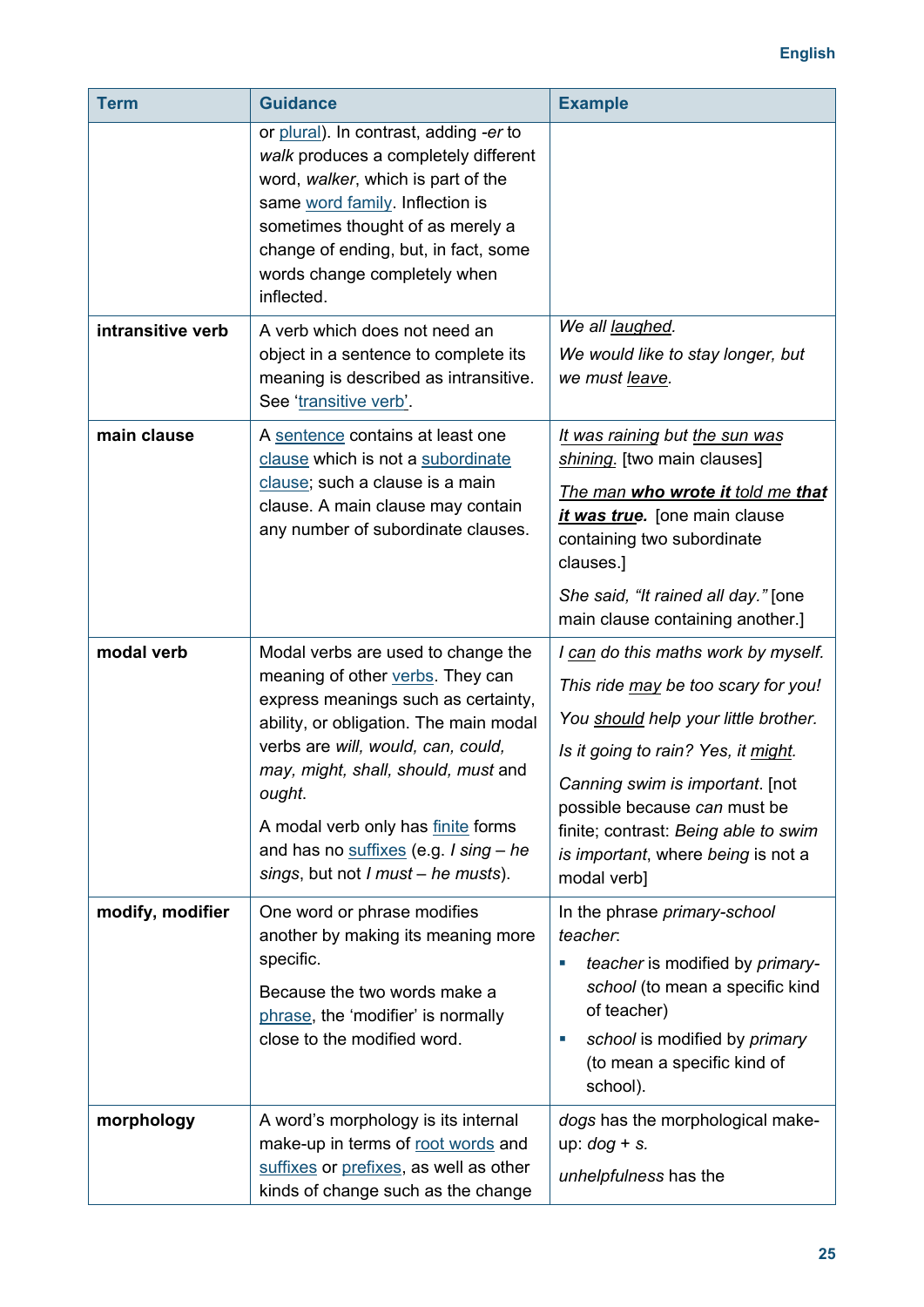<span id="page-25-2"></span><span id="page-25-1"></span><span id="page-25-0"></span>

| <b>Term</b> | <b>Guidance</b>                                                                                                                                                                                                                                                                                                                                                                                                                                                                                                                                                                                                                                                                                                                                  | <b>Example</b>                                                                                                                                                                                                                                                                                                                                                                                                                                                                                                                           |
|-------------|--------------------------------------------------------------------------------------------------------------------------------------------------------------------------------------------------------------------------------------------------------------------------------------------------------------------------------------------------------------------------------------------------------------------------------------------------------------------------------------------------------------------------------------------------------------------------------------------------------------------------------------------------------------------------------------------------------------------------------------------------|------------------------------------------------------------------------------------------------------------------------------------------------------------------------------------------------------------------------------------------------------------------------------------------------------------------------------------------------------------------------------------------------------------------------------------------------------------------------------------------------------------------------------------------|
|             | of mouse to mice.<br>Morphology may be used to produce<br>different inflections of the same word<br>(e.g. $boy - boys$ ), or entirely new<br>words (e.g. boy - boyish) belonging<br>to the same word family.<br>A word that contains two or more<br>root words is a compound (e.g.<br>news+paper, ice+cream).                                                                                                                                                                                                                                                                                                                                                                                                                                    | morphological make-up:<br>unhelpful + ness<br>where unhelpful = $un + helpful$<br>I.<br>and helpful = $help + ful$<br>T,                                                                                                                                                                                                                                                                                                                                                                                                                 |
| noun        | The surest way to identify nouns is<br>by the ways they can be used after<br>determiners such as the: for<br>example, most nouns will fit into the<br>frame "The __ matters/matter."<br>Nouns are sometimes called 'naming<br>words' because they name people,<br>places and 'things'; this is often true,<br>but it doesn't help to distinguish<br>nouns from other word classes. For<br>example, prepositions can name<br>places and verbs can name 'things'<br>such as actions.<br>Nouns may be classified as<br>common (e.g. boy, day) or proper<br>(e.g. Ivan, Wednesday), and also as<br>countable (e.g. thing, boy) or non-<br>countable (e.g. stuff, money). These<br>classes can be recognised by the<br>determiners they combine with. | Our dog bit the burglar on his<br>behind!<br>My big brother did an amazing<br>jump on his skateboard.<br>Actions speak louder than words.<br>Not nouns:<br>He's behind you! [this names a<br>place, but is a preposition, not<br>a noun]<br>She can jump so high! [this<br>I.<br>names an action, but is a verb,<br>not a noun]<br>common, countable: a book,<br>books, two chocolates, one day,<br>fewer ideas<br>common, non-countable: money,<br>some chocolate, less imagination<br>proper, countable: Marilyn,<br>London, Wednesday |
| noun phrase | A noun phrase is a phrase with a<br>noun as its head, e.g. some foxes,<br>foxes with bushy tails. Some<br>grammarians recognise one-word<br>phrases, so that foxes are<br>multiplying would contain the noun<br>foxes acting as the head of the noun<br>phrase foxes.                                                                                                                                                                                                                                                                                                                                                                                                                                                                            | Adult foxes can jump. [adult<br>modifies foxes, so adult belongs to<br>the noun phrase]<br>Almost all healthy adult foxes in<br>this area can jump. [all the other<br>words help to modify foxes, so they<br>all belong to the noun phrase]                                                                                                                                                                                                                                                                                              |
| object      | An object is normally a noun,<br>pronoun or noun phrase that comes<br>straight after the verb, and shows<br>what the verb is acting upon.<br>Objects can be turned into the                                                                                                                                                                                                                                                                                                                                                                                                                                                                                                                                                                      | Year 2 designed puppets. [noun<br>acting as object]<br>I like that. [pronoun acting as<br>object]                                                                                                                                                                                                                                                                                                                                                                                                                                        |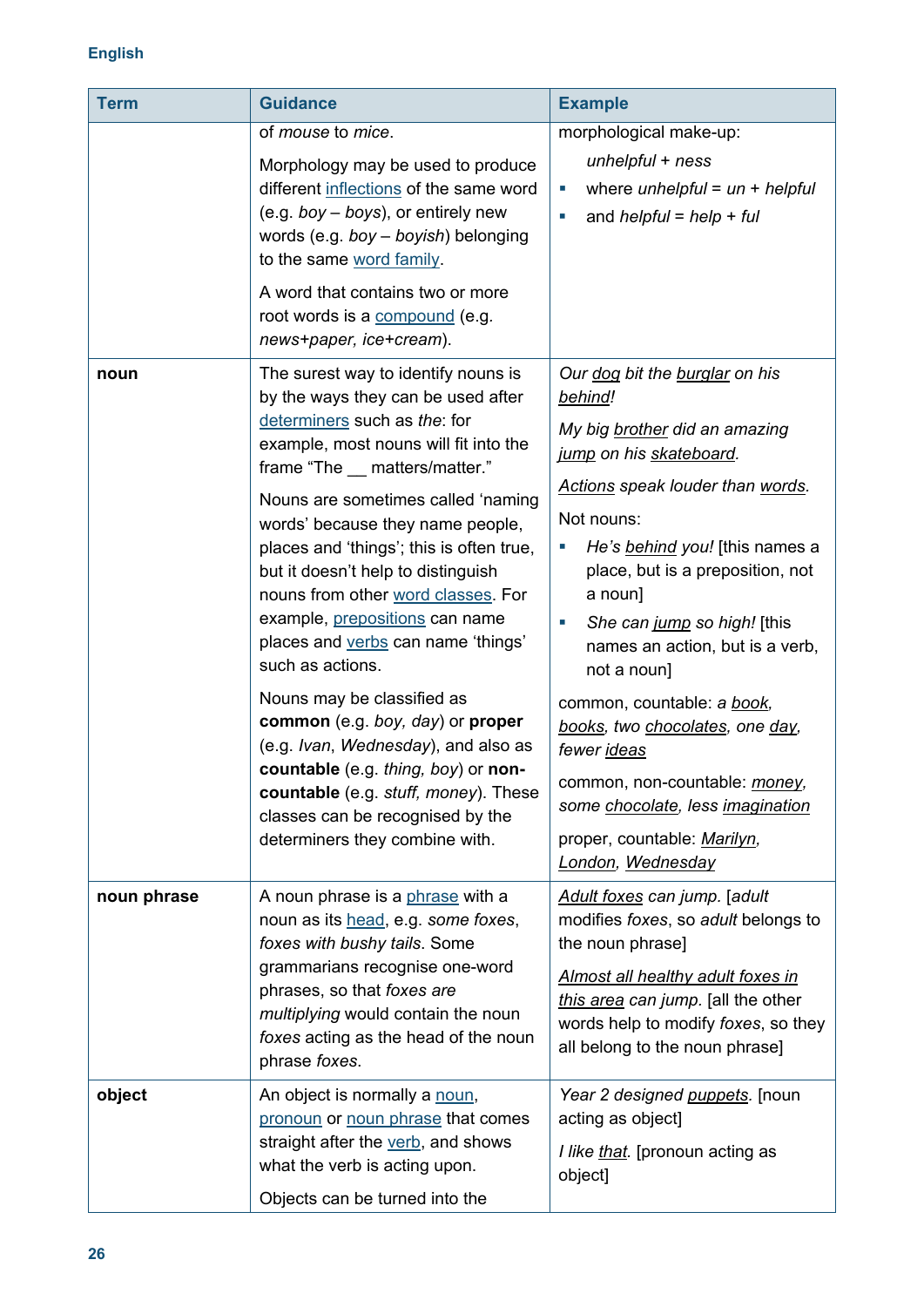<span id="page-26-2"></span><span id="page-26-1"></span><span id="page-26-0"></span>

| <b>Term</b> | <b>Guidance</b>                                                                                                                                                                                                                                                                                                                                                                                                                                                                                                                          | <b>Example</b>                                                                                                                                                                                                                                                                                       |
|-------------|------------------------------------------------------------------------------------------------------------------------------------------------------------------------------------------------------------------------------------------------------------------------------------------------------------------------------------------------------------------------------------------------------------------------------------------------------------------------------------------------------------------------------------------|------------------------------------------------------------------------------------------------------------------------------------------------------------------------------------------------------------------------------------------------------------------------------------------------------|
|             | subject of a passive verb, and<br>cannot be adjectives (contrast with<br>complements).                                                                                                                                                                                                                                                                                                                                                                                                                                                   | Some people suggested a pretty<br>display. [noun phrase acting as<br>object]                                                                                                                                                                                                                         |
|             |                                                                                                                                                                                                                                                                                                                                                                                                                                                                                                                                          | Contrast:<br>A display was suggested.<br>[object of active verb becomes<br>the subject of the passive verb]<br>Year 2 designed pretty.<br>×.<br>[incorrect, because adjectives<br>cannot be objects]                                                                                                 |
| participle  | Verbs in English have two<br>participles, called 'present participle'<br>(e.g. walking, taking) and 'past<br>participle' (e.g. walked, taken).<br>Unfortunately, these terms can be<br>confusing to learners, because:<br>they don't necessarily have<br>×<br>anything to do with present or<br>past time<br>although past participles are<br>×.<br>used as perfects (e.g. has eaten)<br>they are also used as passives<br>(e.g. was eaten).                                                                                             | He is walking to school. [present<br>participle in a progressive]<br>He has taken the bus to school.<br>[past participle in a perfect]<br>The photo was taken in the rain.<br>[past participle in a passive]                                                                                         |
| passive     | The sentence It was eaten by our<br>dog is the passive of Our dog ate it.<br>A passive is recognisable from:<br>the past participle form eaten<br>×.<br>the normal object (it) turned into<br>×,<br>the subject<br>the normal subject (our dog)<br>×<br>turned into an optional<br>preposition phrase with by as its<br>head<br>the verb be(was), or some other<br>×.<br>verb such as get.<br>Contrast active.<br>A verb is not 'passive' just because it<br>has a passive meaning: it must be<br>the passive version of an active verb. | A visit was arranged by the school.<br>Our cat got run over by a bus.<br>Active versions:<br>The school arranged a visit.<br>ш<br>A bus ran over our cat.<br>×.<br>Not passive:<br>He received a warning. [past]<br>tense, active received]<br>We had an accident. [past<br>×.<br>tense, active had] |
| past tense  | Verbs in the past tense are<br>commonly used to:                                                                                                                                                                                                                                                                                                                                                                                                                                                                                         | Tom and Chris showed me their<br>new TV. [names an event in the                                                                                                                                                                                                                                      |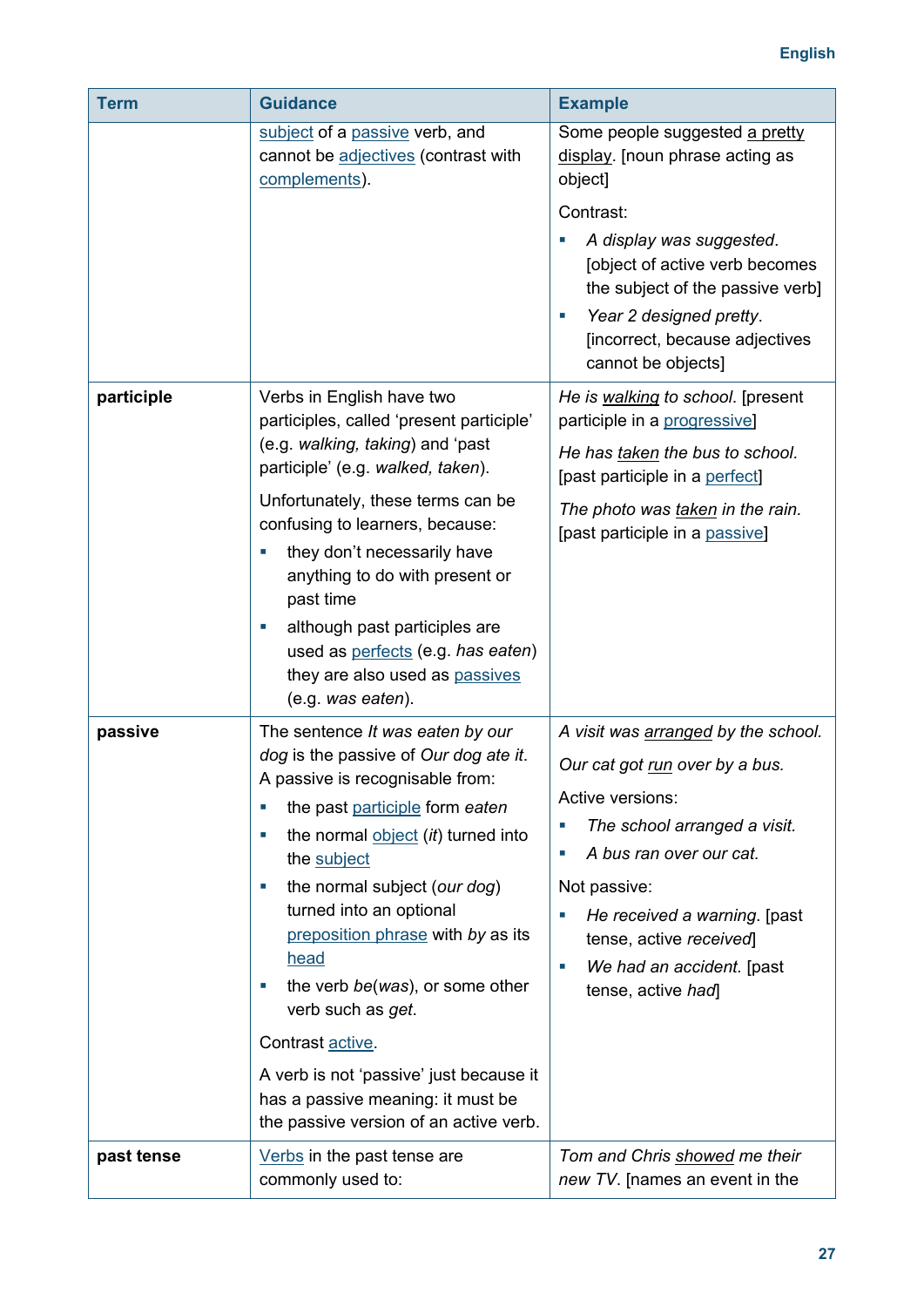<span id="page-27-1"></span><span id="page-27-0"></span>

| <b>Term</b> | <b>Guidance</b>                                                                                                                                                                                                                                                                                                                                                                                                                                                                                                                                                                                                         | <b>Example</b>                                                                                                                                                                                                                                                                         |
|-------------|-------------------------------------------------------------------------------------------------------------------------------------------------------------------------------------------------------------------------------------------------------------------------------------------------------------------------------------------------------------------------------------------------------------------------------------------------------------------------------------------------------------------------------------------------------------------------------------------------------------------------|----------------------------------------------------------------------------------------------------------------------------------------------------------------------------------------------------------------------------------------------------------------------------------------|
|             | talk about the past<br>I.<br>talk about imagined situations<br>×.<br>make a request sound more<br>×<br>polite.<br>Most verbs take a suffix -ed, to form<br>their past tense, but many<br>commonly-used verbs are irregular.<br>See also tense.                                                                                                                                                                                                                                                                                                                                                                          | past]<br>Antonio went on holiday to Brazil.<br>[names an event in the past;<br>irregular past of go]<br>I wish I had a puppy. [names an<br>imagined situation, not a situation<br>in the past]<br>I was hoping you'd help tomorrow.<br>[makes an implied request sound<br>more polite] |
| perfect     | The perfect form of a verb generally<br>calls attention to the consequences<br>of a prior event; for example, he has<br>gone to lunch implies that he is still<br>away, in contrast with he went to<br>lunch. 'Had gone to lunch' takes a<br>past time point (i.e. when we arrived)<br>as its reference point and is another<br>way of establishing time relations in<br>a text. The perfect tense is formed<br>by:<br>turning the verb into its past<br>participle inflection<br>adding a form of the verb have<br>T,<br>before it.<br>It can also be combined with the<br>progressive (e.g. he has been<br>$going)$ . | She has downloaded some songs.<br>[present perfect; now she has<br>some songs]<br>I had eaten lunch when you came.<br>[past perfect; I wasn't hungry when<br>you came]                                                                                                                 |
| phoneme     | A phoneme is the smallest unit of<br>sound that signals a distinct,<br>contrasting meaning. For example:<br>/t/ contrasts with /k/ to signal the<br>T,<br>difference between tap and cap<br>/t/ contrasts with /l/ to signal the<br>×.<br>difference between bought and<br>ball.<br>It is this contrast in meaning that tells<br>us there are two distinct phonemes<br>at work.<br>There are around 44 phonemes in<br>English; the exact number depends<br>on regional accents. A single                                                                                                                                | The word cat has three letters and<br>three phonemes: /kæt/<br>The word catch has five letters and<br>three phonemes: /katf/<br>The word caught has six letters<br>and three phonemes: /kɔːt/                                                                                          |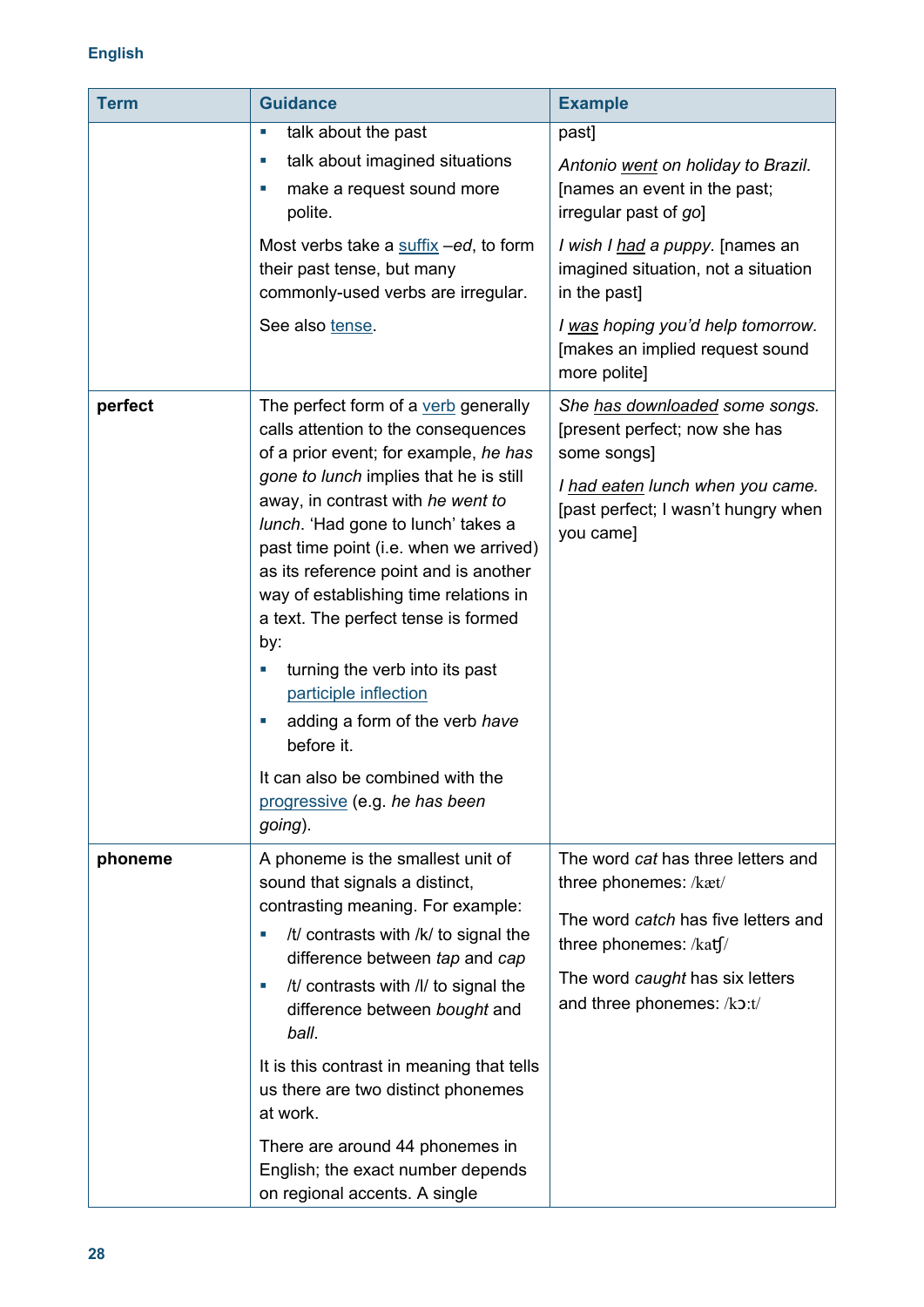<span id="page-28-4"></span><span id="page-28-3"></span><span id="page-28-2"></span><span id="page-28-1"></span><span id="page-28-0"></span>

| <b>Term</b> | <b>Guidance</b>                                                                                                                                                                                                                                                                                                                                                                            | <b>Example</b>                                                                                                                                                                                                                                                      |
|-------------|--------------------------------------------------------------------------------------------------------------------------------------------------------------------------------------------------------------------------------------------------------------------------------------------------------------------------------------------------------------------------------------------|---------------------------------------------------------------------------------------------------------------------------------------------------------------------------------------------------------------------------------------------------------------------|
|             | phoneme may be represented in<br>writing by one, two, three or four<br>letters constituting a single<br>grapheme.                                                                                                                                                                                                                                                                          |                                                                                                                                                                                                                                                                     |
| phrase      | A phrase is a group of words that are<br>grammatically connected so that<br>they stay together, and that expand<br>a single word, called the 'head'. The<br>phrase is a noun phrase if its head is<br>a noun, a preposition phrase if its<br>head is a preposition, and so on; but<br>if the head is a verb, the phrase is<br>called a clause. Phrases can be<br>made up of other phrases. | She waved to her mother. [a noun<br>phrase, with the noun <i>mother</i> as its<br>head]<br>She waved to her mother. [a<br>preposition phrase, with the<br>preposition to as its head]<br>She waved to her mother. [a<br>clause, with the verb waved as its<br>head] |
| plural      | A plural noun normally has a suffix -<br>s or -es and means 'more than one'.<br>There are a few nouns with different<br>$morphology$ in the plural (e.g. <i>mice</i> ,<br>formulae).                                                                                                                                                                                                       | dogs [more than one dog]; boxes<br>[more than one box]<br>mice [more than one mouse]                                                                                                                                                                                |
| possessive  | A possessive can be:<br>a noun followed by an<br>E<br>apostrophe, with or without s<br>a possessive pronoun.<br>The relation expressed by a<br>possessive goes well beyond<br>ordinary ideas of 'possession'.<br>A possessive may act as a<br>determiner.                                                                                                                                  | Tarig's book [Tariq has the book]<br>The boys' arrival [the boys arrive]<br>His obituary [the obituary is about<br>him]<br>That essay is mine. [I wrote the<br>essay]                                                                                               |
| prefix      | A prefix is added at the beginning of<br>a word in order to turn it into another<br>word.<br>Contrast suffix.                                                                                                                                                                                                                                                                              | overtake, disappear                                                                                                                                                                                                                                                 |
| preposition | A preposition links a following noun,<br>pronoun or noun phrase to some<br>other word in the sentence.<br>Prepositions often describe locations<br>or directions, but can describe other<br>things, such as relations of time.<br>Words like before or since can act<br>either as prepositions or as<br>conjunctions.                                                                      | Tom waved goodbye to Christy.<br>She'll be back from Australia in two<br>weeks.<br>I haven't seen my dog since this<br>morning.<br>Contrast: I'm going, since no-one<br>wants me here! [conjunction: links]<br>two clauses]                                         |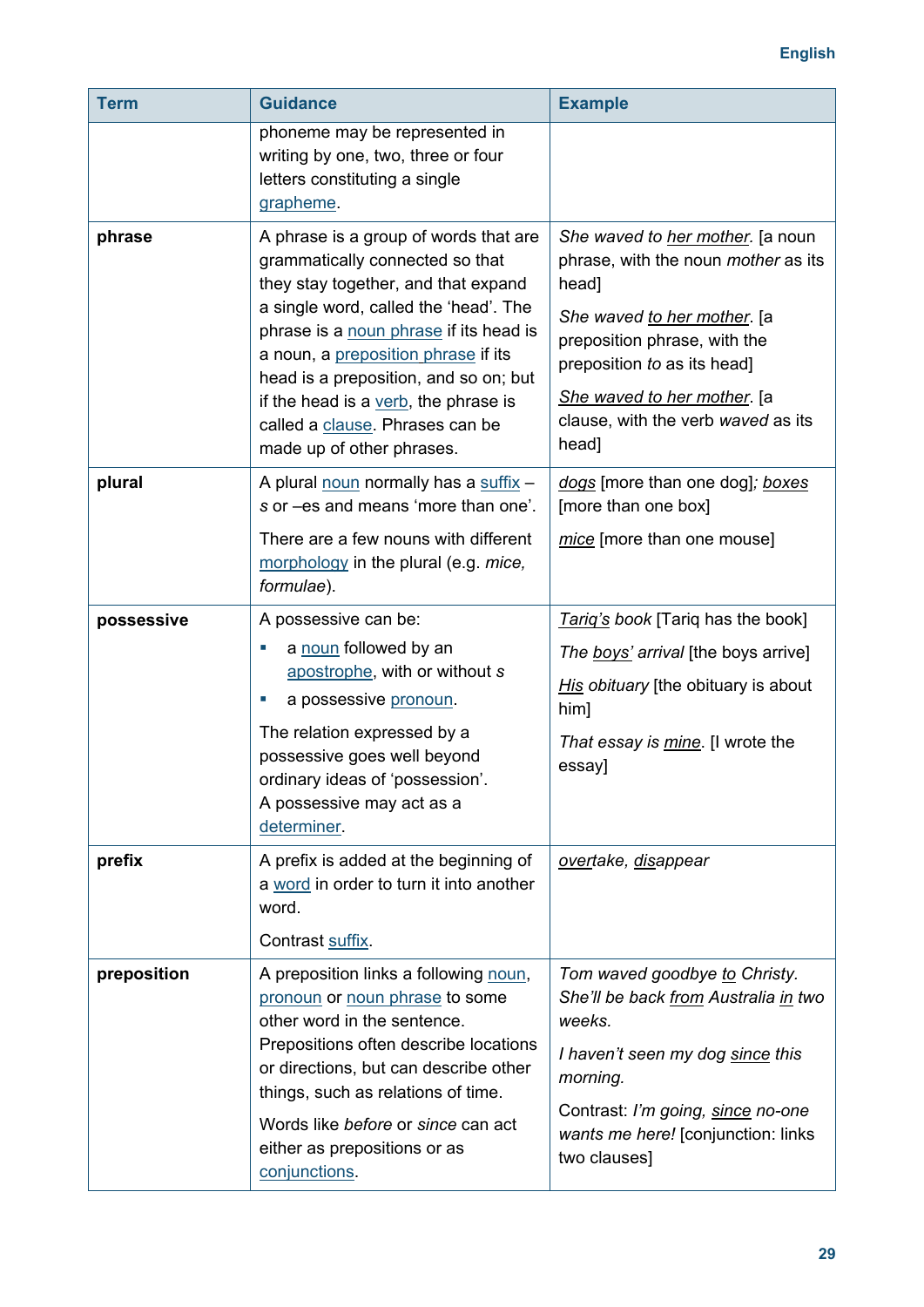<span id="page-29-3"></span><span id="page-29-2"></span><span id="page-29-1"></span><span id="page-29-0"></span>

| <b>Term</b>                             | <b>Guidance</b>                                                                                                                                                                                                                                                                                                                                | <b>Example</b>                                                                                                                                                                                                                                                               |
|-----------------------------------------|------------------------------------------------------------------------------------------------------------------------------------------------------------------------------------------------------------------------------------------------------------------------------------------------------------------------------------------------|------------------------------------------------------------------------------------------------------------------------------------------------------------------------------------------------------------------------------------------------------------------------------|
| preposition<br>phrase                   | A preposition phrase has a<br>preposition as its head followed by a<br>noun, pronoun or noun phrase.                                                                                                                                                                                                                                           | He was in bed.<br>I met them after the party.                                                                                                                                                                                                                                |
| present tense                           | Verbs in the present tense are<br>commonly used to:<br>talk about the present<br>talk about the future.<br>They may take a suffix $-s$<br>(depending on the subject).<br>See also tense.                                                                                                                                                       | Jamal goes to the pool every day.<br>[describes a habit that exists now]<br>He can swim. [describes a state<br>that is true now]<br>The bus <b>arrives</b> at three.<br>[scheduled now]<br>My friends are coming to play.<br>[describes a plan in progress now]              |
| progressive                             | The progressive (also known as the<br>'continuous') form of a verb generally<br>describes events in progress. It is<br>formed by combining the verb's<br>present participle (e.g. singing) with<br>a form of the verb be (e.g. he was<br>singing). The progressive can also<br>be combined with the perfect (e.g. he<br>has been singing).     | Michael is singing in the store<br>room. [present progressive]<br>Amanda was making a patchwork<br>quilt. [past progressive]<br>Usha had been practising for an<br>hour when I called. [past perfect<br>progressive]                                                         |
| pronoun                                 | Pronouns are normally used like<br>nouns, except that:<br>they are grammatically more<br>specialised<br>it is harder to $\text{modify}$ them<br>In the examples, each sentence is<br>written twice: once with nouns, and<br>once with pronouns (underlined).<br>Where the same thing is being talked<br>about, the words are shown in bold.    | <b>Amanda</b> waved to Michael.<br>She waved to him.<br>John's mother is over there. His<br>mother is over there.<br>The visit will be an overnight visit.<br>This will be an overnight visit.<br><b>Simon is the person: Simon broke</b><br>it. He is the one who broke it. |
| punctuation                             | Punctuation includes any<br>conventional features of writing other<br>than spelling and general layout: the<br>standard punctuation marks . , ; : ? !<br>$-$ () """, and also word-spaces,<br>capital letters, apostrophes,<br>paragraph breaks and bullet points.<br>One important role of punctuation is<br>to indicate sentence boundaries. | "I'm going out, Usha, and I won't<br>be_long," Mum_said.                                                                                                                                                                                                                     |
| <b>Received</b><br><b>Pronunciation</b> | Received Pronunciation (often<br>abbreviated to RP) is an accent<br>which is used only by a small                                                                                                                                                                                                                                              |                                                                                                                                                                                                                                                                              |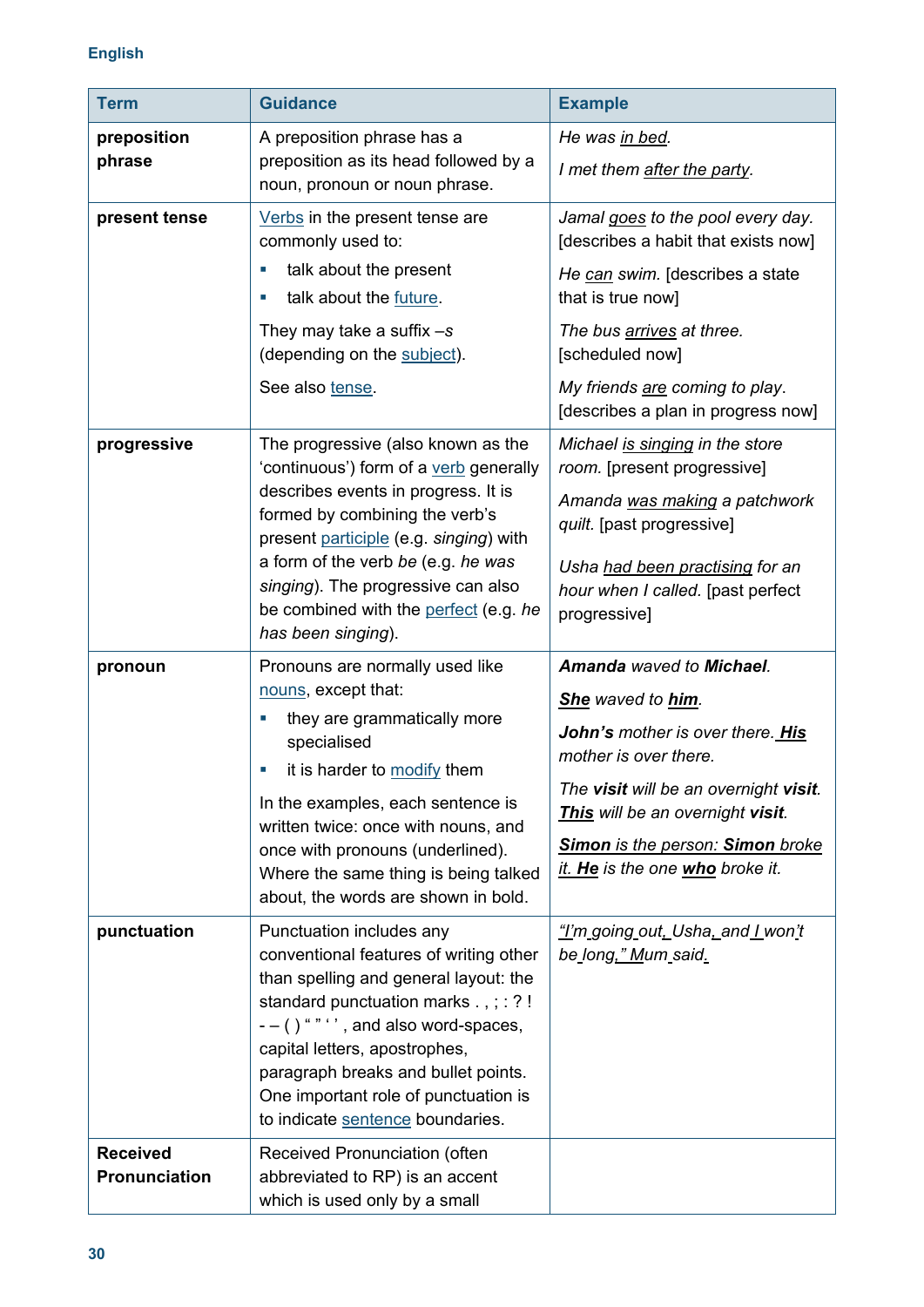<span id="page-30-2"></span><span id="page-30-1"></span><span id="page-30-0"></span>

| <b>Term</b>     | <b>Guidance</b>                                                                                                                                                                                                                                                                                                                                                                                                                                                                                                                                            | <b>Example</b>                                                                                                                                                                                                                                                                                      |
|-----------------|------------------------------------------------------------------------------------------------------------------------------------------------------------------------------------------------------------------------------------------------------------------------------------------------------------------------------------------------------------------------------------------------------------------------------------------------------------------------------------------------------------------------------------------------------------|-----------------------------------------------------------------------------------------------------------------------------------------------------------------------------------------------------------------------------------------------------------------------------------------------------|
|                 | minority of English speakers in<br>England. It is not associated with any<br>one region. Because of its regional<br>neutrality, it is the accent which is<br>generally shown in dictionaries in the<br>UK (but not, of course, in the USA).<br>RP has no special status in the<br>national curriculum.                                                                                                                                                                                                                                                     |                                                                                                                                                                                                                                                                                                     |
| register        | Classroom lessons, football<br>commentaries and novels use<br>different registers of the same<br>language, recognised by differences<br>of vocabulary and grammar.<br>Registers are 'varieties' of a<br>language which are each tied to a<br>range of uses, in contrast with<br>dialects, which are tied to groups of<br>users.                                                                                                                                                                                                                            | I regret to inform you that Mr<br>Joseph Smith has passed away.<br>[formal letter]<br>Have you heard that Joe has died?<br>[casual speech]<br>Joe falls down and dies, centre<br>stage. [stage direction]                                                                                           |
| relative clause | A relative clause is a special type of<br>subordinate clause that modifies a<br>noun. It often does this by using a<br>relative pronoun such as who or that<br>to refer back to that noun, though the<br>relative pronoun that is often omitted.<br>A relative clause may also be<br>attached to a clause. In that case,<br>the pronoun refers back to the whole<br>clause, rather than referring back to<br>a noun.<br>In the examples, the relative clauses<br>are underlined, and both the<br>pronouns and the words they refer<br>back to are in bold. | That's the boy who lives near<br>school. [who refers back to boy]<br>The prize that I won was a book.<br>[that refers back to prize]<br>The prize <i>I won was a book.</i> [the<br>pronoun that is omitted]<br>Tom broke the game, which<br>annoyed Ali. [which refers back to<br>the whole clause] |
| root word       | Morphology breaks words down into<br>root words, which can stand alone,<br>and suffixes or prefixes which can't.<br>For example, help is the root word<br>for other words in its word family<br>such as <i>helpful</i> and <i>helpless</i> , and<br>also for its inflections such as<br>helping. Compound words (e.g. help-<br>desk) contain two or more root<br>words. When looking in a dictionary,<br>we sometimes have to look for the                                                                                                                 | played [the root word is play]<br>unfair [the root word is fair]<br>football [the root words are foot<br>and ball                                                                                                                                                                                   |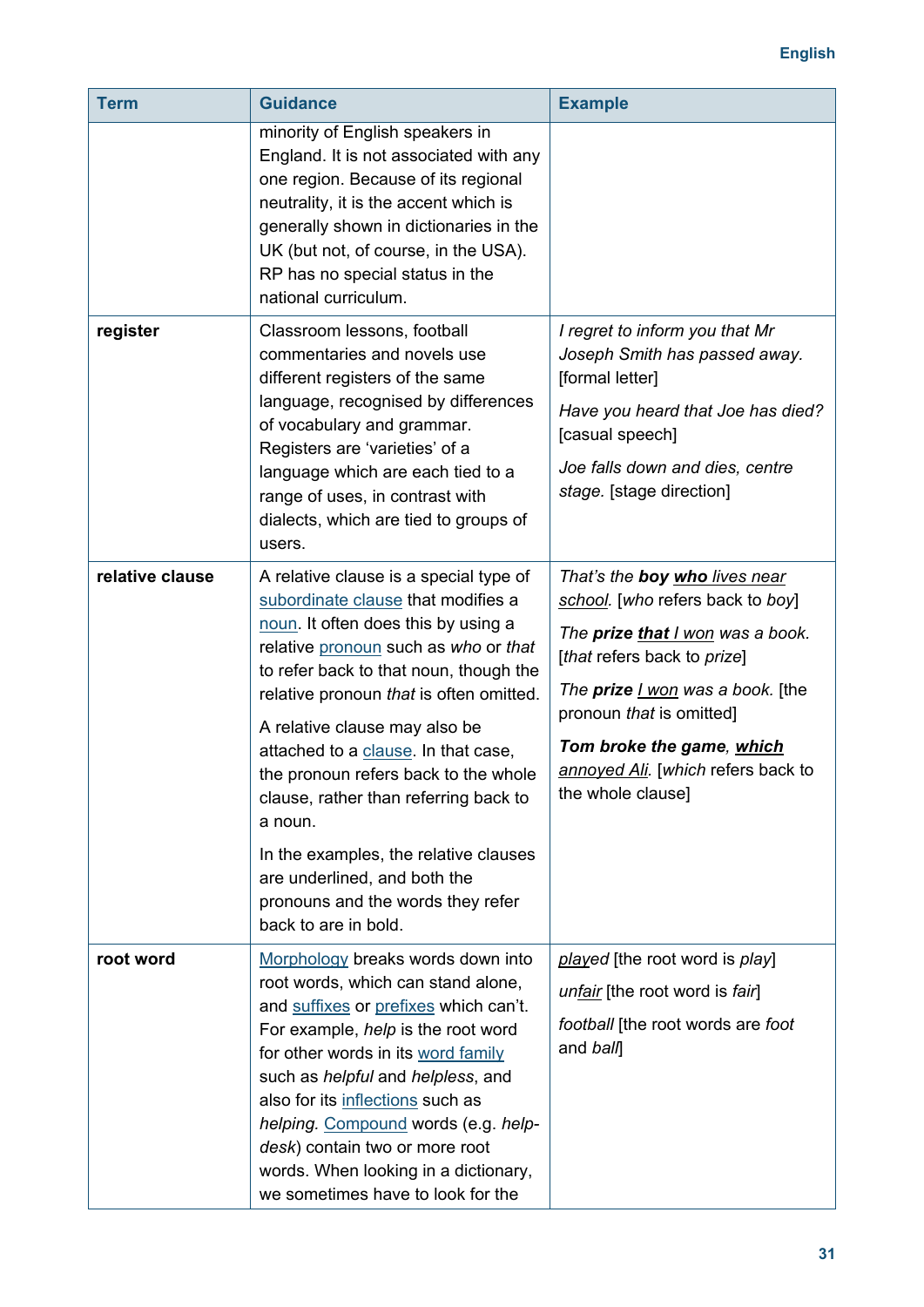<span id="page-31-0"></span>

| <b>Term</b>             | <b>Guidance</b>                                                                                                                                                                                                                                                                                                                                                                                                                                                                                                                                                                                                                                                                                            | <b>Example</b>                                                                                                                                                                                                                                                                                                                                                                                                                                                                                                                                                                                                                                                                                                                                                       |
|-------------------------|------------------------------------------------------------------------------------------------------------------------------------------------------------------------------------------------------------------------------------------------------------------------------------------------------------------------------------------------------------------------------------------------------------------------------------------------------------------------------------------------------------------------------------------------------------------------------------------------------------------------------------------------------------------------------------------------------------|----------------------------------------------------------------------------------------------------------------------------------------------------------------------------------------------------------------------------------------------------------------------------------------------------------------------------------------------------------------------------------------------------------------------------------------------------------------------------------------------------------------------------------------------------------------------------------------------------------------------------------------------------------------------------------------------------------------------------------------------------------------------|
|                         | root word (or words) of the word we<br>are interested in.                                                                                                                                                                                                                                                                                                                                                                                                                                                                                                                                                                                                                                                  |                                                                                                                                                                                                                                                                                                                                                                                                                                                                                                                                                                                                                                                                                                                                                                      |
| schwa                   | The name of a vowel sound that is<br>found only in unstressed positions in<br>English. It is the most common vowel<br>sound in English.<br>It is written as /ə/ in the International<br>Phonetic Alphabet. In the English<br>writing system, it can be written in<br>many different ways.                                                                                                                                                                                                                                                                                                                                                                                                                  | /əlpn/ [along]<br>/b^tə/ [butter]<br>/dpkta/ [doctor]                                                                                                                                                                                                                                                                                                                                                                                                                                                                                                                                                                                                                                                                                                                |
| sentence                | A sentence is a group of words<br>which are grammatically connected<br>to each other but not to any words<br>outside the sentence.<br>The form of a sentence's main<br>clause shows whether it is being<br>used as a statement, a question, a<br>command or an exclamation.<br>A sentence may consist of a single<br>clause or it may contain several<br>clauses held together by<br>subordination or co-ordination.<br>Classifying sentences as 'simple',<br>'complex' or 'compound' can be<br>confusing, because a 'simple'<br>sentence may be complicated, and a<br>'complex' one may be<br>straightforward. The terms 'single-<br>clause sentence' and 'multi-clause<br>sentence' may be more helpful. | John went to his friend's house. He<br>stayed there till tea-time.<br>John went to his friend's house, he<br>stayed there till tea-time. [This is a<br>'comma splice', a common error in<br>which a comma is used where<br>either a full stop or a semi-colon is<br>needed to indicate the lack of any<br>grammatical connection between<br>the two clauses.]<br>You are my friend. [statement]<br>Are you my friend? [question]<br>Be my friend! [command]<br>What a good friend you are!<br>[exclamation]<br>Ali went home on his bike to his<br>goldfish and his current library<br>book about pets. [single-clause<br>sentence]<br>She went shopping but took back<br>everything she had bought<br>because she didn't like any of it.<br>[multi-clause sentence] |
| split digraph           | See digraph.                                                                                                                                                                                                                                                                                                                                                                                                                                                                                                                                                                                                                                                                                               |                                                                                                                                                                                                                                                                                                                                                                                                                                                                                                                                                                                                                                                                                                                                                                      |
| <b>Standard English</b> | Standard English can be recognised<br>by the use of a very small range of<br>forms such as those books, I did it<br>and I wasn't doing anything (rather<br>than their non-Standard equivalents);<br>it is not limited to any particular<br>accent. It is the variety of English<br>which is used, with only minor                                                                                                                                                                                                                                                                                                                                                                                          | I did it because they were not<br>willing to undertake any more work<br>on those houses. [formal Standard<br>English]<br>I did it cos they wouldn't do any<br>more work on those houses.<br>[casual Standard English]                                                                                                                                                                                                                                                                                                                                                                                                                                                                                                                                                |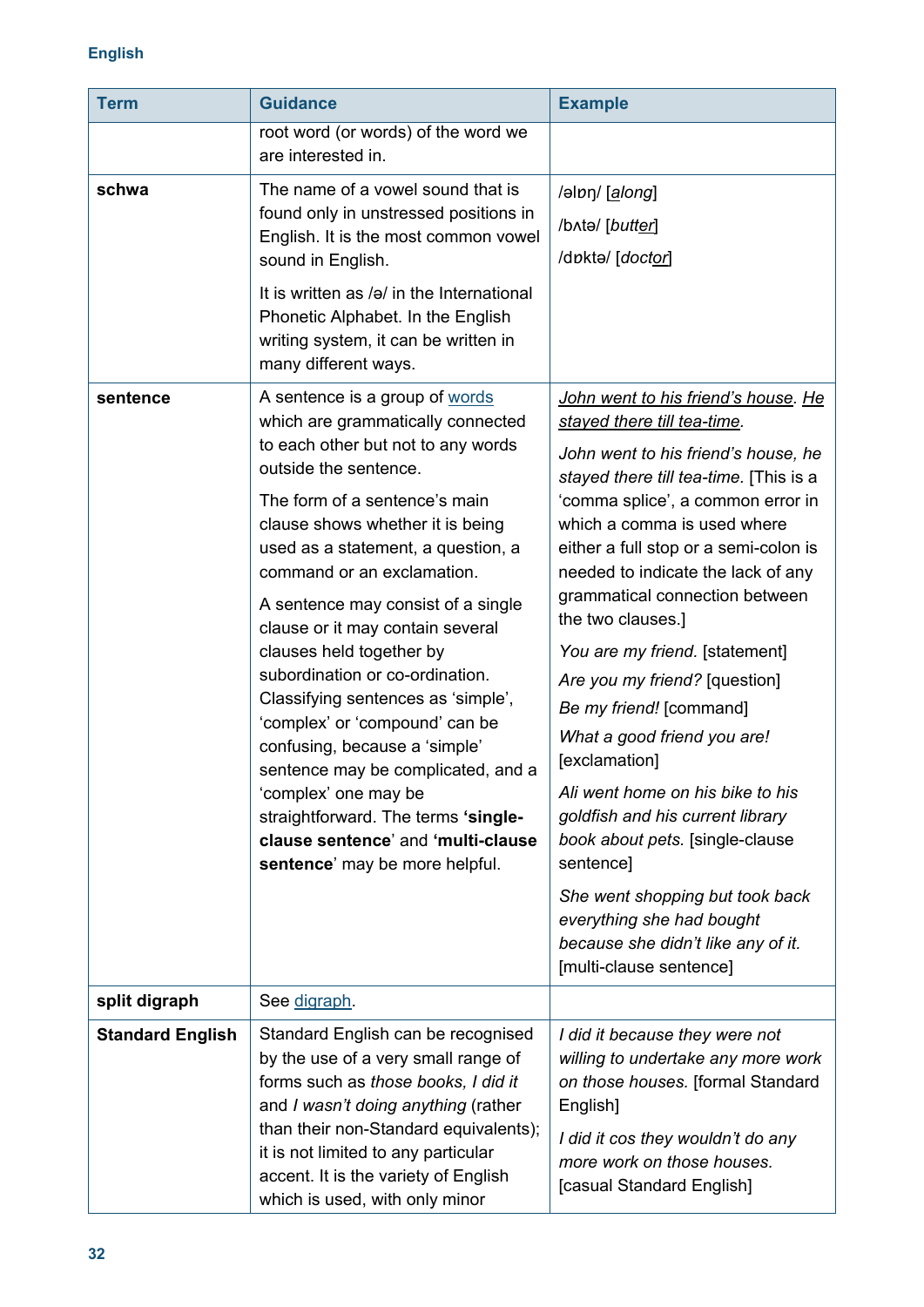<span id="page-32-2"></span><span id="page-32-1"></span><span id="page-32-0"></span>

| <b>Term</b>                   | <b>Guidance</b>                                                                                                                                                                                                                                                                                                                                                                                     | <b>Example</b>                                                                                                                                                                                                                   |
|-------------------------------|-----------------------------------------------------------------------------------------------------------------------------------------------------------------------------------------------------------------------------------------------------------------------------------------------------------------------------------------------------------------------------------------------------|----------------------------------------------------------------------------------------------------------------------------------------------------------------------------------------------------------------------------------|
|                               | variation, as a major world language.<br>Some people use Standard English<br>all the time, in all situations from the<br>most casual to the most formal, so it<br>covers most registers. The aim of the<br>national curriculum is that everyone<br>should be able to use Standard<br>English as needed in writing and in<br>relatively formal speaking.                                             | I done it cos they wouldn't do no<br>more work on them houses.<br>[casual non-Standard English]                                                                                                                                  |
| <b>stress</b>                 | A syllable is stressed if it is<br>pronounced more forcefully than the<br>syllables next to it. The other<br>syllables are unstressed.                                                                                                                                                                                                                                                              | about<br>visit                                                                                                                                                                                                                   |
| subject                       | The subject of a verb is normally the<br>noun, noun phrase or pronoun that<br>names the 'do-er' or 'be-er'. The<br>subject's normal position is:<br>just before the verb in a<br>×.<br>statement<br>just after the <b>auxiliary verb</b> , in a<br>×.<br>question.<br>Unlike the verb's object and<br>complement, the subject can<br>determine the form of the verb (e.g. <i>I</i><br>am, you are). | Rula's mother went out.<br>That is uncertain.<br>The children will study the animals.<br>Will the children study the animals?                                                                                                    |
| subjunctive                   | In some languages, the inflections of<br>a verb include a large range of<br>special forms which are used<br>typically in subordinate clauses, and<br>are called 'subjunctives'. English has<br>very few such forms and those it has<br>tend to be used in rather formal<br>styles.                                                                                                                  | The school requires that all pupils<br>be honest.<br>The school rules demand that<br>pupils not enter the gym at<br>lunchtime.<br>If Zoë were the class president,<br>things would be much better.                               |
| subordinate,<br>subordination | A subordinate word or phrase tells<br>us more about the meaning of the<br>word it is subordinate to.<br>Subordination can be thought of as<br>an unequal relationship between a<br>subordinate word and a main word.<br>For example:<br>an adjective is subordinate to the<br>×.<br>noun it modifies<br>subjects and objects are                                                                    | big dogs [big is subordinate to<br>dogs]<br><b>Big dogs need long walks.</b><br>[big dogs and long walks are<br>subordinate to need]<br>We can watch TV when we've<br>finished. [when we've finished is<br>subordinate to watch] |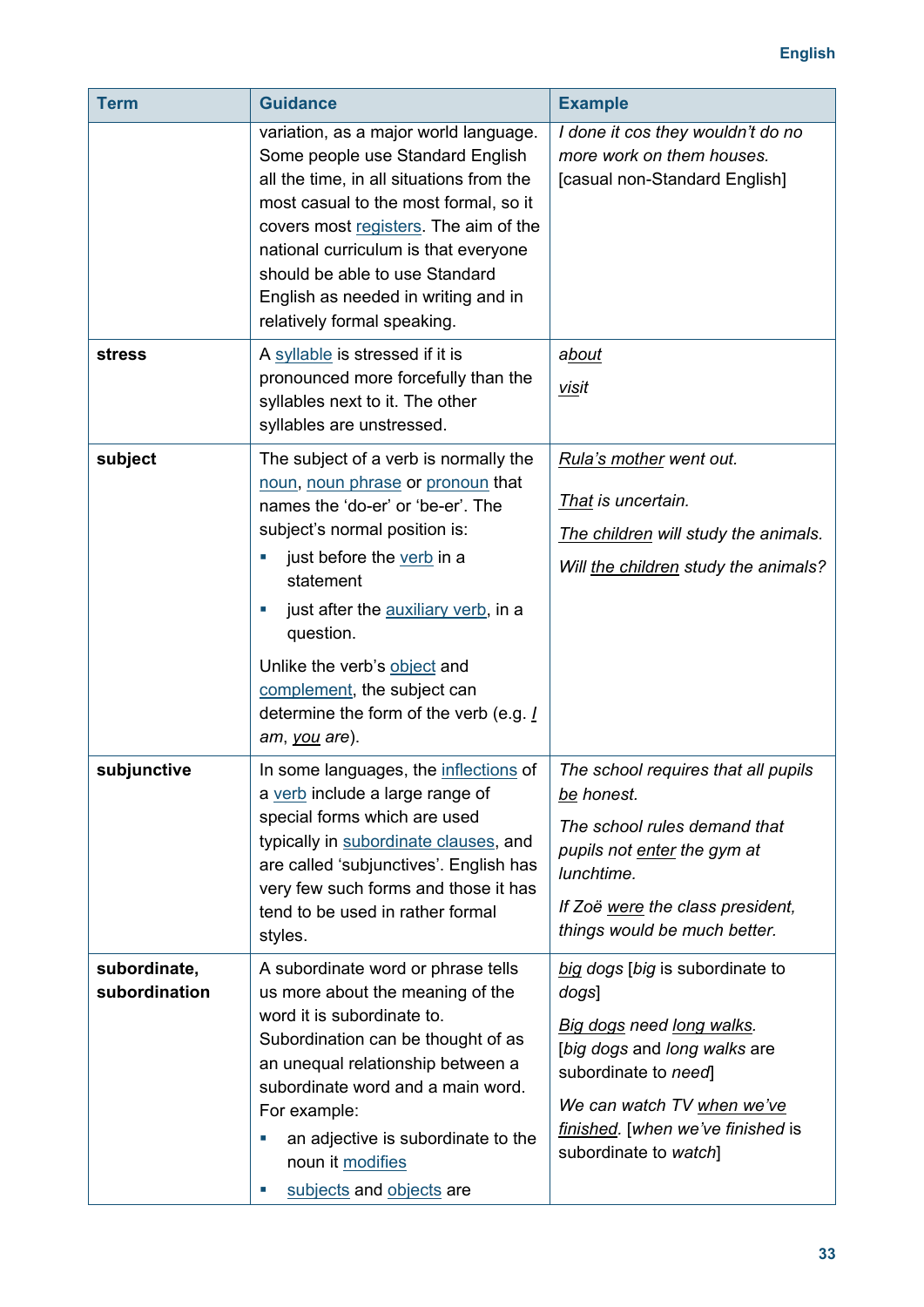<span id="page-33-3"></span><span id="page-33-2"></span><span id="page-33-1"></span><span id="page-33-0"></span>

| <b>Term</b>           | <b>Guidance</b>                                                                                                                                                                                                                                                                                                                                                                                                                                                     | <b>Example</b>                                                                                                                                                                                                                                                                                                                        |
|-----------------------|---------------------------------------------------------------------------------------------------------------------------------------------------------------------------------------------------------------------------------------------------------------------------------------------------------------------------------------------------------------------------------------------------------------------------------------------------------------------|---------------------------------------------------------------------------------------------------------------------------------------------------------------------------------------------------------------------------------------------------------------------------------------------------------------------------------------|
|                       | subordinate to their verbs.<br>Subordination is much more<br>common than the equal relationship<br>of co-ordination.<br>See also subordinate clause.                                                                                                                                                                                                                                                                                                                |                                                                                                                                                                                                                                                                                                                                       |
| subordinate<br>clause | A clause which is subordinate to<br>some other part of the same<br>sentence is a subordinate clause; for<br>example, in The apple that I ate was<br>sour, the clause that I ate is<br>subordinate to apple (which it<br>modifies). Subordinate clauses<br>contrast with co-ordinate clauses as<br>in It was sour but looked very tasty.<br>(Contrast: main clause)<br>However, clauses that are directly<br>quoted as direct speech are not<br>subordinate clauses. | That's the street where Ben lives.<br>[relative clause; modifies street]<br>He watched her as she<br>disappeared. [adverbial; modifies<br>watched<br>What you said was very nice. [acts<br>as subject of was]<br>She noticed an hour had passed.<br>[acts as object of noticed]<br>Not subordinate: He shouted,<br><u>"Look out!"</u> |
| suffix                | A suffix is an 'ending', used at the<br>end of one word to turn it into<br>another word. Unlike root words,<br>suffixes cannot stand on their own as<br>a complete word.<br>Contrast prefix.                                                                                                                                                                                                                                                                        | call - called<br>teach – teacher [turns a verb into a<br>noun<br>terror - terrorise [turns a noun into<br>a verb]<br>green - greenish [leaves word<br>class unchanged]                                                                                                                                                                |
| syllable              | A syllable sounds like a beat in a<br>word. Syllables consist of at least<br>one vowel, and possibly one or more<br>consonants.                                                                                                                                                                                                                                                                                                                                     | Cat has one syllable.<br>Fairy has two syllables.<br>Hippopotamus has five syllables.                                                                                                                                                                                                                                                 |
| synonym               | Two words are synonyms if they<br>have the same meaning, or similar<br>meanings. Contrast antonym.                                                                                                                                                                                                                                                                                                                                                                  | $talk - speak$<br>$old$ – elderly                                                                                                                                                                                                                                                                                                     |
| tense                 | In English, tense is the choice<br>between present and past verbs,<br>which is special because it is<br>signalled by inflections and normally<br>indicates differences of time. In<br>contrast, languages like French,<br>Spanish and Italian, have three or<br>more distinct tense forms, including                                                                                                                                                                | He studies. [present tense -<br>present time]<br>He studied yesterday. [past tense -<br>past time]<br>He studies tomorrow, or else!<br>[present tense – future time]<br>He may study tomorrow. [present                                                                                                                               |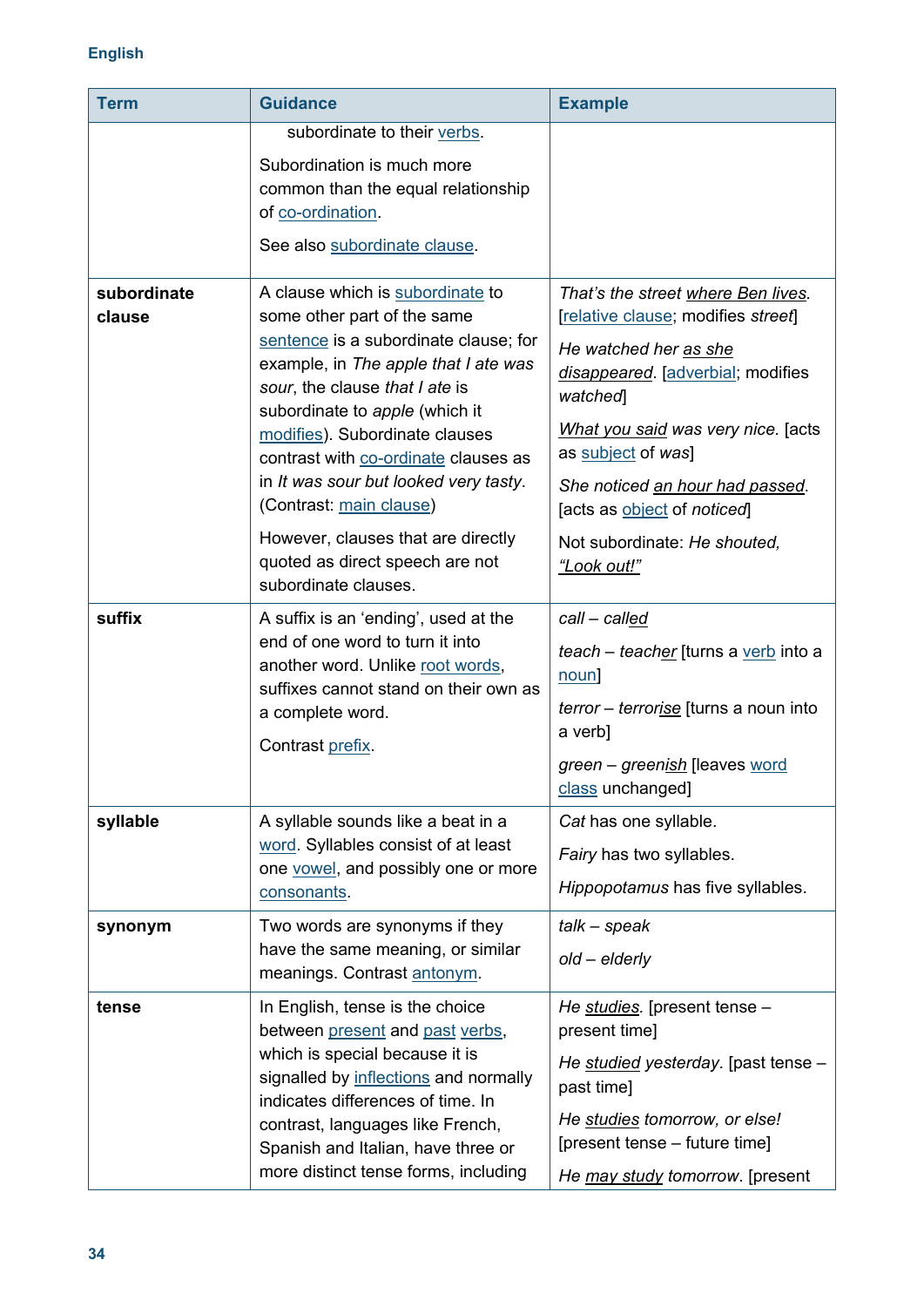<span id="page-34-2"></span><span id="page-34-1"></span><span id="page-34-0"></span>

| <b>Term</b>     | <b>Guidance</b>                                                                                                                                                                                                                                                                                                                                                                                                                                                                                                                                                                                                      | <b>Example</b>                                                                                                                                                                                                                                                                                                                                                  |
|-----------------|----------------------------------------------------------------------------------------------------------------------------------------------------------------------------------------------------------------------------------------------------------------------------------------------------------------------------------------------------------------------------------------------------------------------------------------------------------------------------------------------------------------------------------------------------------------------------------------------------------------------|-----------------------------------------------------------------------------------------------------------------------------------------------------------------------------------------------------------------------------------------------------------------------------------------------------------------------------------------------------------------|
|                 | a future tense. (See also: future.)                                                                                                                                                                                                                                                                                                                                                                                                                                                                                                                                                                                  | $tense + infinite - future time$                                                                                                                                                                                                                                                                                                                                |
|                 | The simple tenses (present and<br>past) may be combined in English<br>with the perfect and progressive.                                                                                                                                                                                                                                                                                                                                                                                                                                                                                                              | He plans to study tomorrow.<br>[present tense + infinitive – future<br>time]                                                                                                                                                                                                                                                                                    |
|                 |                                                                                                                                                                                                                                                                                                                                                                                                                                                                                                                                                                                                                      | If he studied tomorrow, he'd see<br>the difference! [past tense -<br>imagined future]                                                                                                                                                                                                                                                                           |
|                 |                                                                                                                                                                                                                                                                                                                                                                                                                                                                                                                                                                                                                      | Contrast three distinct tense forms<br>in Spanish:                                                                                                                                                                                                                                                                                                              |
|                 |                                                                                                                                                                                                                                                                                                                                                                                                                                                                                                                                                                                                                      | Estudia. [present tense]                                                                                                                                                                                                                                                                                                                                        |
|                 |                                                                                                                                                                                                                                                                                                                                                                                                                                                                                                                                                                                                                      | Estudió. [past tense]<br>T,                                                                                                                                                                                                                                                                                                                                     |
|                 |                                                                                                                                                                                                                                                                                                                                                                                                                                                                                                                                                                                                                      | Estudiará. [future tense]                                                                                                                                                                                                                                                                                                                                       |
| transitive verb | A transitive verb takes at least one                                                                                                                                                                                                                                                                                                                                                                                                                                                                                                                                                                                 | He loves Juliet.                                                                                                                                                                                                                                                                                                                                                |
|                 | object in a sentence to complete its<br>meaning, in contrast to an<br>intransitive verb, which does not.                                                                                                                                                                                                                                                                                                                                                                                                                                                                                                             | She understands English grammar.                                                                                                                                                                                                                                                                                                                                |
| trigraph        | A type of grapheme where three<br>letters represent one phoneme.                                                                                                                                                                                                                                                                                                                                                                                                                                                                                                                                                     | High, pure, patch, hedge                                                                                                                                                                                                                                                                                                                                        |
| unstressed      | See stressed.                                                                                                                                                                                                                                                                                                                                                                                                                                                                                                                                                                                                        |                                                                                                                                                                                                                                                                                                                                                                 |
| verb            | The surest way to identify verbs is by<br>the ways they can be used: they can<br>usually have a tense, either present<br>or past (see also future).<br>Verbs are sometimes called 'doing<br>words' because many verbs name<br>an action that someone does; while<br>this can be a way of recognising<br>verbs, it doesn't distinguish verbs<br>from nouns (which can also name<br>actions). Moreover many verbs<br>name states or feelings rather than<br>actions.<br>Verbs can be classified in various<br>ways: for example, as auxiliary, or<br>modal; as transitive or intransitive;<br>and as states or events. | He lives in Birmingham. [present<br>tense]<br>The teacher wrote a song for the<br>class. [past tense]<br>He likes chocolate. [present tense;<br>not an action]<br>He knew my father. [past tense;<br>not an action]<br>Not verbs:<br>The walk to Halina's house will<br>ш<br>take an hour. [noun]<br>All that surfing makes<br>T,<br>Morwenna so sleepy! [noun] |
| vowel           | A vowel is a speech sound which is<br>produced without any closure or<br>obstruction of the vocal tract.<br>Vowels can form syllables by<br>themselves, or they may combine<br>with consonants.<br>In the English writing system, the<br>letters $a, e, i, o, u$ and $y$ can<br>represent vowels.                                                                                                                                                                                                                                                                                                                    |                                                                                                                                                                                                                                                                                                                                                                 |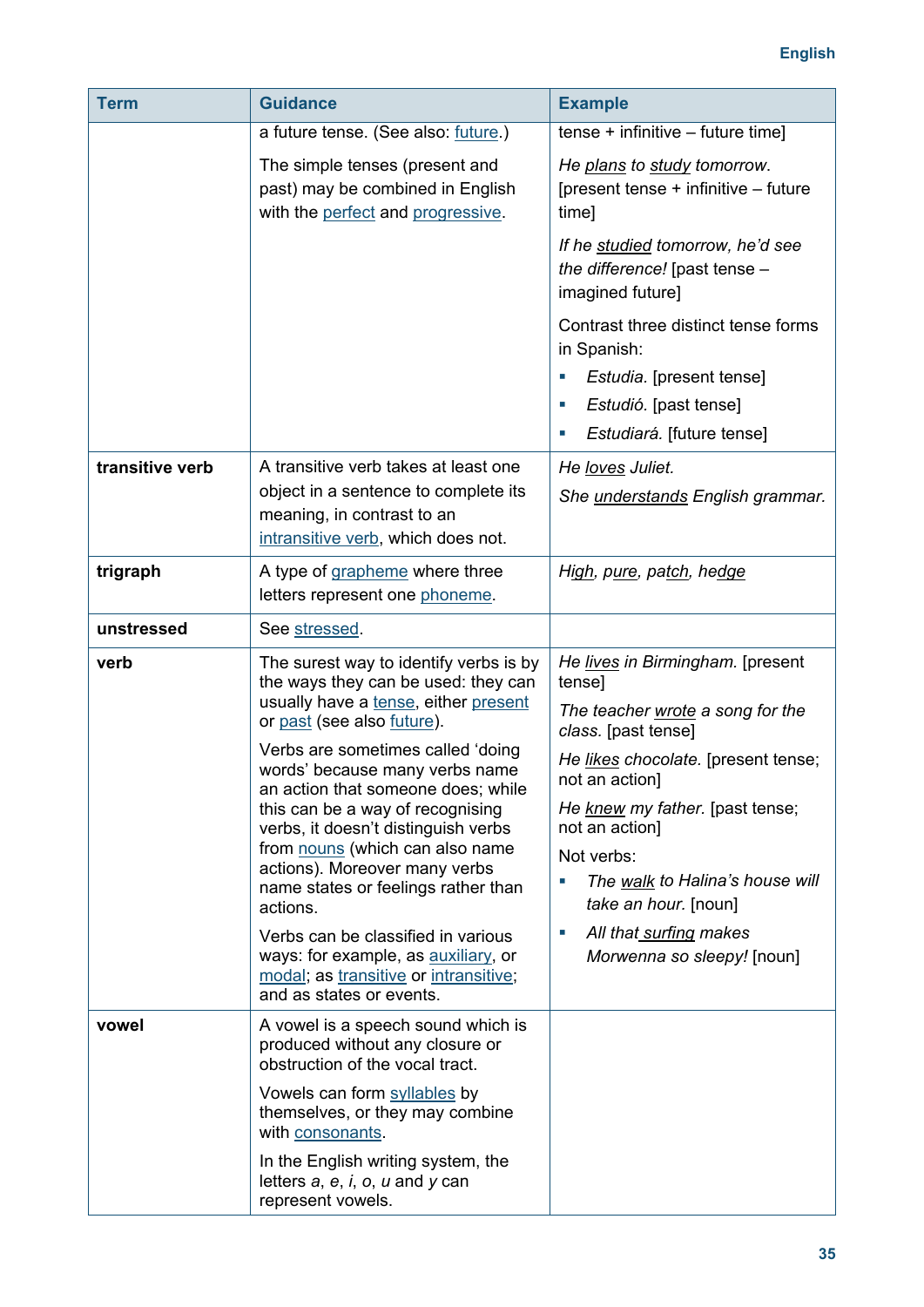<span id="page-35-2"></span><span id="page-35-1"></span><span id="page-35-0"></span>

| <b>Term</b> | <b>Guidance</b>                                                                                                                                                                                                                                                                                  | <b>Example</b>                                                                                              |
|-------------|--------------------------------------------------------------------------------------------------------------------------------------------------------------------------------------------------------------------------------------------------------------------------------------------------|-------------------------------------------------------------------------------------------------------------|
| word        | A word is a unit of grammar: it can<br>be selected and moved around<br>relatively independently, but cannot<br>easily be split. In punctuation, words<br>are normally separated by word<br>spaces.                                                                                               | headteacher or head teacher [can<br>be written with or without a space]<br>I'm going out.<br><u>9.30 am</u> |
|             | Sometimes, a sequence that<br>appears grammatically to be two<br>words is collapsed into a single<br>written word, indicated with a hyphen<br>or apostrophe (e.g. well-built, he's).                                                                                                             |                                                                                                             |
| word class  | Every word belongs to a word class<br>which summarises the ways in which<br>it can be used in grammar. The<br>major word classes for English are:<br>noun, verb, adjective, adverb,<br>preposition, determiner, pronoun,<br>conjunction. Word classes are<br>sometimes called 'parts of speech'. |                                                                                                             |
| word family | The words in a word family are<br>normally related to each other by a<br>combination of morphology,<br>grammar and meaning.                                                                                                                                                                      | $teach - teacher$<br>extend - extent - extensive<br>grammar - grammatical -<br>grammarian                   |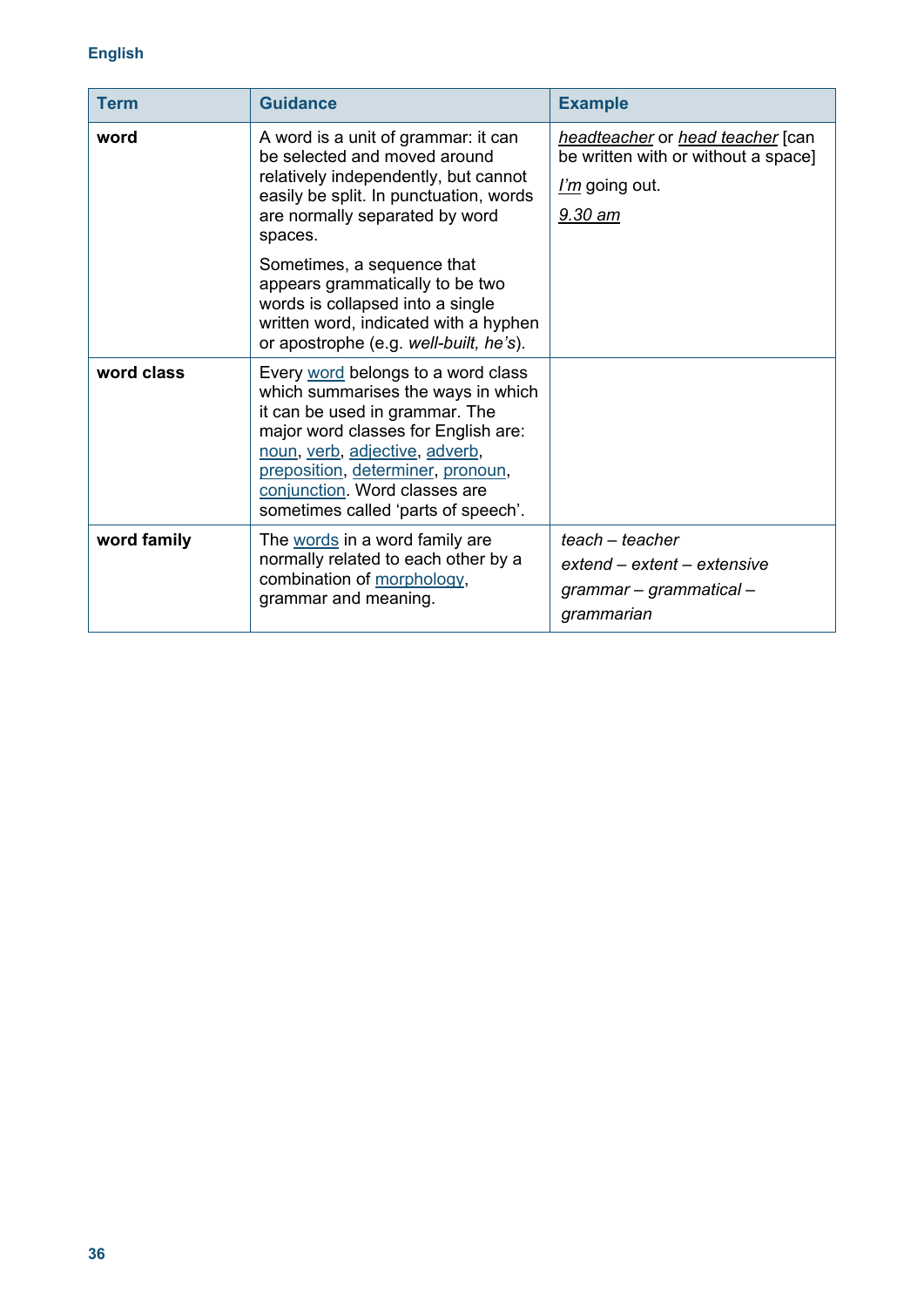# **Mathematics**

## **Purpose of study**

Mathematics is a creative and highly inter-connected discipline that has been developed over centuries, providing the solution to some of history's most intriguing problems. It is essential to everyday life, critical to science, technology and engineering, and necessary for financial literacy and most forms of employment. A high-quality mathematics education therefore provides a foundation for understanding the world, the ability to reason mathematically, an appreciation of the beauty and power of mathematics, and a sense of enjoyment and curiosity about the subject.

## **Aims**

The national curriculum for mathematics aims to ensure that all pupils:

- become **fluent** in the fundamentals of mathematics, including through varied and frequent practice with increasingly complex problems over time, so that pupils develop conceptual understanding and the ability to recall and apply knowledge rapidly and accurately.
- **reason mathematically** by following a line of enquiry, conjecturing relationships and generalisations, and developing an argument, justification or proof using mathematical language
- can **solve problems** by applying their mathematics to a variety of routine and nonroutine problems with increasing sophistication, including breaking down problems into a series of simpler steps and persevering in seeking solutions.

Mathematics is an interconnected subject in which pupils need to be able to move fluently between representations of mathematical ideas. The programme of study for key stage 3 is organised into apparently distinct domains, but pupils should build on key stage 2 and connections across mathematical ideas to develop fluency, mathematical reasoning and competence in solving increasingly sophisticated problems. They should also apply their mathematical knowledge in science, geography, computing and other subjects.

Decisions about progression should be based on the security of pupils' understanding and their readiness to progress to the next stage. Pupils who grasp concepts rapidly should be challenged through being offered rich and sophisticated problems before any acceleration through new content in preparation for key stage 4. Those who are not sufficiently fluent should consolidate their understanding, including through additional practice, before moving on.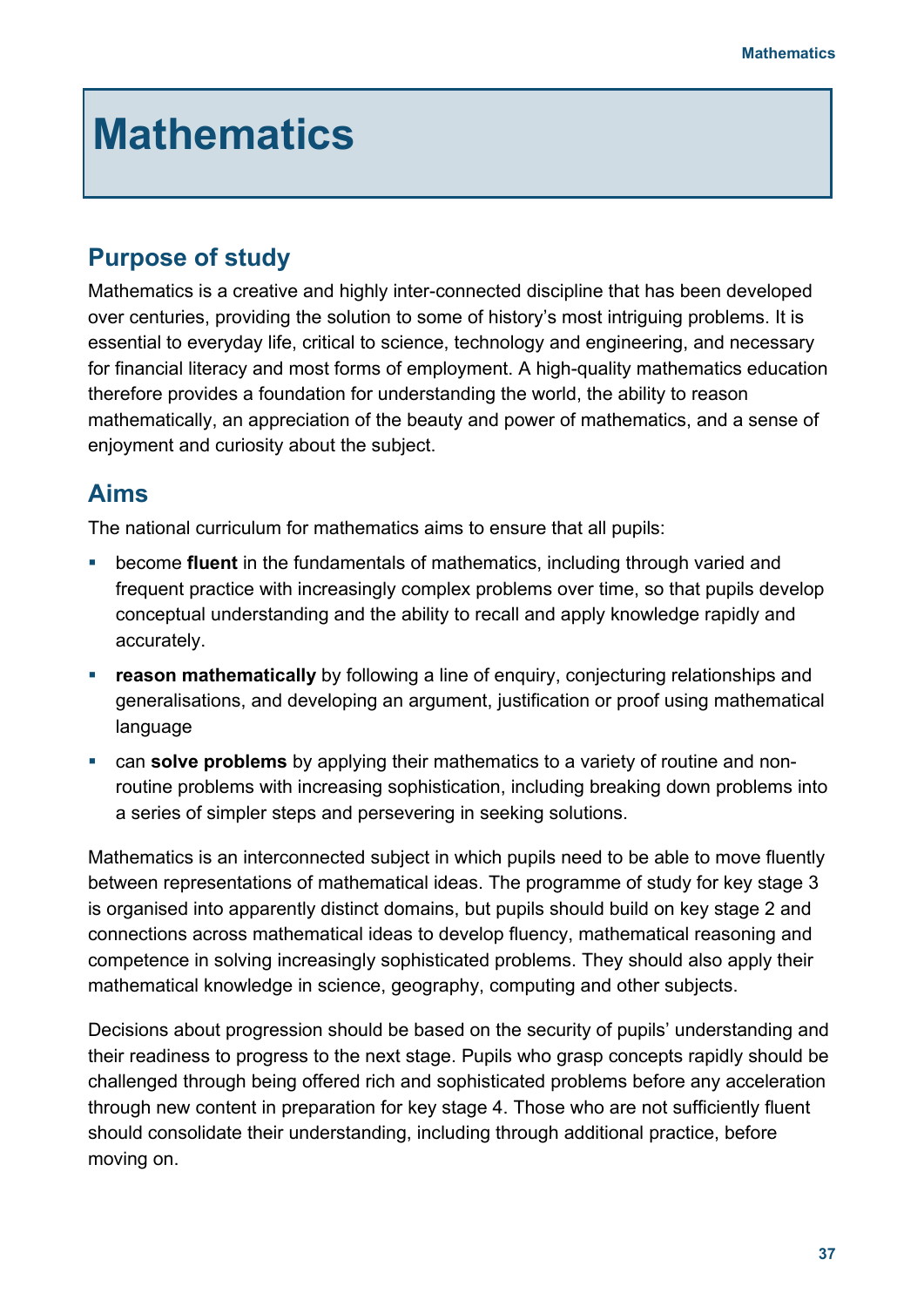# **Information and communication technology (ICT)**

Calculators should not be used as a substitute for good written and mental arithmetic. In secondary schools, teachers should use their judgement about when ICT tools should be used.

# **Spoken language**

The national curriculum for mathematics reflects the importance of spoken language in pupils' development across the whole curriculum – cognitively, socially and linguistically. The quality and variety of language that pupils hear and speak are key factors in developing their mathematical vocabulary and presenting a mathematical justification, argument or proof. They must be assisted in making their thinking clear to themselves as well as others and teachers should ensure that pupils build secure foundations by using discussion to probe and remedy their misconceptions.

## **Attainment targets**

By the end of key stage 3, pupils are expected to know, apply and understand the matters, skills and processes specified in the relevant programme of study.

**Schools are not required by law to teach the example content in [square brackets] or the content indicated as being 'non-statutory'.**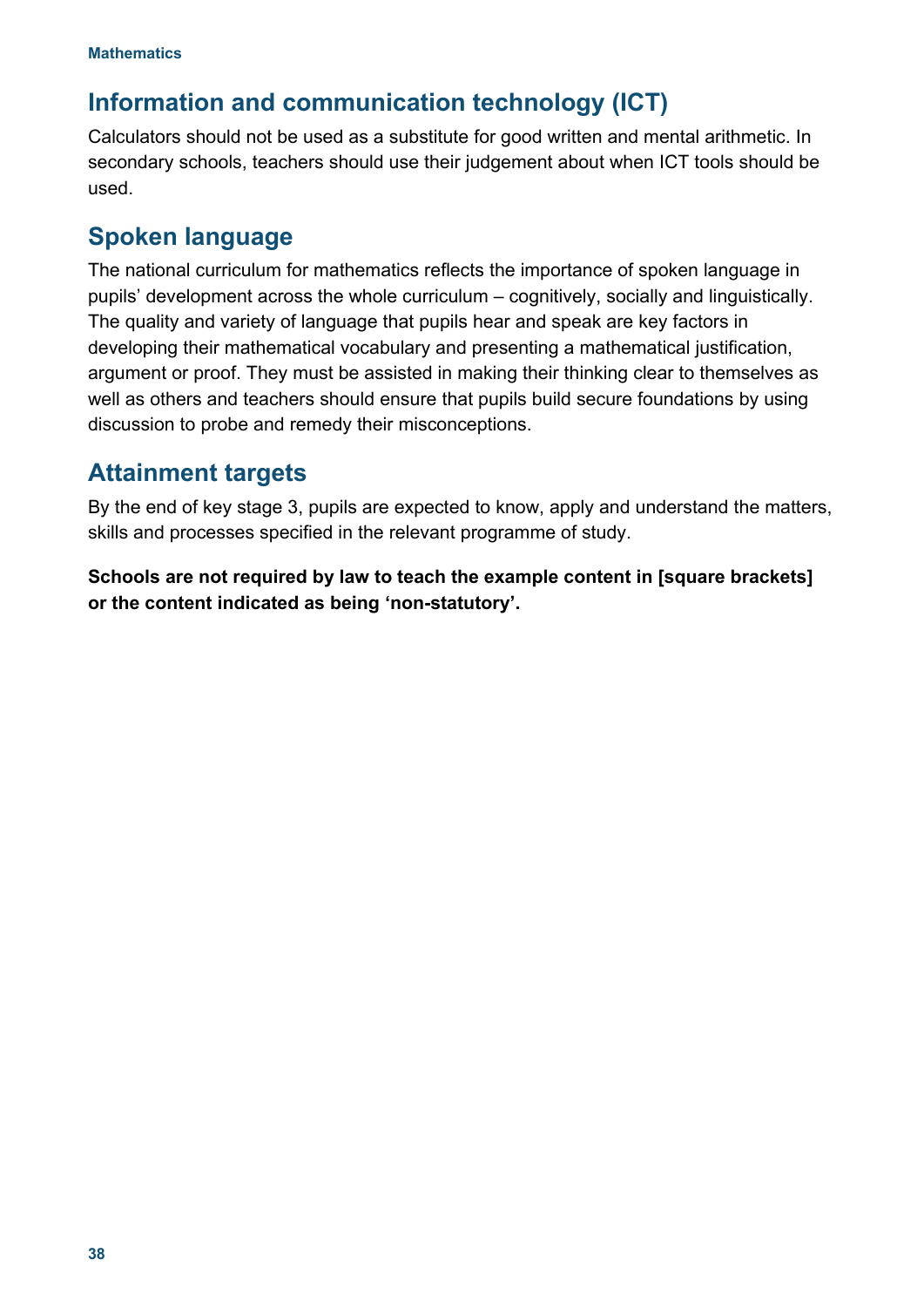# **Key stage 3**

## **Working mathematically**

Through the mathematics content, pupils should be taught to:

### **Develop fluency**

- consolidate their numerical and mathematical capability from key stage 2 and extend their understanding of the number system and place value to include decimals, fractions, powers and roots
- select and use appropriate calculation strategies to solve increasingly complex problems
- use algebra to generalise the structure of arithmetic, including to formulate mathematical relationships
- substitute values in expressions, rearrange and simplify expressions, and solve equations
- move freely between different numerical, algebraic, graphical and diagrammatic representations [for example, equivalent fractions, fractions and decimals, and equations and graphs]
- develop algebraic and graphical fluency, including understanding linear and simple quadratic functions
- use language and properties precisely to analyse numbers, algebraic expressions, 2-D and 3-D shapes, probability and statistics.

### **Reason mathematically**

- extend their understanding of the number system; make connections between number relationships, and their algebraic and graphical representations
- extend and formalise their knowledge of ratio and proportion in working with measures and geometry, and in formulating proportional relations algebraically
- identify variables and express relations between variables algebraically and graphically
- make and test conjectures about patterns and relationships; look for proofs or counterexamples
- begin to reason deductively in geometry, number and algebra, including using geometrical constructions
- **EXEDENT** interpret when the structure of a numerical problem requires additive, multiplicative or proportional reasoning
- explore what can and cannot be inferred in statistical and probabilistic settings, and begin to express their arguments formally.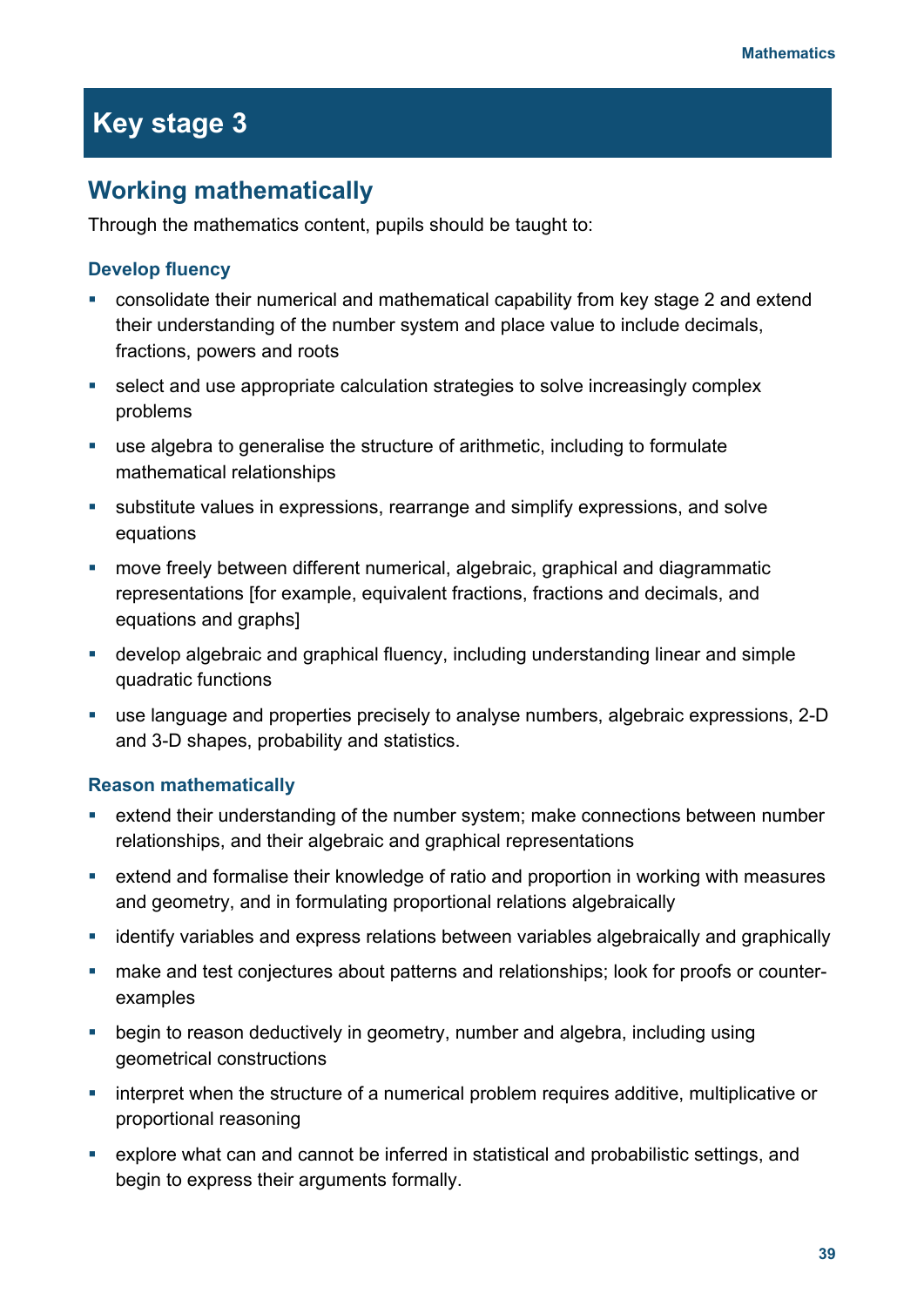#### **Mathematics**

#### **Solve problems**

- develop their mathematical knowledge, in part through solving problems and evaluating the outcomes, including multi-step problems
- develop their use of formal mathematical knowledge to interpret and solve problems, including in financial mathematics
- begin to model situations mathematically and express the results using a range of formal mathematical representations
- select appropriate concepts, methods and techniques to apply to unfamiliar and nonroutine problems.

## **Subject content**

## **Number**

- understand and use place value for decimals, measures and integers of any size
- order positive and negative integers, decimals and fractions; use the number line as a model for ordering of the real numbers; use the symbols =,  $\neq$ ,  $\lt$ ,  $\gt$ ,  $\leq$ ,  $\geq$
- use the concepts and vocabulary of prime numbers, factors (or divisors), multiples, common factors, common multiples, highest common factor, lowest common multiple, prime factorisation, including using product notation and the unique factorisation property
- use the four operations, including formal written methods, applied to integers, decimals, proper and improper fractions, and mixed numbers, all both positive and negative
- use conventional notation for the priority of operations, including brackets, powers, roots and reciprocals
- **•** recognise and use relationships between operations including inverse operations
- use integer powers and associated real roots (square, cube and higher), recognise powers of 2, 3, 4, 5 and distinguish between exact representations of roots and their decimal approximations
- **■** interpret and compare numbers in standard form A x 10<sup>n</sup> 1≤A<10, where n is a positive or negative integer or zero
- work interchangeably with terminating decimals and their corresponding fractions (such as 3.5 and  $\frac{7}{2}$  or 0.375 and  $\frac{3}{8}$ )
- define percentage as 'number of parts per hundred', interpret percentages and percentage changes as a fraction or a decimal, interpret these multiplicatively, express one quantity as a percentage of another, compare two quantities using percentages, and work with percentages greater than 100%
- **image interpret fractions and percentages as operators**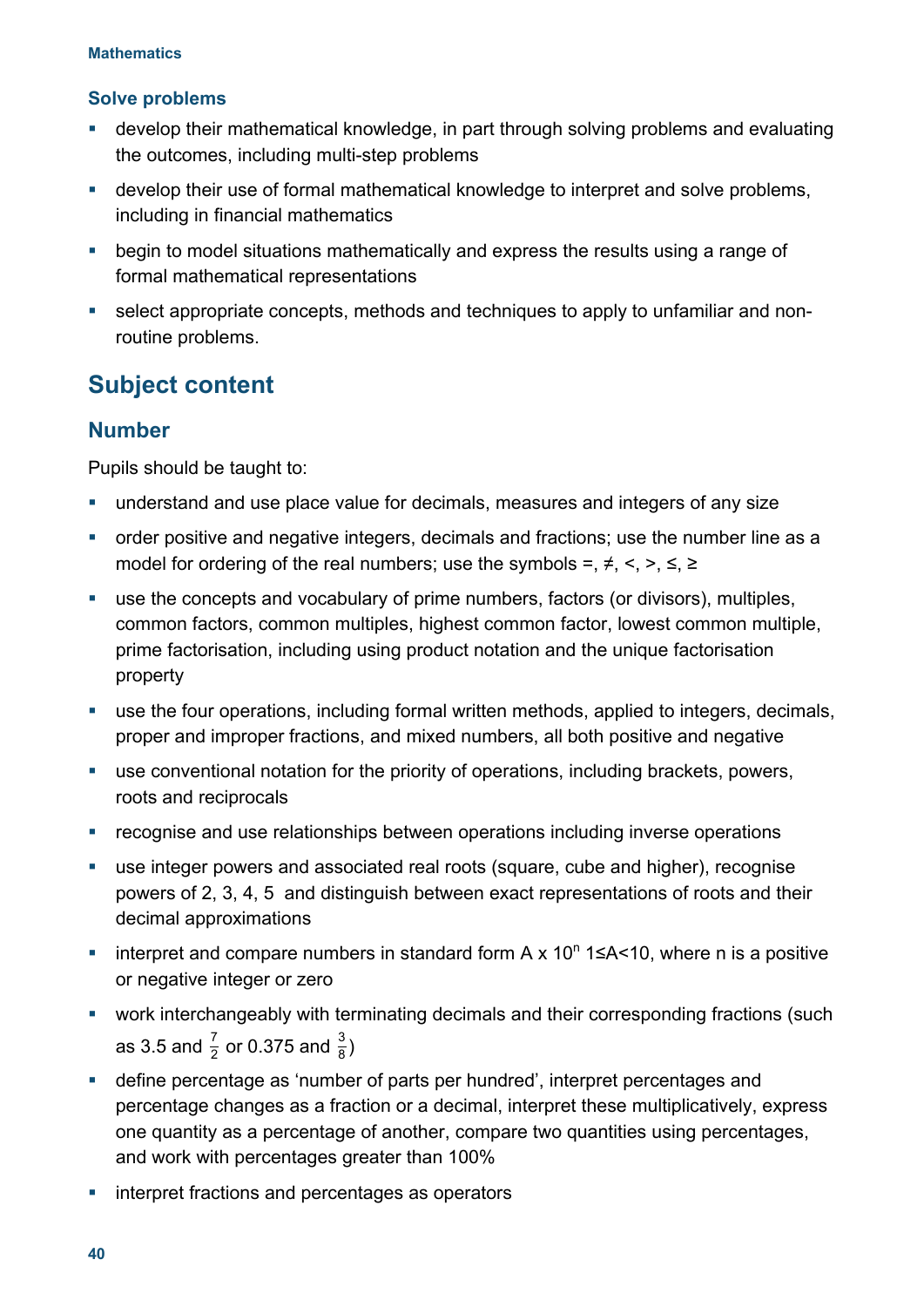- use standard units of mass, length, time, money and other measures, including with decimal quantities
- **•** round numbers and measures to an appropriate degree of accuracy [for example, to a number of decimal places or significant figures]
- use approximation through rounding to estimate answers and calculate possible resulting errors expressed using inequality notation *a*<*x*≤*b*
- use a calculator and other technologies to calculate results accurately and then interpret them appropriately
- appreciate the infinite nature of the sets of integers, real and rational numbers.

## **Algebra**

- use and interpret algebraic notation, including:
	- *ab* in place of *a* × *b*
	- 3*y* in place of  $y + y + y$  and  $3 \times y$
	- *a*<sup>2</sup> in place of *a* × *a*, *a*<sup>3</sup> in place of *a* × *a* × *a*; *a*<sup>2</sup>*b* in place of *a* × *a* × *b*
	- **a** in place of  $a \div b$
	- coefficients written as fractions rather than as decimals
	- brackets
- substitute numerical values into formulae and expressions, including scientific formulae
- understand and use the concepts and vocabulary of expressions, equations, inequalities, terms and factors
- simplify and manipulate algebraic expressions to maintain equivalence by:
	- **EXECOLLECTION COLLECTION**
	- **nultiplying a single term over a bracket**
	- **taking out common factors**
	- expanding products of two or more binomials
- understand and use standard mathematical formulae; rearrange formulae to change the subject
- **number 1** model situations or procedures by translating them into algebraic expressions or formulae and by using graphs
- use algebraic methods to solve linear equations in one variable (including all forms that require rearrangement)
- **•** work with coordinates in all four quadrants
- recognise, sketch and produce graphs of linear and quadratic functions of one variable with appropriate scaling, using equations in *x* and *y* and the Cartesian plane
- interpret mathematical relationships both algebraically and graphically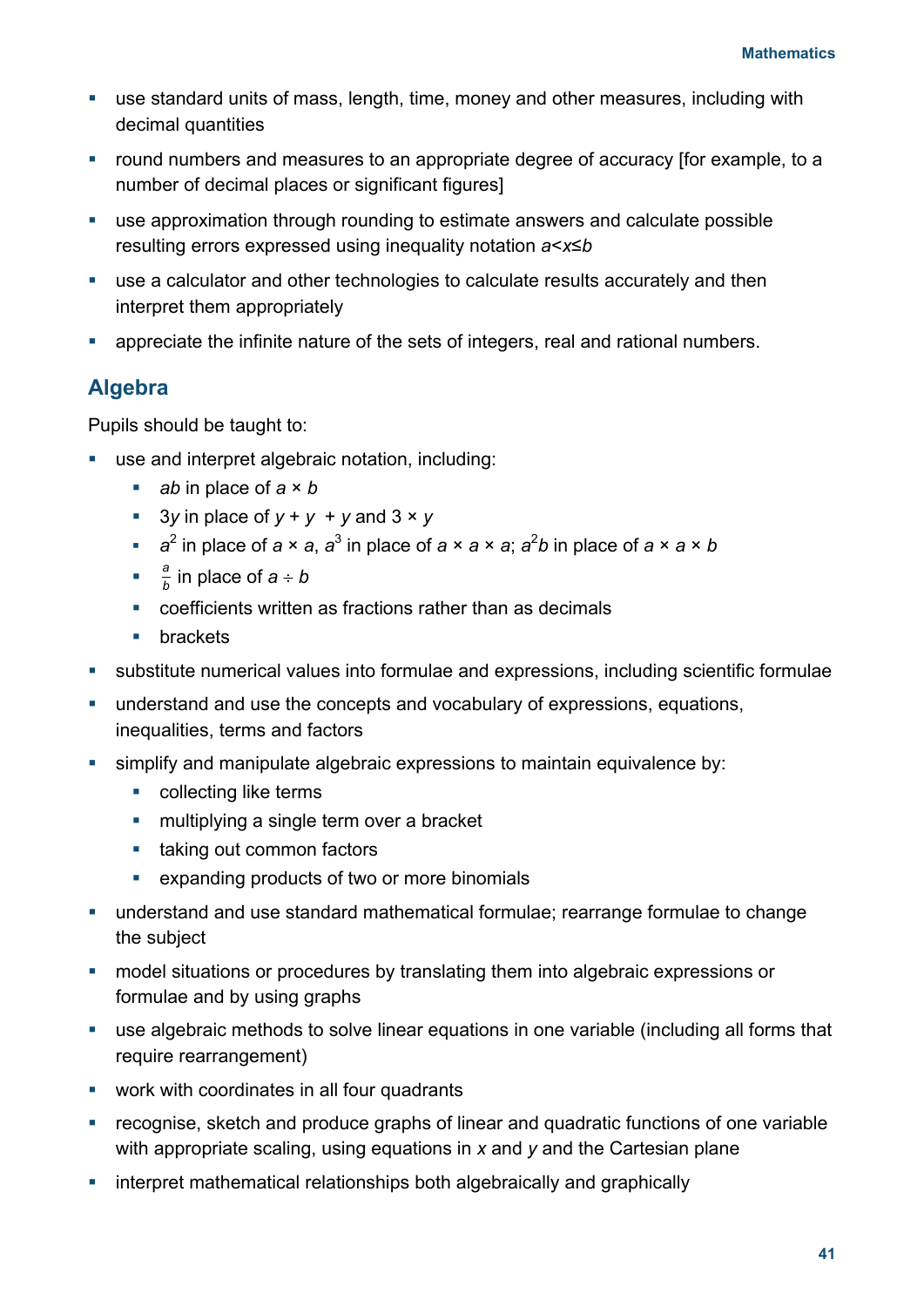#### **Mathematics**

- reduce a given linear equation in two variables to the standard form  $v = mx + c$ ; calculate and interpret gradients and intercepts of graphs of such linear equations numerically, graphically and algebraically
- use linear and quadratic graphs to estimate values of *y* for given values of *x* and vice versa and to find approximate solutions of simultaneous linear equations
- find approximate solutions to contextual problems from given graphs of a variety of functions, including piece-wise linear, exponential and reciprocal graphs
- generate terms of a sequence from either a term-to-term or a position-to-term rule
- recognise arithmetic sequences and find the *n*th term
- **•** recognise geometric sequences and appreciate other sequences that arise.

## **Ratio, proportion and rates of change**

- change freely between related standard units [for example time, length, area, volume/capacity, mass]
- use scale factors, scale diagrams and maps
- express one quantity as a fraction of another, where the fraction is less than 1 and greater than 1
- use ratio notation, including reduction to simplest form
- divide a given quantity into two parts in a given part:part or part:whole ratio; express the division of a quantity into two parts as a ratio
- understand that a multiplicative relationship between two quantities can be expressed as a ratio or a fraction
- **•** relate the language of ratios and the associated calculations to the arithmetic of fractions and to linear functions
- solve problems involving percentage change, including: percentage increase, decrease and original value problems and simple interest in financial mathematics
- solve problems involving direct and inverse proportion, including graphical and algebraic representations
- use compound units such as speed, unit pricing and density to solve problems.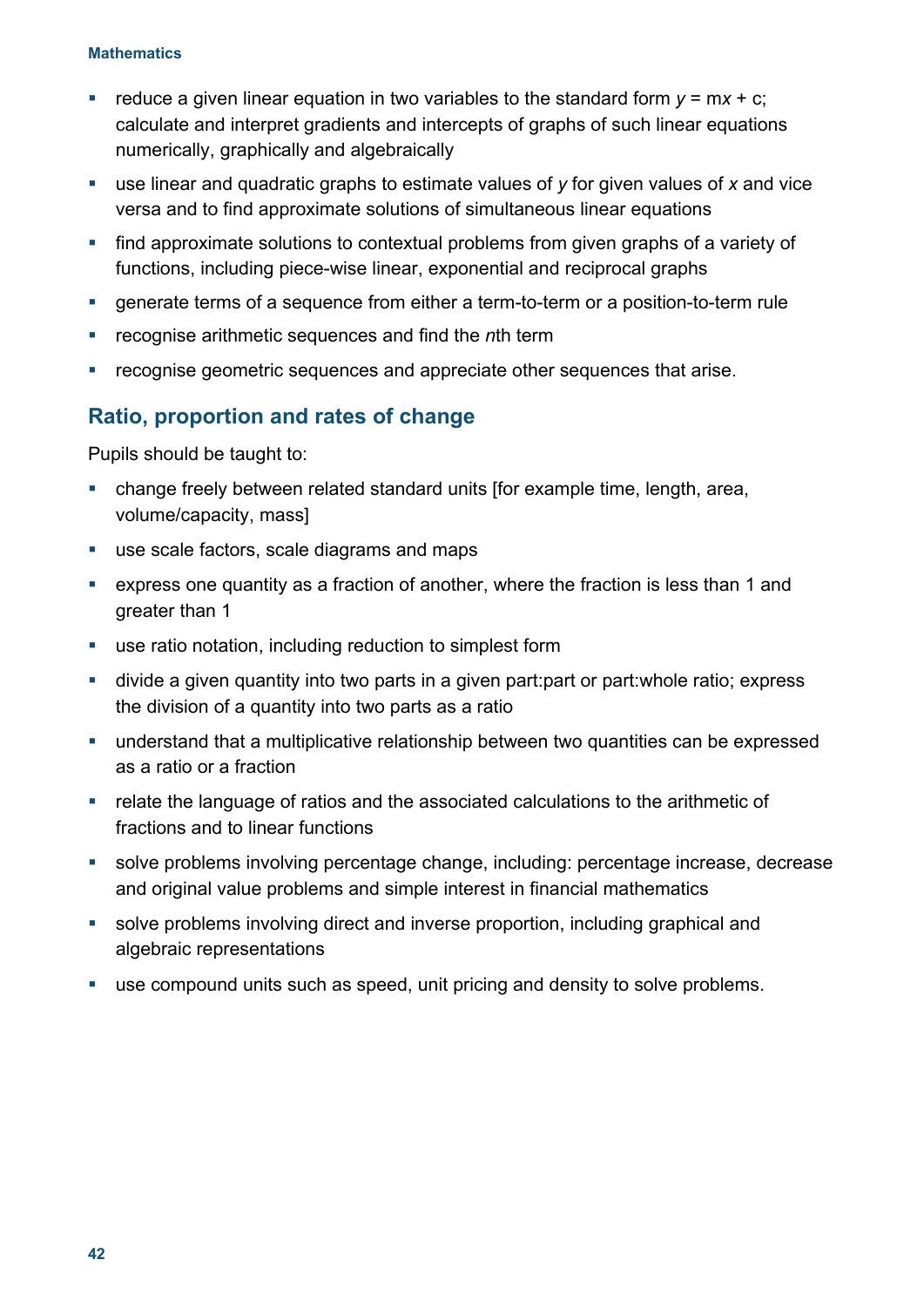## **Geometry and measures**

- derive and apply formulae to calculate and solve problems involving: perimeter and area of triangles, parallelograms, trapezia, volume of cuboids (including cubes) and other prisms (including cylinders)
- calculate and solve problems involving: perimeters of 2-D shapes (including circles), areas of circles and composite shapes
- draw and measure line segments and angles in geometric figures, including interpreting scale drawings
- derive and use the standard ruler and compass constructions (perpendicular bisector of a line segment, constructing a perpendicular to a given line from/at a given point, bisecting a given angle); recognise and use the perpendicular distance from a point to a line as the shortest distance to the line
- describe, sketch and draw using conventional terms and notations: points, lines, parallel lines, perpendicular lines, right angles, regular polygons, and other polygons that are reflectively and rotationally symmetric
- use the standard conventions for labelling the sides and angles of triangle ABC, and know and use the criteria for congruence of triangles
- derive and illustrate properties of triangles, quadrilaterals, circles, and other plane figures [for example, equal lengths and angles] using appropriate language and technologies
- identify properties of, and describe the results of, translations, rotations and reflections applied to given figures
- identify and construct congruent triangles, and construct similar shapes by enlargement, with and without coordinate grids
- apply the properties of angles at a point, angles at a point on a straight line, vertically opposite angles
- understand and use the relationship between parallel lines and alternate and corresponding angles
- derive and use the sum of angles in a triangle and use it to deduce the angle sum in any polygon, and to derive properties of regular polygons
- apply angle facts, triangle congruence, similarity and properties of quadrilaterals to derive results about angles and sides, including Pythagoras' Theorem, and use known results to obtain simple proofs
- use Pythagoras' Theorem and trigonometric ratios in similar triangles to solve problems involving right-angled triangles
- use the properties of faces, surfaces, edges and vertices of cubes, cuboids, prisms, cylinders, pyramids, cones and spheres to solve problems in 3-D
- **EXECTE interpret mathematical relationships both algebraically and geometrically.**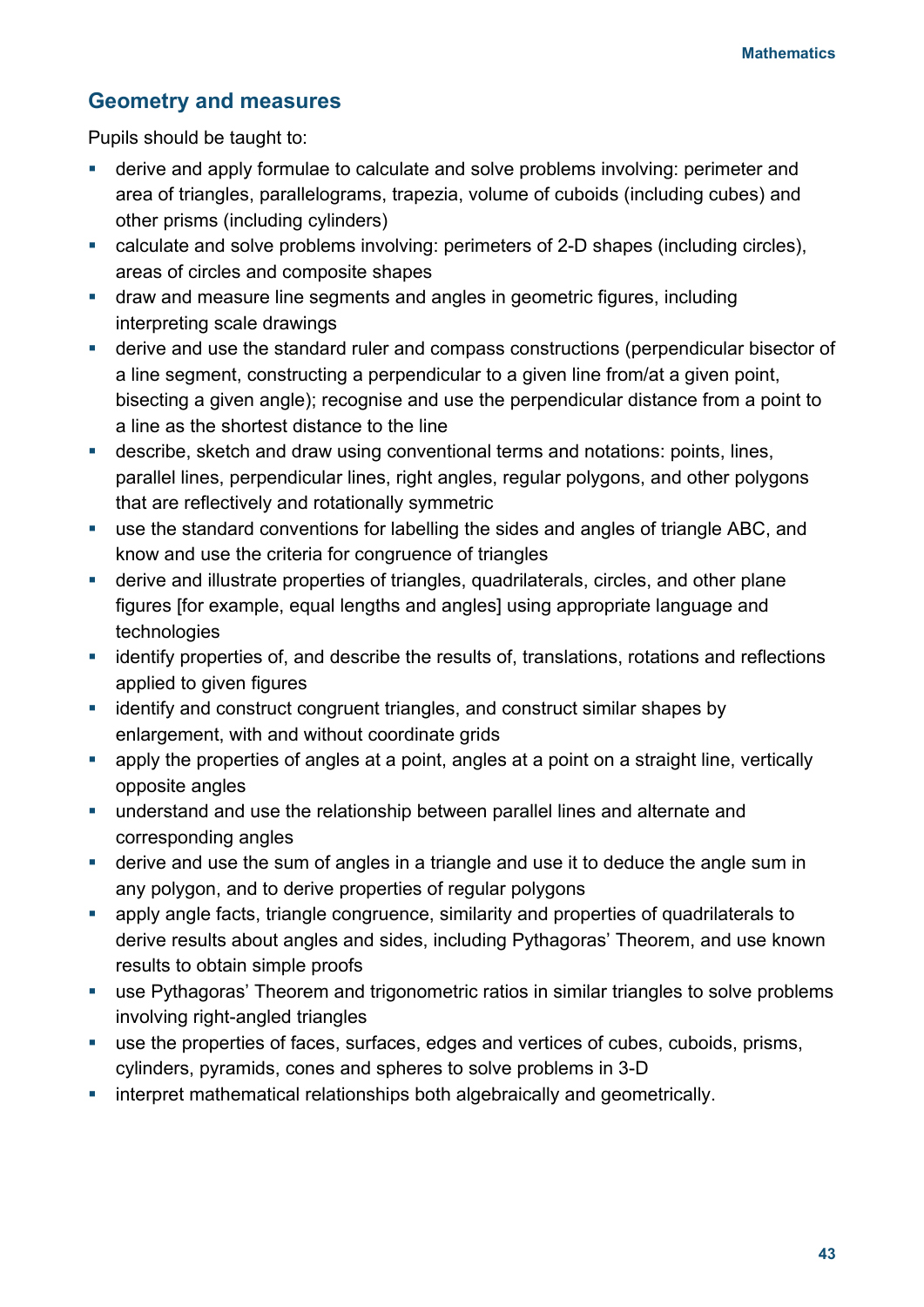## **Probability**

Pupils should be taught to:

- **•** record, describe and analyse the frequency of outcomes of simple probability experiments involving randomness, fairness, equally and unequally likely outcomes, using appropriate language and the 0-1 probability scale
- understand that the probabilities of all possible outcomes sum to 1
- enumerate sets and unions/intersections of sets systematically, using tables, grids and Venn diagrams
- generate theoretical sample spaces for single and combined events with equally likely, mutually exclusive outcomes and use these to calculate theoretical probabilities.

## **Statistics**

- describe, interpret and compare observed distributions of a single variable through: appropriate graphical representation involving discrete, continuous and grouped data; and appropriate measures of central tendency (mean, mode, median) and spread (range, consideration of outliers)
- construct and interpret appropriate tables, charts, and diagrams, including frequency tables, bar charts, pie charts, and pictograms for categorical data, and vertical line (or bar) charts for ungrouped and grouped numerical data
- describe simple mathematical relationships between two variables (bivariate data) in observational and experimental contexts and illustrate using scatter graphs.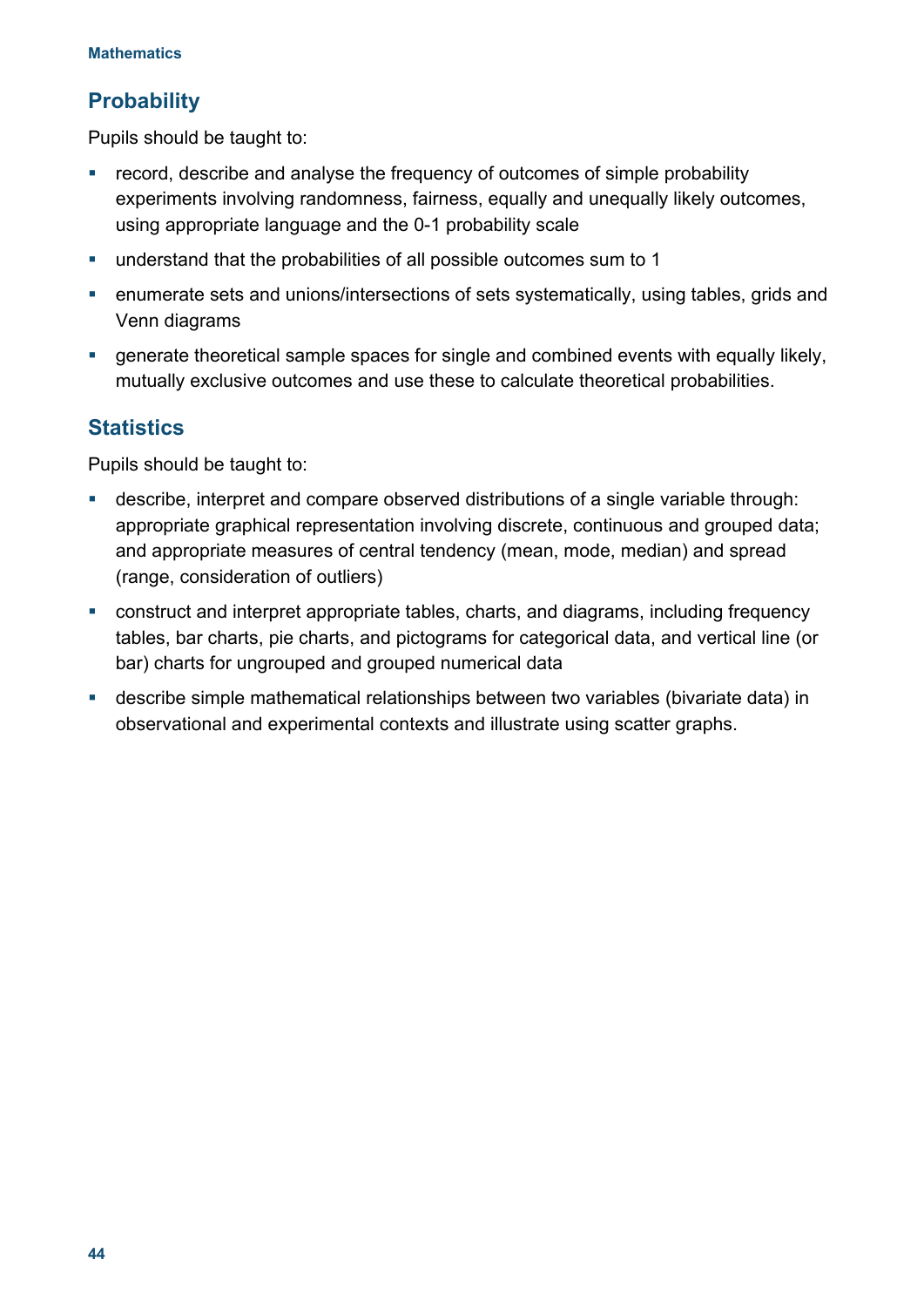# **Purpose of study**

A high-quality science education provides the foundations for understanding the world through the specific disciplines of biology, chemistry and physics. Science has changed our lives and is vital to the world's future prosperity, and all pupils should be taught essential aspects of the knowledge, methods, processes and uses of science. Through building up a body of key foundational knowledge and concepts, pupils should be encouraged to recognise the power of rational explanation and develop a sense of excitement and curiosity about natural phenomena. They should be encouraged to understand how science can be used to explain what is occurring, predict how things will behave, and analyse causes.

## **Aims**

The national curriculum for science aims to ensure that all pupils:

- develop **scientific knowledge and conceptual understanding** through the specific disciplines of biology, chemistry and physics
- develop understanding of the **nature, processes and methods of science** through different types of science enquiries that help them to answer scientific questions about the world around them
- are equipped with the scientific knowledge required to understand the **uses and implications** of science, today and for the future.

# **Scientific knowledge and conceptual understanding**

The programmes of study describe a sequence of knowledge and concepts. While it is important that pupils make progress, it is also vitally important that they develop secure understanding of each key block of knowledge and concepts in order to progress to the next stage. Insecure, superficial understanding will not allow genuine progression: pupils may struggle at key points of transition (such as between primary and secondary school), build up serious misconceptions, and/or have significant difficulties in understanding higher-order content.

Pupils should be able to describe associated processes and key characteristics in common language, but they should also be familiar with, and use, technical terminology accurately and precisely. They should build up an extended specialist vocabulary. They should also apply their mathematical knowledge to their understanding of science, including collecting, presenting and analysing data. The social and economic implications of science are important but, generally, they are taught most appropriately within the wider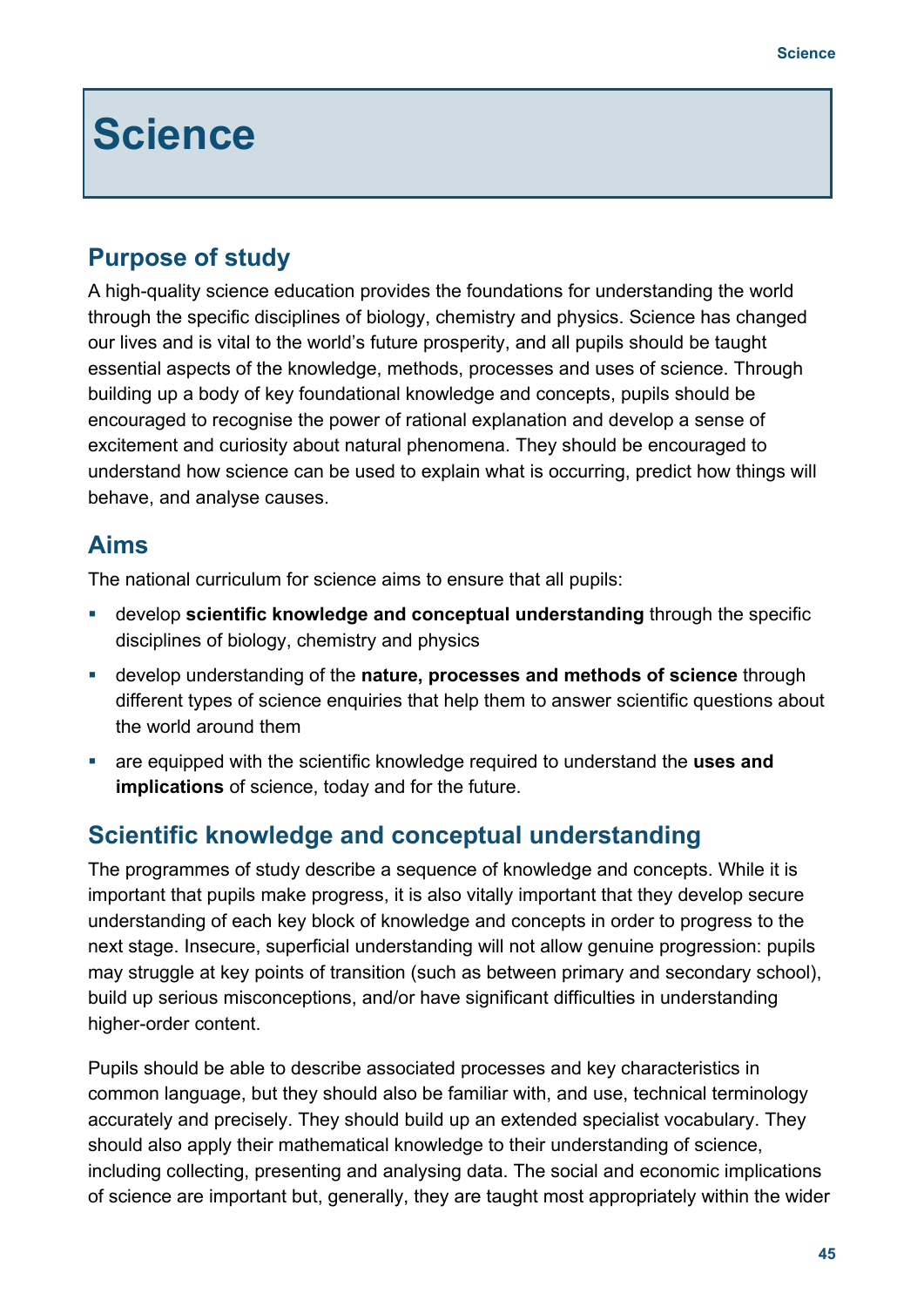school curriculum: teachers will wish to use different contexts to maximise their pupils' engagement with and motivation to study science.

The principal focus of science teaching in key stage 3 is to develop a deeper understanding of a range of scientific ideas in the subject disciplines of biology, chemistry and physics. Pupils should begin to see the connections between these subject areas and become aware of some of the big ideas underpinning scientific knowledge and understanding. Examples of these big ideas are the links between structure and function in living organisms, the particulate model as the key to understanding the properties and interactions of matter in all its forms, and the resources and means of transfer of energy as key determinants of all of these interactions. They should be encouraged to relate scientific explanations to phenomena in the world around them and start to use modelling and abstract ideas to develop and evaluate explanations.

Pupils should understand that science is about working objectively, modifying explanations to take account of new evidence and ideas and subjecting results to peer review. Pupils should decide on the appropriate type of scientific enquiry to undertake to answer their own questions and develop a deeper understanding of factors to be taken into account when collecting, recording and processing data. They should evaluate their results and identify further questions arising from them.

'Working scientifically' is described separately at the beginning of the programme of study, but must always be taught through and clearly related to substantive science content in the programme of study. Teachers should feel free to choose examples that serve a variety of purposes, from showing how scientific ideas have developed historically to reflecting modern developments in science.

Pupils should develop their use of scientific vocabulary, including the use of scientific nomenclature and units and mathematical representations.

# **Spoken language**

The national curriculum for science reflects the importance of spoken language in pupils' development across the whole curriculum – cognitively, socially and linguistically. The quality and variety of language that pupils hear and speak are key factors in developing their scientific vocabulary and articulating scientific concepts clearly and precisely. They must be assisted in making their thinking clear, both to themselves and others, and teachers should ensure that pupils build secure foundations by using discussion to probe and remedy their misconceptions.

## **Attainment targets**

By the end of key stage 3, pupils are expected to know, apply and understand the matters, skills and processes specified in the relevant programme of study.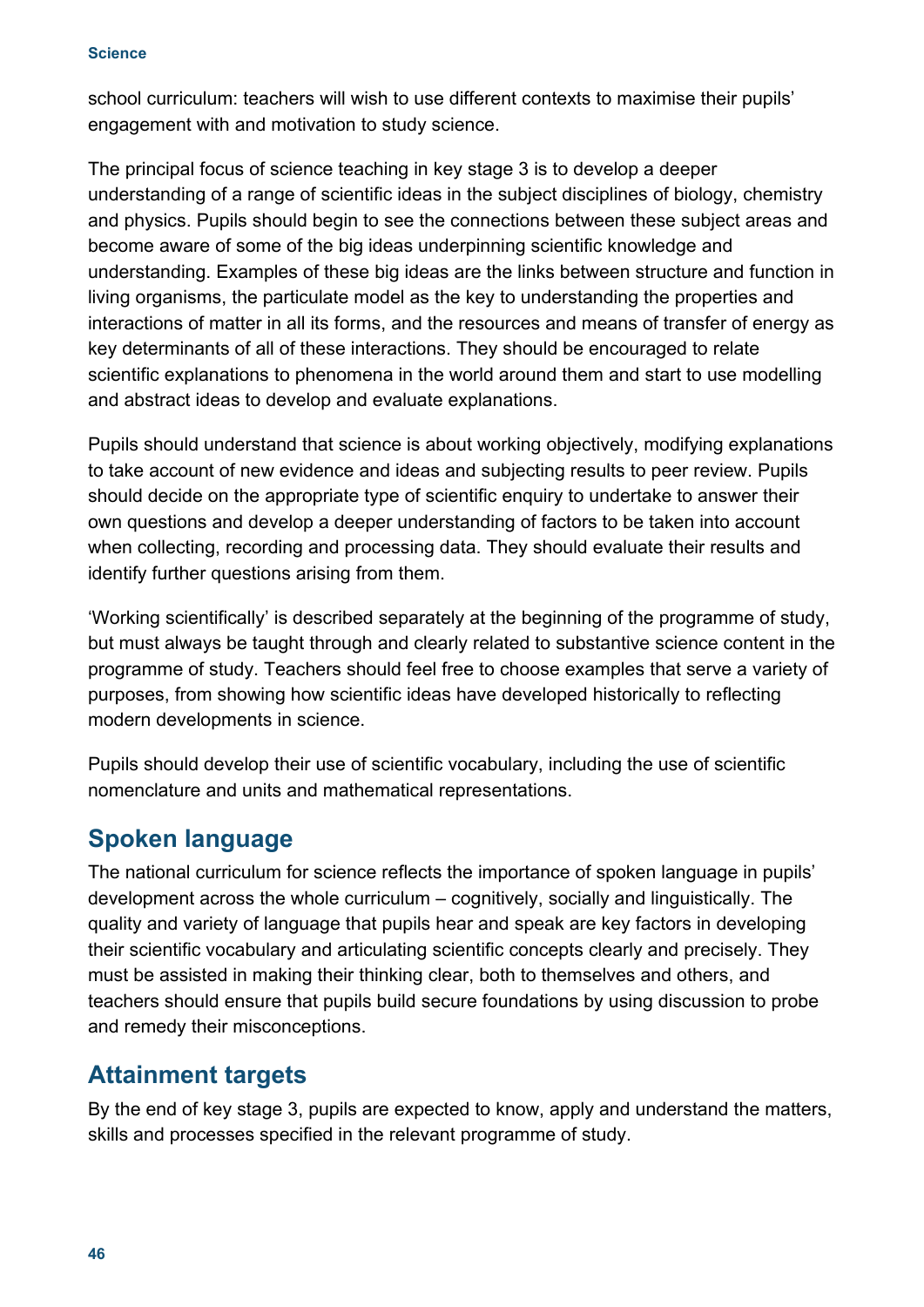# **Key stage 3**

# **Working scientifically**

Through the content across all three disciplines, pupils should be taught to:

### **Scientific attitudes**

- **Pay attention to objectivity and concern for accuracy, precision, repeatability and** reproducibility
- understand that scientific methods and theories develop as earlier explanations are modified to take account of new evidence and ideas, together with the importance of publishing results and peer review
- $\blacksquare$  evaluate risks.

### **Experimental skills and investigations**

- ask questions and develop a line of enquiry based on observations of the real world, alongside prior knowledge and experience
- **EXECT** make predictions using scientific knowledge and understanding
- select, plan and carry out the most appropriate types of scientific enquiries to test predictions, including identifying independent, dependent and control variables, where appropriate
- use appropriate techniques, apparatus, and materials during fieldwork and laboratory work, paying attention to health and safety
- **nake and record observations and measurements using a range of methods for** different investigations; and evaluate the reliability of methods and suggest possible improvements
- **apply sampling techniques.**

### **Analysis and evaluation**

- **EXECUTE:** apply mathematical concepts and calculate results
- **•** present observations and data using appropriate methods, including tables and graphs
- **EXT** interpret observations and data, including identifying patterns and using observations, measurements and data to draw conclusions
- present reasoned explanations, including explaining data in relation to predictions and hypotheses
- evaluate data, showing awareness of potential sources of random and systematic error
- **EXECUTE:** identify further questions arising from their results.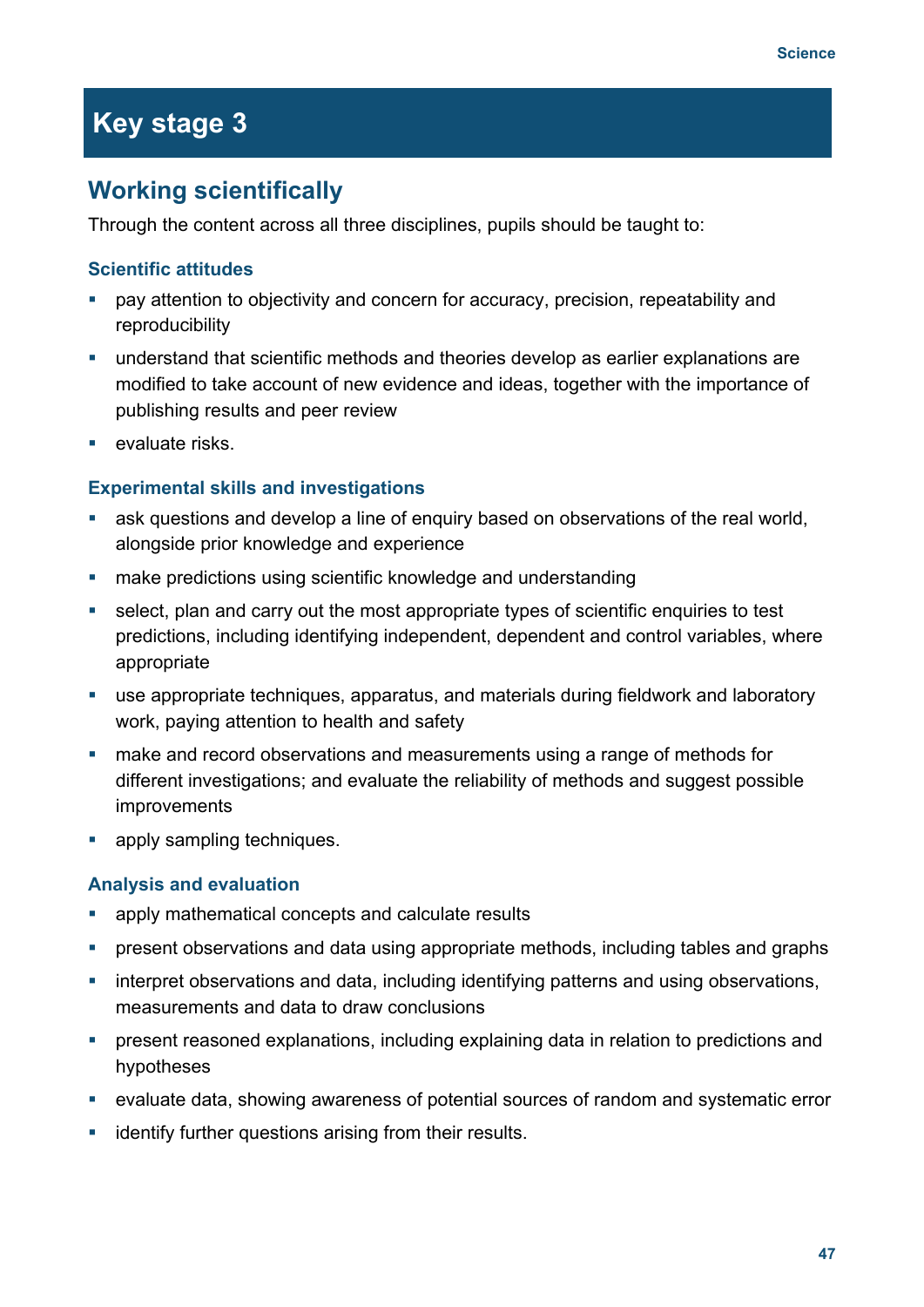#### **Measurement**

- understand and use SI units and IUPAC (International Union of Pure and Applied Chemistry) chemical nomenclature
- use and derive simple equations and carry out appropriate calculations
- undertake basic data analysis including simple statistical techniques.

## **Subject content – Biology**

Pupils should be taught about:

## **Structure and function of living organisms**

### **Cells and organisation**

- cells as the fundamental unit of living organisms, including how to observe, interpret and record cell structure using a light microscope
- the functions of the cell wall, cell membrane, cytoplasm, nucleus, vacuole, mitochondria and chloroplasts
- the similarities and differences between plant and animal cells
- the role of diffusion in the movement of materials in and between cells
- the structural adaptations of some unicellular organisms
- the hierarchical organisation of multicellular organisms: from cells to tissues to organs to systems to organisms.

### **The skeletal and muscular systems**

- the structure and functions of the human skeleton, to include support, protection, movement and making blood cells
- biomechanics the interaction between skeleton and muscles, including the measurement of force exerted by different muscles
- the function of muscles and examples of antagonistic muscles.

### **Nutrition and digestion**

- content of a healthy human diet: carbohydrates, lipids (fats and oils), proteins, vitamins, minerals, dietary fibre and water, and why each is needed
- calculations of energy requirements in a healthy daily diet
- the consequences of imbalances in the diet, including obesity, starvation and deficiency diseases
- the tissues and organs of the human digestive system, including adaptations to function and how the digestive system digests food (enzymes simply as biological catalysts)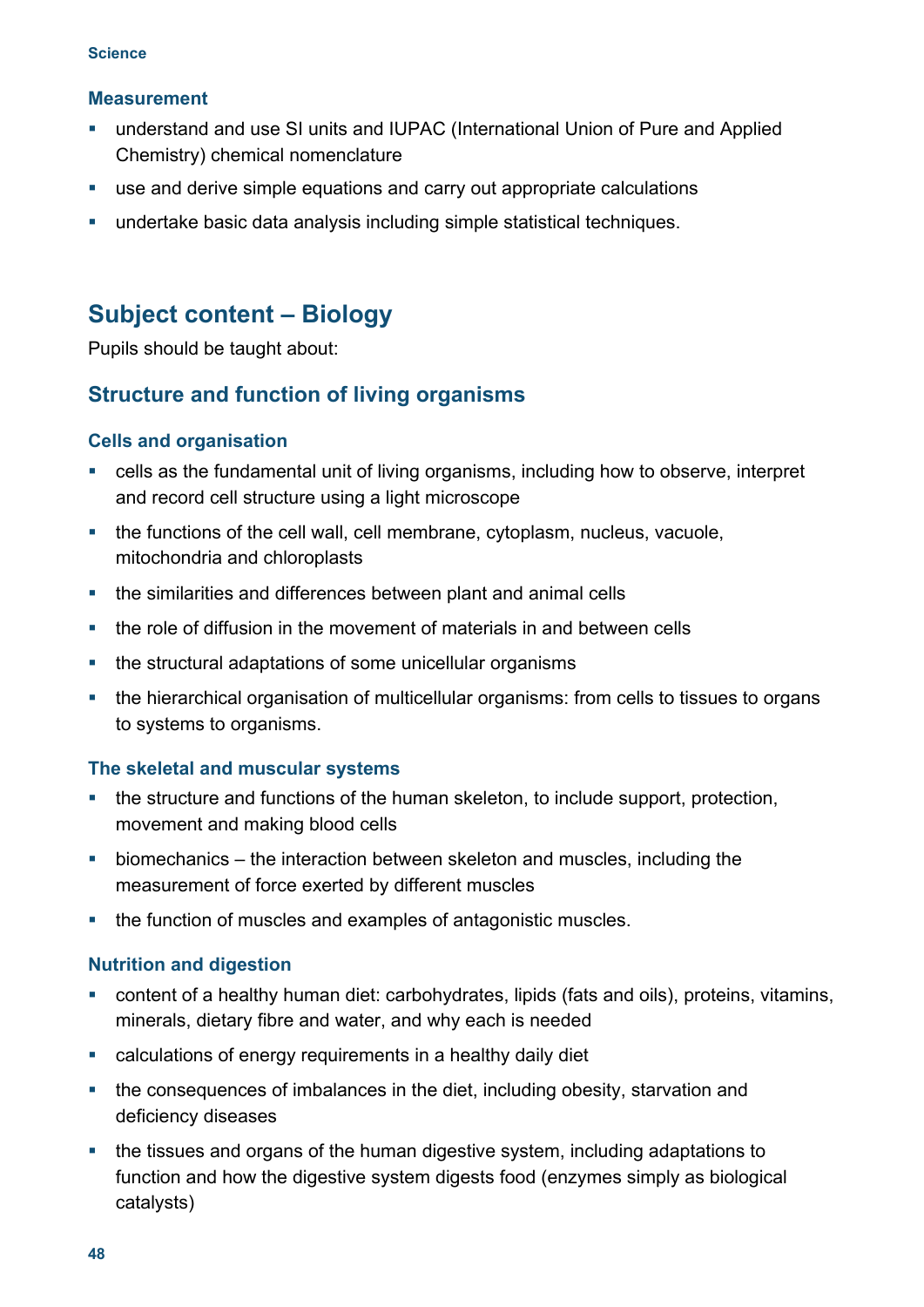- the importance of bacteria in the human digestive system
- plants making carbohydrates in their leaves by photosynthesis and gaining mineral nutrients and water from the soil via their roots.

#### **Gas exchange systems**

- the structure and functions of the gas exchange system in humans, including adaptations to function
- the mechanism of breathing to move air in and out of the lungs, using a pressure model to explain the movement of gases, including simple measurements of lung volume
- the impact of exercise, asthma and smoking on the human gas exchange system
- the role of leaf stomata in gas exchange in plants.

#### **Reproduction**

- reproduction in humans (as an example of a mammal), including the structure and function of the male and female reproductive systems, menstrual cycle (without details of hormones), gametes, fertilisation, gestation and birth, to include the effect of maternal lifestyle on the foetus through the placenta
- reproduction in plants, including flower structure, wind and insect pollination, fertilisation, seed and fruit formation and dispersal, including quantitative investigation of some dispersal mechanisms.

#### **Health**

 the effects of recreational drugs (including substance misuse) on behaviour, health and life processes.

## **Material cycles and energy**

### **Photosynthesis**

- the reactants in, and products of, photosynthesis, and a word summary for photosynthesis
- the dependence of almost all life on Earth on the ability of photosynthetic organisms, such as plants and algae, to use sunlight in photosynthesis to build organic molecules that are an essential energy store and to maintain levels of oxygen and carbon dioxide in the atmosphere
- the adaptations of leaves for photosynthesis.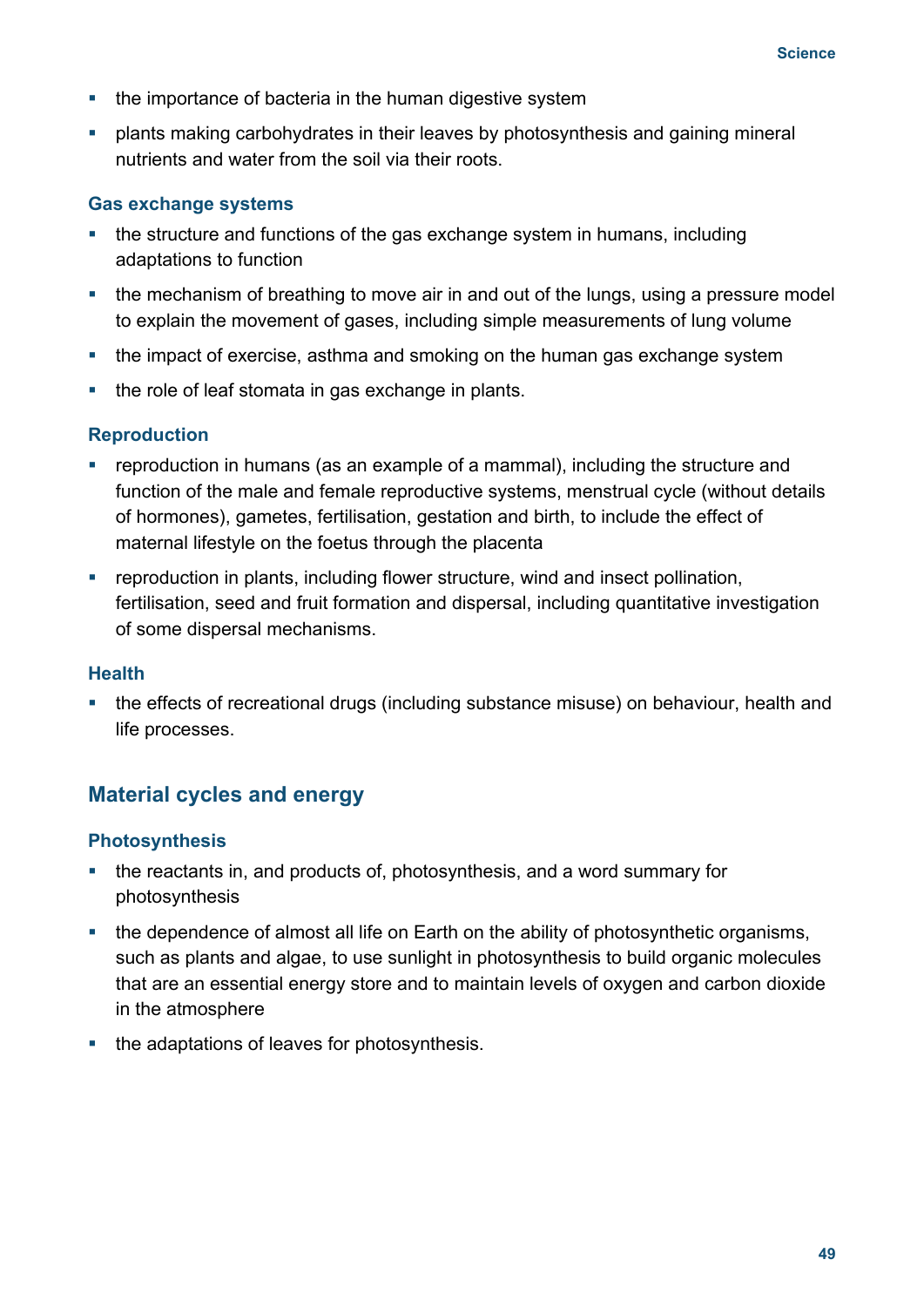### **Cellular respiration**

- aerobic and anaerobic respiration in living organisms, including the breakdown of organic molecules to enable all the other chemical processes necessary for life
- **a** a word summary for aerobic respiration
- the process of anaerobic respiration in humans and micro-organisms, including fermentation, and a word summary for anaerobic respiration
- the differences between aerobic and anaerobic respiration in terms of the reactants, the products formed and the implications for the organism.

## **Interactions and interdependencies**

### **Relationships in an ecosystem**

- the interdependence of organisms in an ecosystem, including food webs and insect pollinated crops
- the importance of plant reproduction through insect pollination in human food security
- **how organisms affect, and are affected by, their environment, including the** accumulation of toxic materials.

## **Genetics and evolution**

### **Inheritance, chromosomes, DNA and genes**

- **•** heredity as the process by which genetic information is transmitted from one generation to the next
- a simple model of chromosomes, genes and DNA in heredity, including the part played by Watson, Crick, Wilkins and Franklin in the development of the DNA model
- **differences between species**
- the variation between individuals within a species being continuous or discontinuous, to include measurement and graphical representation of variation
- the variation between species and between individuals of the same species means some organisms compete more successfully, which can drive natural selection
- changes in the environment may leave individuals within a species, and some entire species, less well adapted to compete successfully and reproduce, which in turn may lead to extinction
- the importance of maintaining biodiversity and the use of gene banks to preserve hereditary material.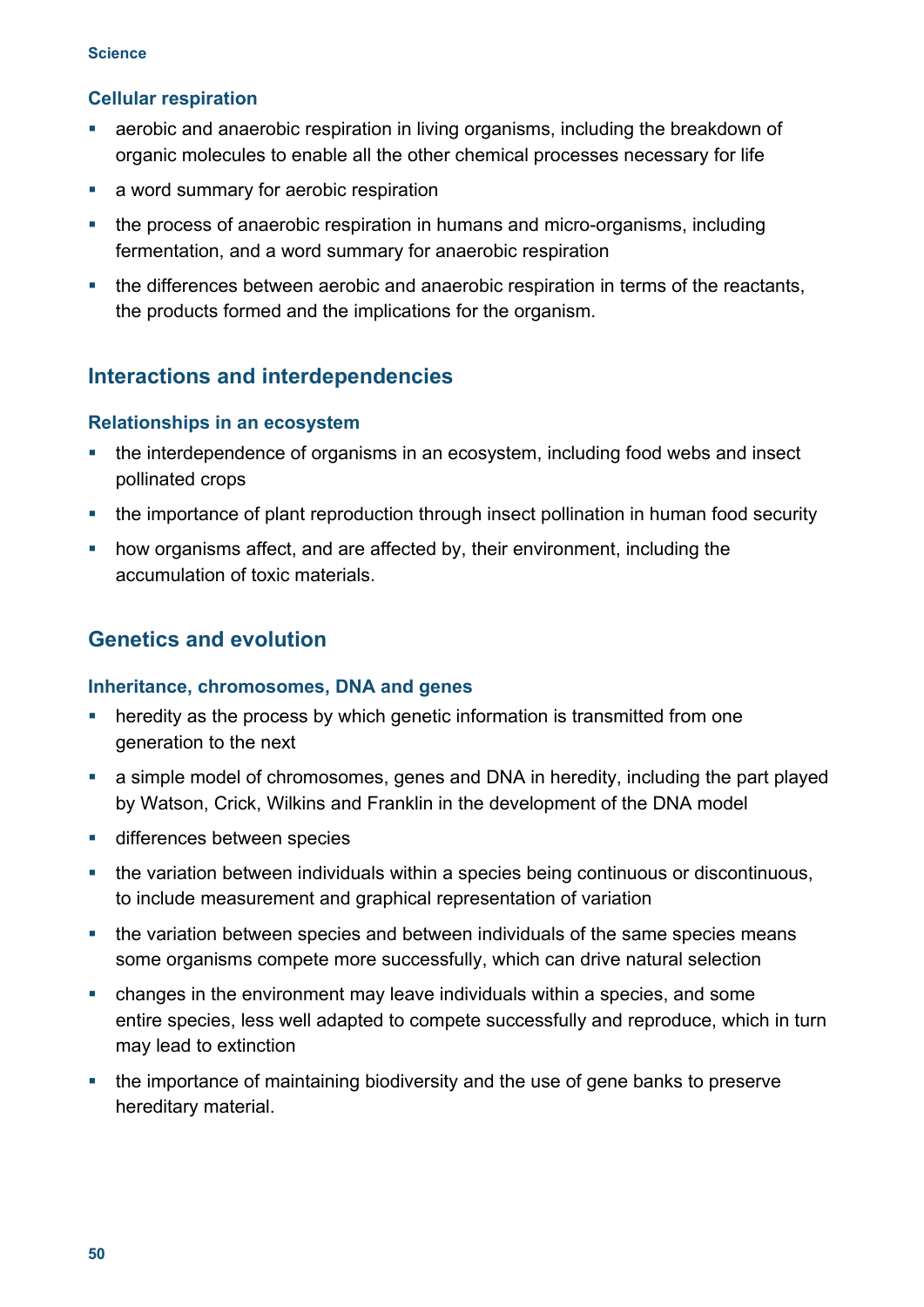# **Subject content – Chemistry**

Pupils should be taught about:

#### **The particulate nature of matter**

- the properties of the different states of matter (solid, liquid and gas) in terms of the particle model, including gas pressure
- changes of state in terms of the particle model.

#### **Atoms, elements and compounds**

- a simple (Dalton) atomic model
- differences between atoms, elements and compounds
- chemical symbols and formulae for elements and compounds
- conservation of mass changes of state and chemical reactions.

#### **Pure and impure substances**

- $\blacksquare$  the concept of a pure substance
- **EXECUTE:** mixtures, including dissolving
- **diffusion in terms of the particle model**
- simple techniques for separating mixtures: filtration, evaporation, distillation and chromatography
- the identification of pure substances.

#### **Chemical reactions**

- chemical reactions as the rearrangement of atoms
- representing chemical reactions using formulae and using equations
- combustion, thermal decomposition, oxidation and displacement reactions
- defining acids and alkalis in terms of neutralisation reactions
- the pH scale for measuring acidity/alkalinity; and indicators
- **•** reactions of acids with metals to produce a salt plus hydrogen
- **EXTERCT** reactions of acids with alkalis to produce a salt plus water
- **what catalysts do.**

#### **Energetics**

- energy changes on changes of state (qualitative)
- exothermic and endothermic chemical reactions (qualitative).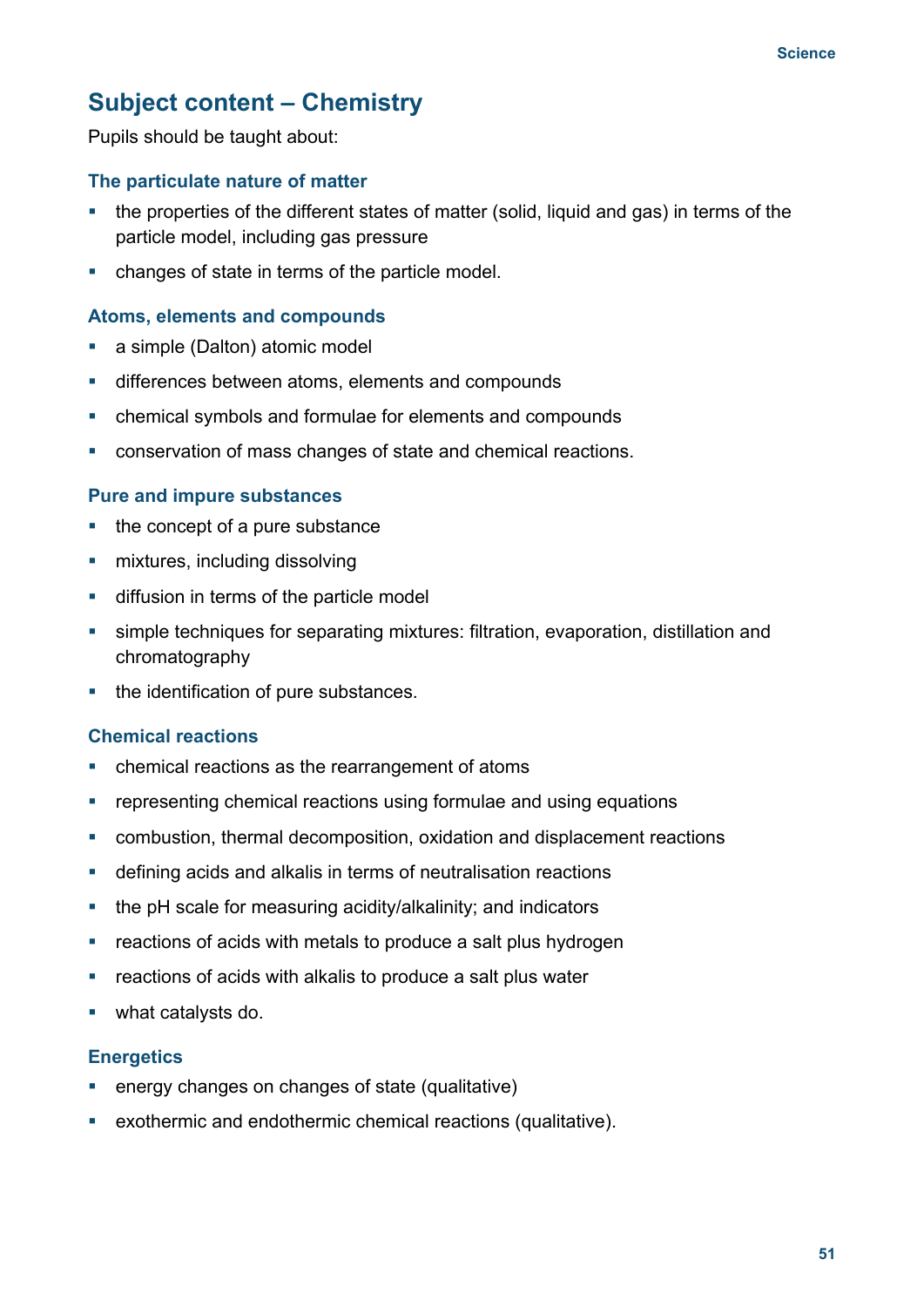### **The Periodic Table**

- the varying physical and chemical properties of different elements
- the principles underpinning the Mendeleev Periodic Table
- the Periodic Table: periods and groups; metals and non-metals
- how patterns in reactions can be predicted with reference to the Periodic Table
- the properties of metals and non-metals
- the chemical properties of metal and non-metal oxides with respect to acidity.

### **Materials**

- the order of metals and carbon in the reactivity series
- the use of carbon in obtaining metals from metal oxides
- **PEDECITE:** properties of ceramics, polymers and composites (qualitative).

### **Earth and atmosphere**

- the composition of the Earth
- $\blacksquare$  the structure of the Earth
- **the rock cycle and the formation of igneous, sedimentary and metamorphic rocks**
- **Earth as a source of limited resources and the efficacy of recycling**
- $\blacksquare$  the carbon cycle
- $\blacksquare$  the composition of the atmosphere
- the production of carbon dioxide by human activity and the impact on climate.

## **Subject content – Physics**

Pupils should be taught about:

## **Energy**

### **Calculation of fuel uses and costs in the domestic context**

- comparing energy values of different foods (from labels) (kJ)
- comparing power ratings of appliances in watts (W, kW)
- comparing amounts of energy transferred (J, kJ, kW hour)
- domestic fuel bills, fuel use and costs
- **fuels and energy resources.**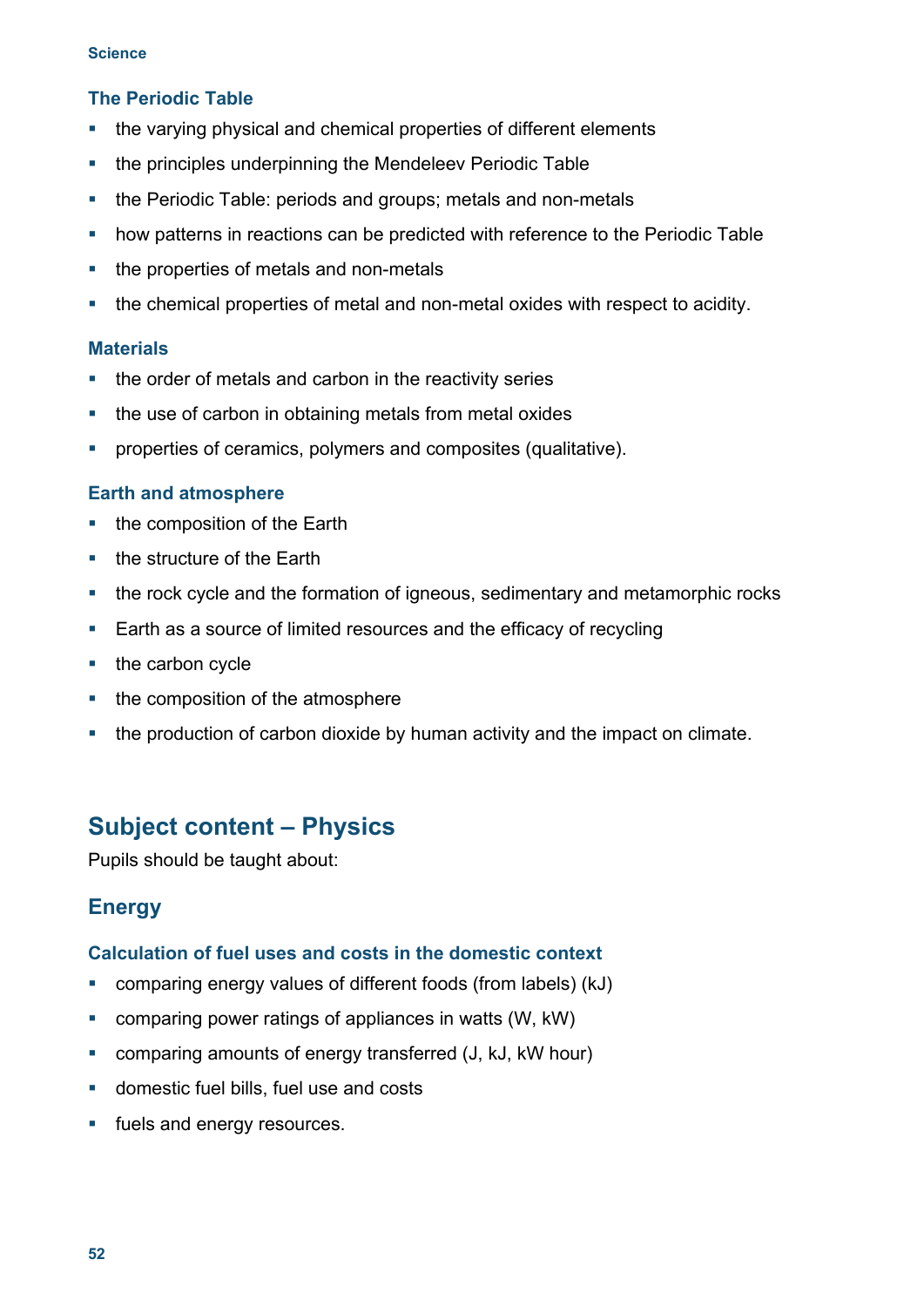#### **Energy changes and transfers**

- simple machines give bigger force but at the expense of smaller movement (and vice versa): product of force and displacement unchanged
- **•** heating and thermal equilibrium: temperature difference between two objects leading to energy transfer from the hotter to the cooler one, through contact (conduction) or radiation; such transfers tending to reduce the temperature difference: use of insulators
- other processes that involve energy transfer: changing motion, dropping an object, completing an electrical circuit, stretching a spring, metabolism of food, burning fuels.

#### **Changes in systems**

- energy as a quantity that can be quantified and calculated; the total energy has the same value before and after a change
- comparing the starting with the final conditions of a system and describing increases and decreases in the amounts of energy associated with movements, temperatures, changes in positions in a field, in elastic distortions and in chemical compositions
- using physical processes and mechanisms, rather than energy, to explain the intermediate steps that bring about such changes.

## **Motion and forces**

#### **Describing motion**

- speed and the quantitative relationship between average speed, distance and time  $(speed = distance \div time)$
- the representation of a journey on a distance-time graph
- **•** relative motion: trains and cars passing one another.

#### **Forces**

- forces as pushes or pulls, arising from the interaction between two objects
- using force arrows in diagrams, adding forces in one dimension, balanced and unbalanced forces
- **moment as the turning effect of a force**
- forces: associated with deforming objects; stretching and squashing springs; with rubbing and friction between surfaces, with pushing things out of the way; resistance to motion of air and water
- forces measured in newtons, measurements of stretch or compression as force is changed
- force-extension linear relation; Hooke's Law as a special case
- **work done and energy changes on deformation**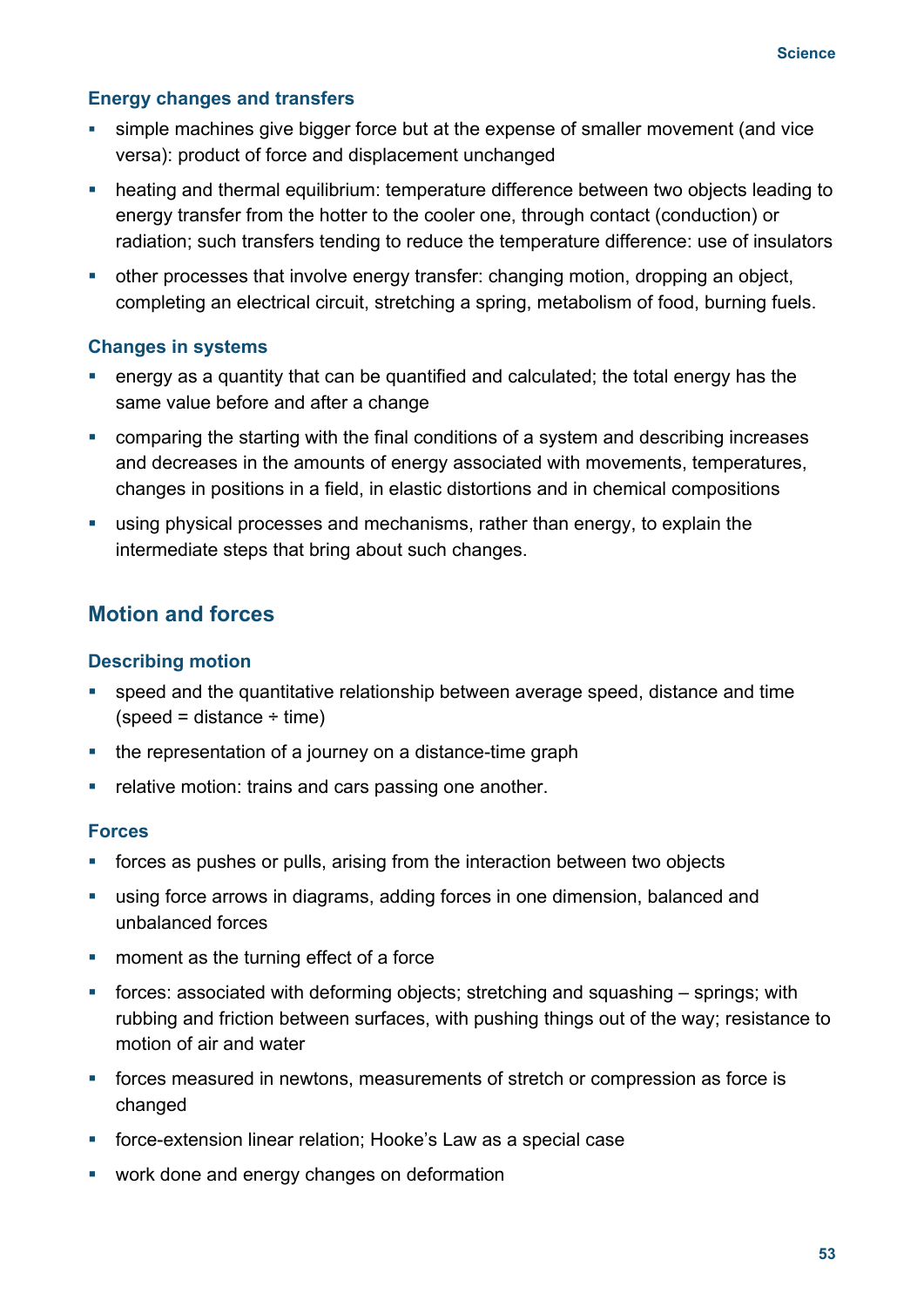non-contact forces: gravity forces acting at a distance on Earth and in space, forces between magnets and forces due to static electricity.

### **Pressure in fluids**

- atmospheric pressure, decreases with increase of height as weight of air above decreases with height
- pressure in liquids, increasing with depth; upthrust effects, floating and sinking
- pressure measured by ratio of force over area acting normal to any surface.

### **Balanced forces**

 opposing forces and equilibrium: weight held by stretched spring or supported on a compressed surface.

### **Forces and motion**

- forces being needed to cause objects to stop or start moving, or to change their speed or direction of motion (qualitative only)
- change depending on direction of force and its size.

## **Waves**

### **Observed waves**

 waves on water as undulations which travel through water with transverse motion; these waves can be reflected, and add or cancel – superposition.

### **Sound waves**

- frequencies of sound waves, measured in hertz (Hz); echoes, reflection and absorption of sound
- sound needs a medium to travel, the speed of sound in air, in water, in solids
- sound produced by vibrations of objects, in loud speakers, detected by their effects on microphone diaphragm and the ear drum; sound waves are longitudinal
- **auditory range of humans and animals.**

## **Energy and waves**

**PERCIST:** pressure waves transferring energy; use for cleaning and physiotherapy by ultra-sound; waves transferring information for conversion to electrical signals by microphone.

## **Light waves**

- the similarities and differences between light waves and waves in matter
- **If** light waves travelling through a vacuum; speed of light
- the transmission of light through materials: absorption, diffuse scattering and specular reflection at a surface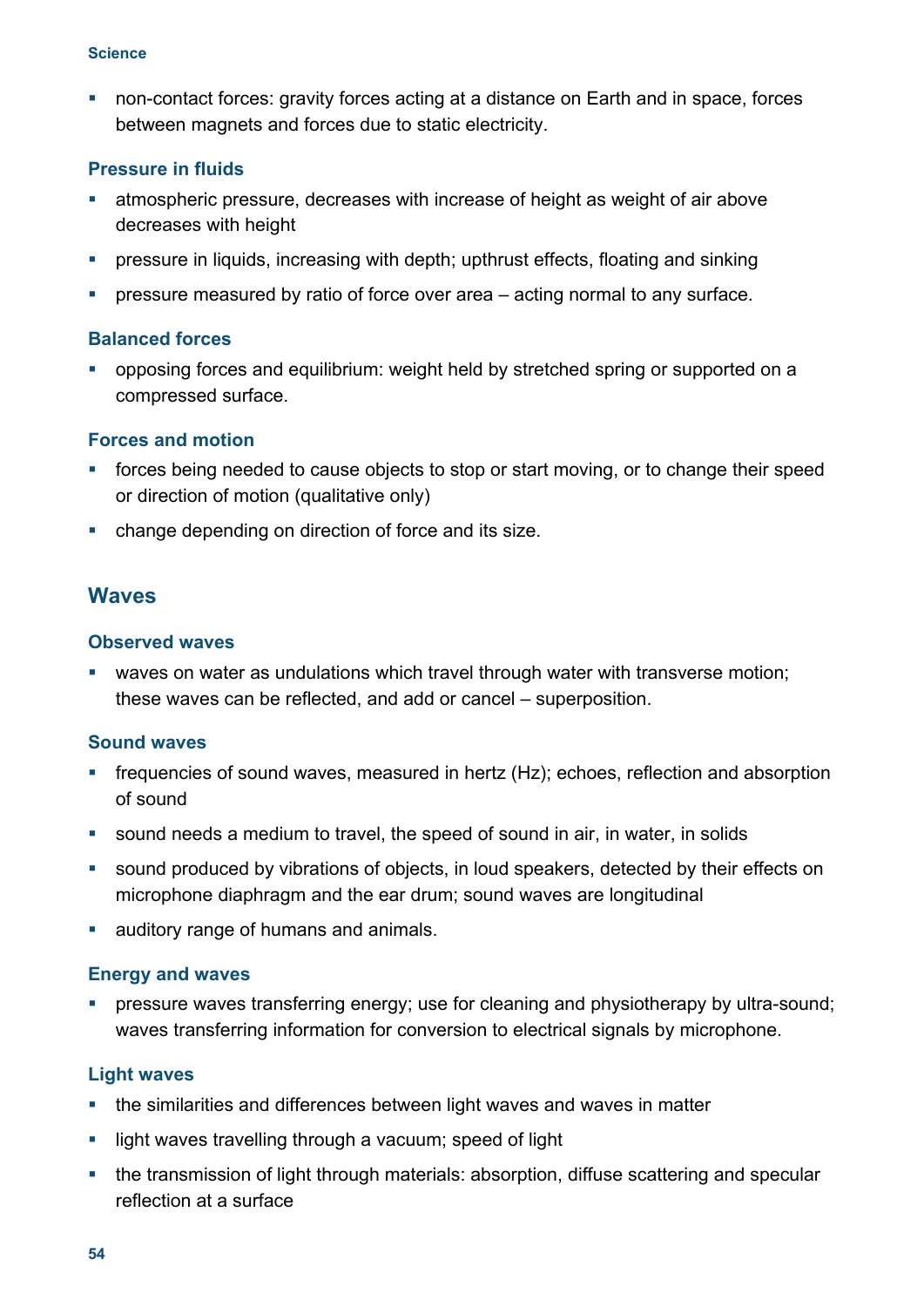- use of ray model to explain imaging in mirrors, the pinhole camera, the refraction of light and action of convex lens in focusing (qualitative); the human eye
- **EXEDENT III is also in the interpretation in the light transferring energy from source to absorber leading to chemical and electrical** effects; photo-sensitive material in the retina and in cameras
- colours and the different frequencies of light, white light and prisms (qualitative only); differential colour effects in absorption and diffuse reflection.

## **Electricity and electromagnetism**

### **Current electricity**

- electric current, measured in amperes, in circuits, series and parallel circuits, currents add where branches meet and current as flow of charge
- potential difference, measured in volts, battery and bulb ratings; resistance, measured in ohms, as the ratio of potential difference (p.d.) to current
- differences in resistance between conducting and insulating components (quantitative).

### **Static electricity**

- separation of positive or negative charges when objects are rubbed together: transfer of electrons, forces between charged objects
- the idea of electric field, forces acting across the space between objects not in contact.

#### **Magnetism**

- **EXECUTE:** magnetic poles, attraction and repulsion
- **EXECUTE:** magnetic fields by plotting with compass, representation by field lines
- **Earth's magnetism, compass and navigation**
- the magnetic effect of a current, electromagnets, D.C. motors (principles only).

## **Matter**

### **Physical changes**

- conservation of material and of mass, and reversibility, in melting, freezing, evaporation, sublimation, condensation, dissolving
- similarities and differences, including density differences, between solids, liquids and gases
- **Brownian motion in gases**
- diffusion in liquids and gases driven by differences in concentration
- the difference between chemical and physical changes.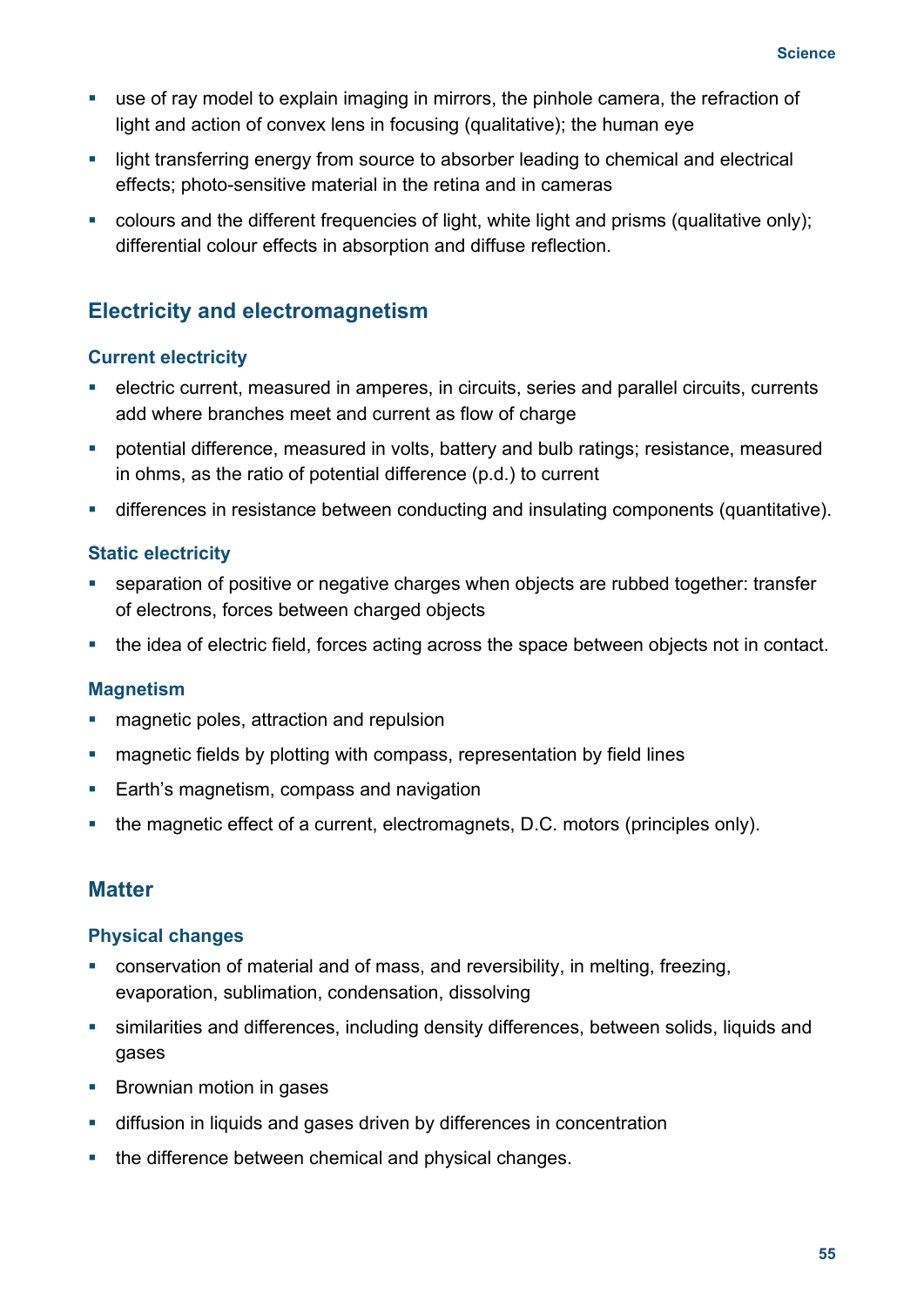### **Particle model**

- the differences in arrangements, in motion and in closeness of particles explaining changes of state, shape and density, the anomaly of ice-water transition
- **atoms and molecules as particles.**

### **Energy in matter**

- changes with temperature in motion and spacing of particles
- **internal energy stored in materials.**

## **Space physics**

- gravity force, weight = mass x gravitational field strength (g), on Earth g=10 N/kg, different on other planets and stars; gravity forces between Earth and Moon, and between Earth and Sun (qualitative only)
- our Sun as a star, other stars in our galaxy, other galaxies
- the seasons and the Earth's tilt, day length at different times of year, in different hemispheres
- the light year as a unit of astronomical distance.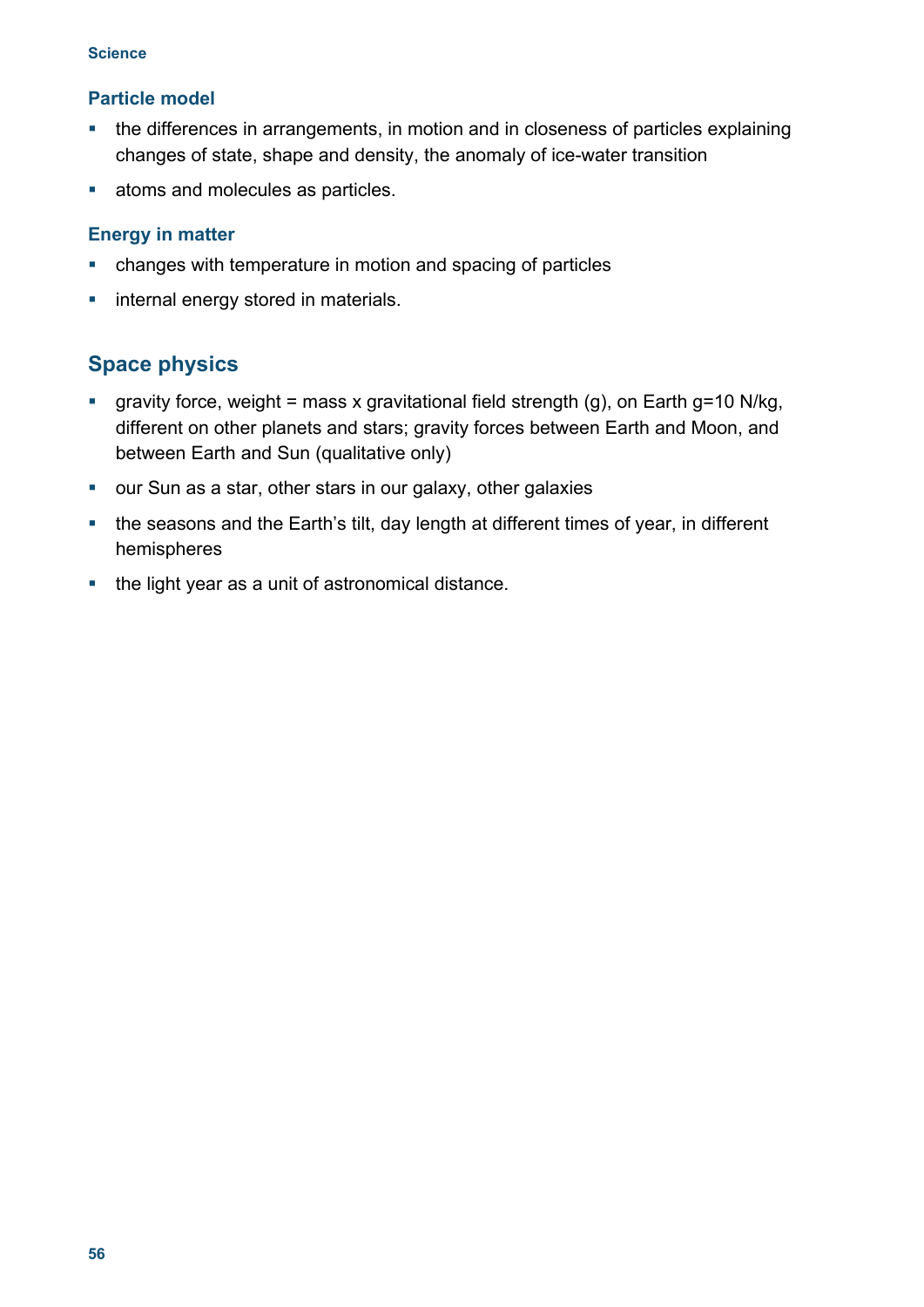# **Art and design**

## **Purpose of study**

Art, craft and design embody some of the highest forms of human creativity. A high-quality art and design education should engage, inspire and challenge pupils, equipping them with the knowledge and skills to experiment, invent and create their own works of art, craft and design. As pupils progress, they should be able to think critically and develop a more rigorous understanding of art and design. They should also know how art and design both reflect and shape our history, and contribute to the culture, creativity and wealth of our nation.

## **Aims**

The national curriculum for art and design aims to ensure that all pupils:

- **PEDECITE:** produce creative work, exploring their ideas and recording their experiences
- become proficient in drawing, painting, sculpture and other art, craft and design techniques
- evaluate and analyse creative works using the language of art, craft and design
- know about great artists, craft makers and designers, and understand the historical and cultural development of their art forms.

## **Attainment targets**

By the end of key stage 3, pupils are expected to know, apply and understand the matters, skills and processes specified in the programme of study.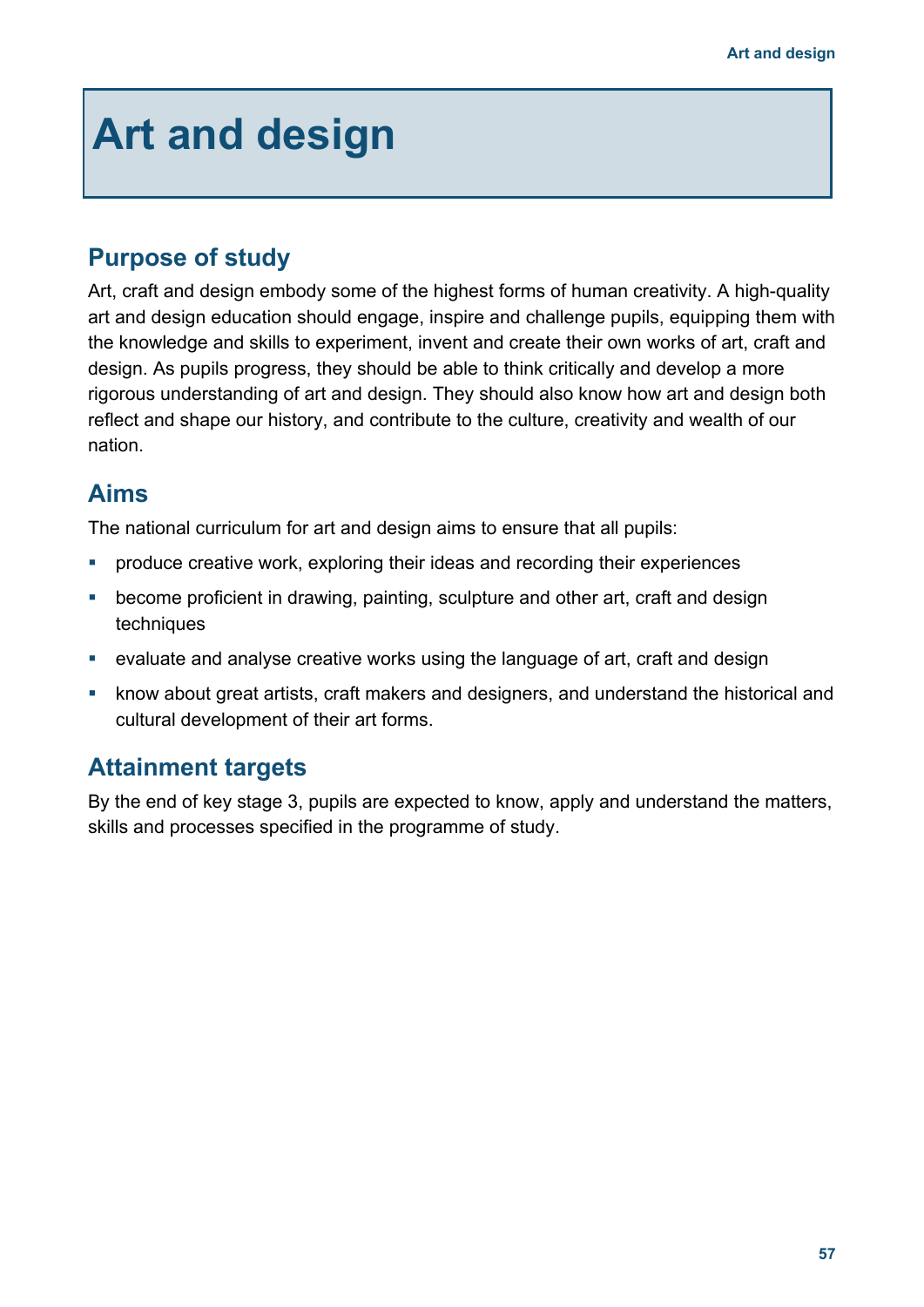# **Subject content**

## **Key stage 3**

Pupils should be taught to develop their creativity and ideas, and increase proficiency in their execution. They should develop a critical understanding of artists, architects and designers, expressing reasoned judgements that can inform their own work.

- to use a range of techniques to record their observations in sketchbooks, journals and other media as a basis for exploring their ideas
- to use a range of techniques and media, including painting
- to increase their proficiency in the handling of different materials
- to analyse and evaluate their own work, and that of others, in order to strengthen the visual impact or applications of their work
- about the history of art, craft, design and architecture, including periods, styles and major movements from ancient times up to the present day.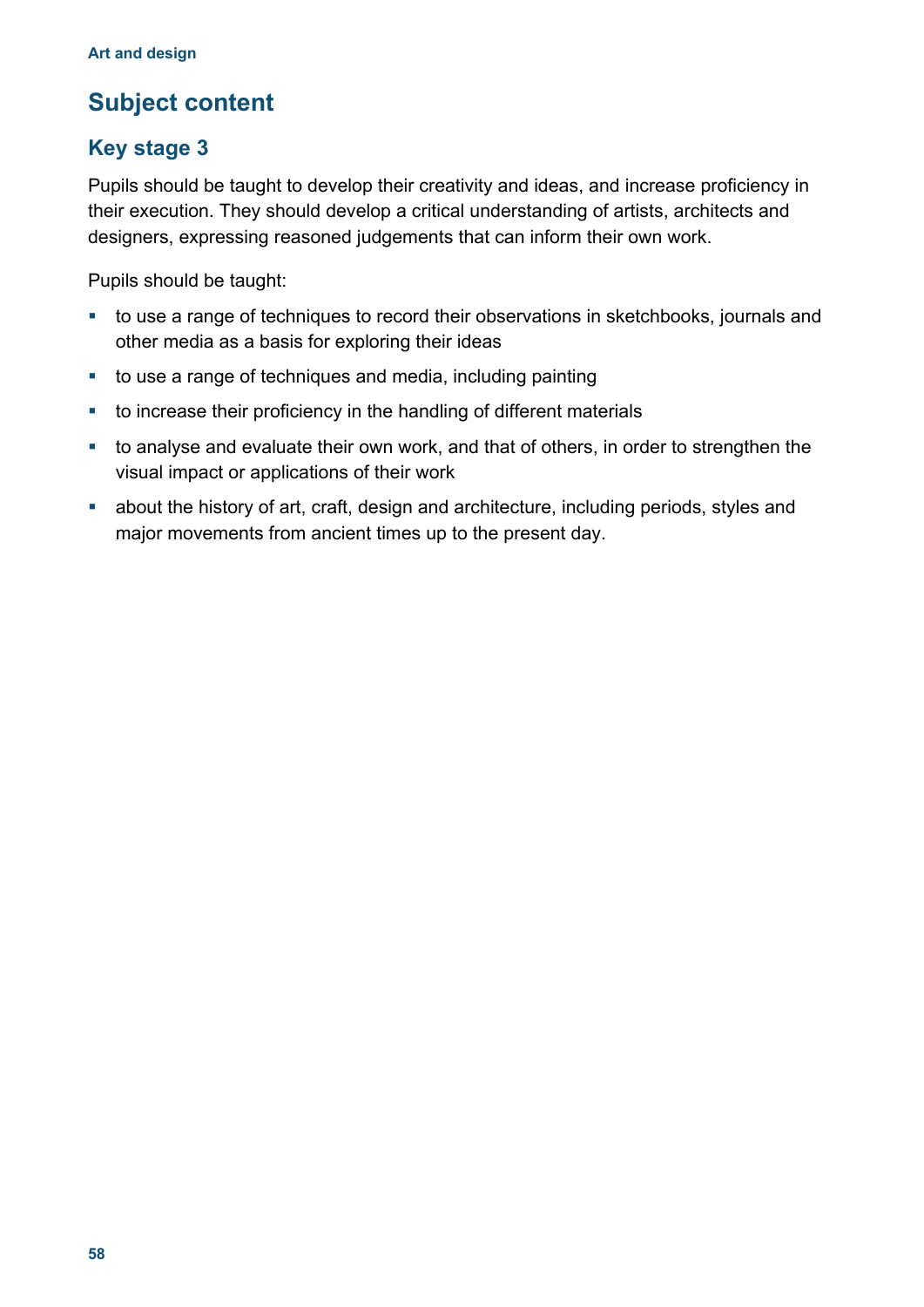# **Citizenship**

## **Purpose of study**

A high-quality citizenship education helps to provide pupils with knowledge, skills and understanding to prepare them to play a full and active part in society. In particular, citizenship education should foster pupils' keen awareness and understanding of democracy, government and how laws are made and upheld. Teaching should equip pupils with the skills and knowledge to explore political and social issues critically, to weigh evidence, debate and make reasoned arguments. It should also prepare pupils to take their place in society as responsible citizens, manage their money well and make sound financial decisions.

## **Aims**

The national curriculum for citizenship aims to ensure that all pupils:

- acquire a sound knowledge and understanding of how the United Kingdom is governed, its political system and how citizens participate actively in its democratic systems of government
- develop a sound knowledge and understanding of the role of law and the justice system in our society and how laws are shaped and enforced
- develop an interest in, and commitment to, participation in volunteering as well as other forms of responsible activity, that they will take with them into adulthood
- are equipped with the skills to think critically and debate political questions, to enable them to manage their money on a day-to-day basis, and plan for future financial needs.

# **Attainment targets**

By the end of each key stage, pupils are expected to know, apply and understand the matters, skills and processes specified in the relevant programme of study.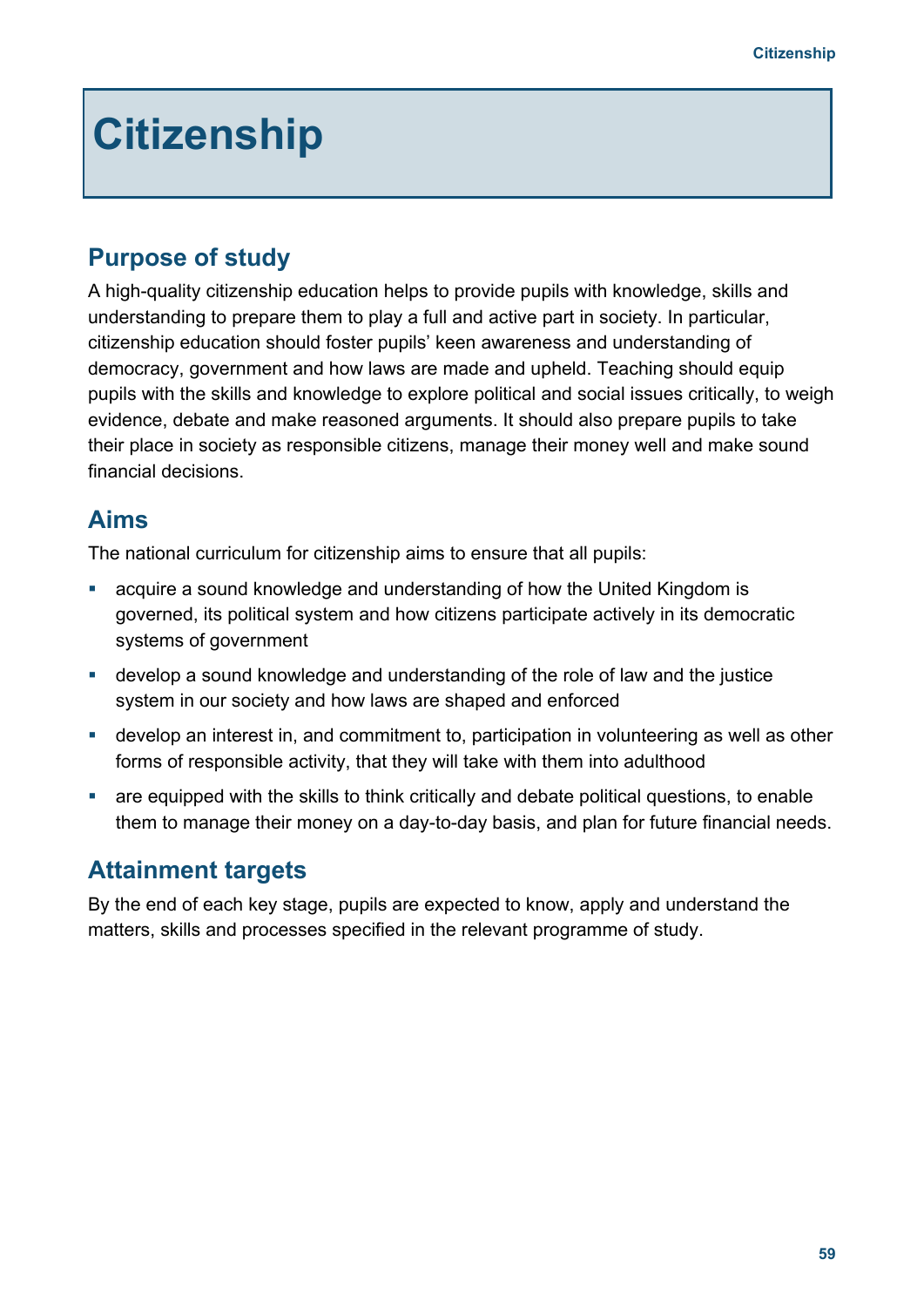# **Subject content**

## **Key stage 3**

Teaching should develop pupils' understanding of democracy, government and the rights and responsibilities of citizens. Pupils should use and apply their knowledge and understanding whilst developing skills to research and interrogate evidence, debate and evaluate viewpoints, present reasoned arguments and take informed action.

Pupils should be taught about:

- the development of the political system of democratic government in the United Kingdom, including the roles of citizens, Parliament and the monarch
- the operation of Parliament, including voting and elections, and the role of political parties
- the precious liberties enjoyed by the citizens of the United Kingdom
- the nature of rules and laws and the justice system, including the role of the police and the operation of courts and tribunals
- the roles played by public institutions and voluntary groups in society, and the ways in which citizens work together to improve their communities, including opportunities to participate in school-based activities
- the functions and uses of money, the importance and practice of budgeting, and managing risk.

## **Key stage 4**

Teaching should build on the key stage 3 programme of study to deepen pupils' understanding of democracy, government and the rights and responsibilities of citizens. Pupils should develop their skills to be able to use a range of research strategies, weigh up evidence, make persuasive arguments and substantiate their conclusions. They should experience and evaluate different ways that citizens can act together to solve problems and contribute to society.

- parliamentary democracy and the key elements of the constitution of the United Kingdom, including the power of government, the role of citizens and Parliament in holding those in power to account, and the different roles of the executive, legislature and judiciary and a free press
- the different electoral systems used in and beyond the United Kingdom and actions citizens can take in democratic and electoral processes to influence decisions locally, nationally and beyond
- other systems and forms of government, both democratic and non-democratic, beyond the United Kingdom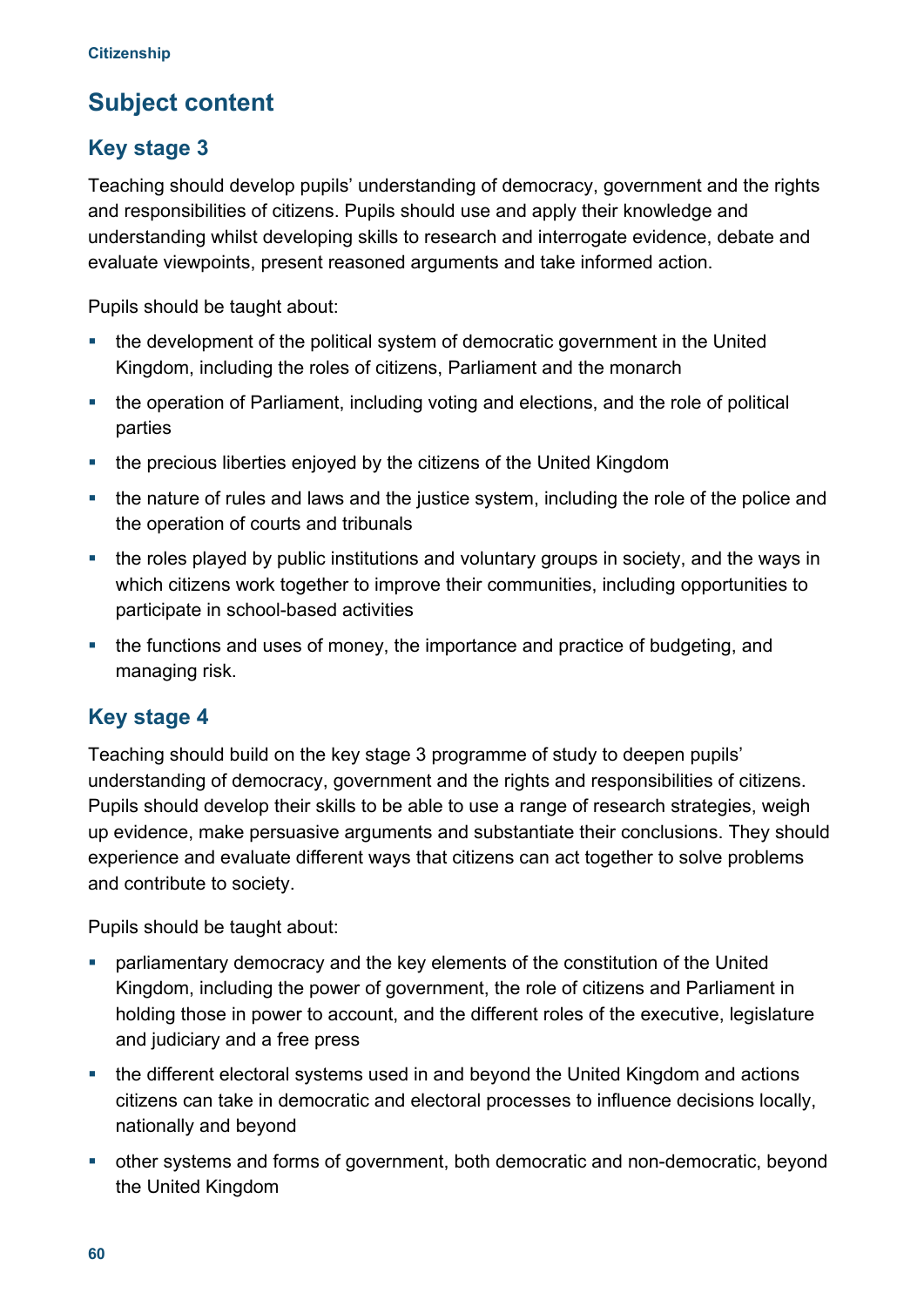- local, regional and international governance and the United Kingdom's relations with the rest of Europe, the Commonwealth, the United Nations and the wider world
- **•** human rights and international law
- the legal system in the UK, different sources of law and how the law helps society deal with complex problems
- diverse national, regional, religious and ethnic identities in the United Kingdom and the need for mutual respect and understanding
- the different ways in which a citizen can contribute to the improvement of his or her community, to include the opportunity to participate actively in community volunteering, as well as other forms of responsible activity
- income and expenditure, credit and debt, insurance, savings and pensions, financial products and services, and how public money is raised and spent.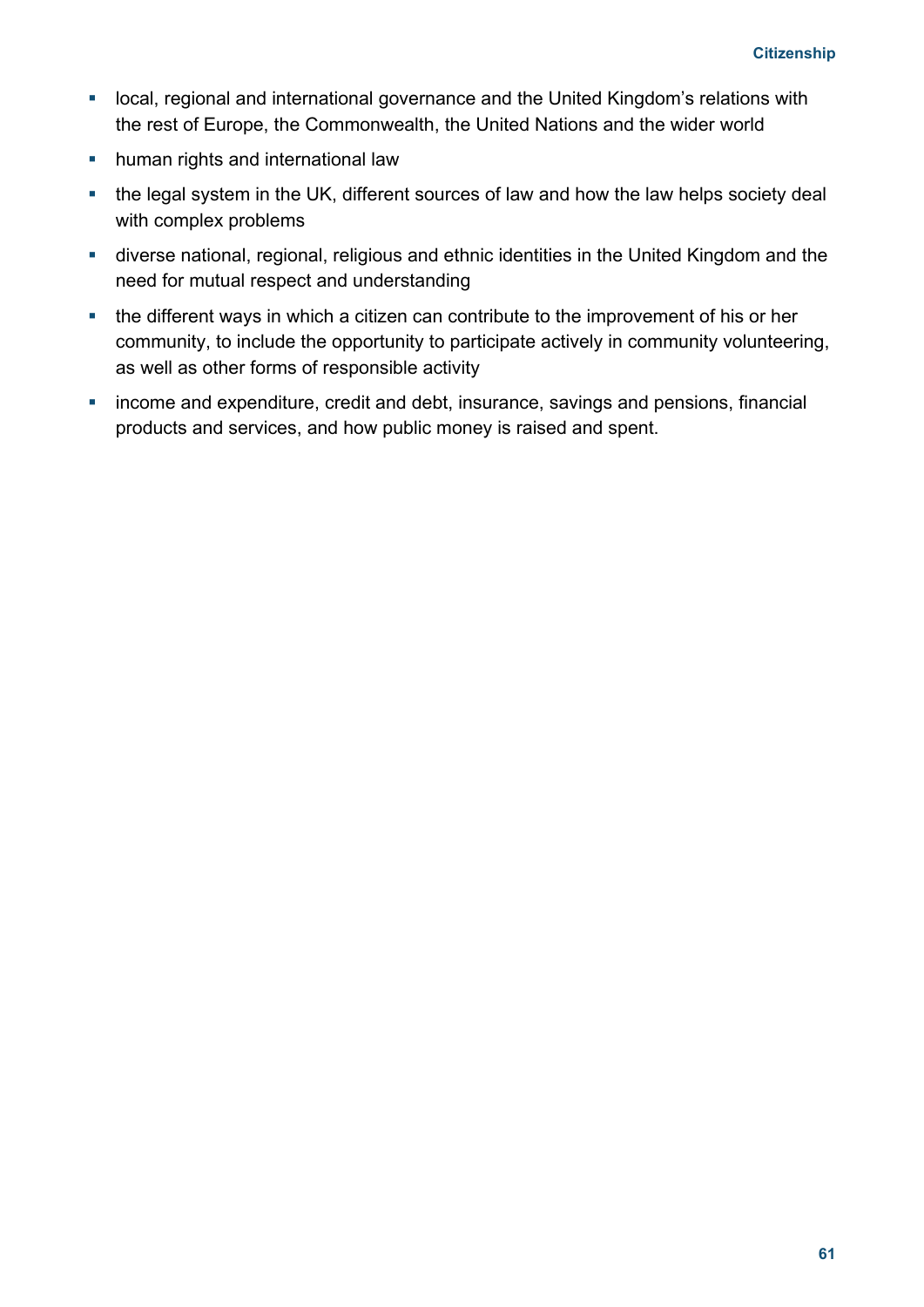# **Computing**

## **Purpose of study**

A high-quality computing education equips pupils to use computational thinking and creativity to understand and change the world. Computing has deep links with mathematics, science, and design and technology, and provides insights into both natural and artificial systems. The core of computing is computer science, in which pupils are taught the principles of information and computation, how digital systems work, and how to put this knowledge to use through programming. Building on this knowledge and understanding, pupils are equipped to use information technology to create programs, systems and a range of content. Computing also ensures that pupils become digitally literate – able to use, and express themselves and develop their ideas through, information and communication technology – at a level suitable for the future workplace and as active participants in a digital world.

## **Aims**

The national curriculum for computing aims to ensure that all pupils:

- can understand and apply the fundamental principles and concepts of computer science, including abstraction, logic, algorithms and data representation
- can analyse problems in computational terms, and have repeated practical experience of writing computer programs in order to solve such problems
- can evaluate and apply information technology, including new or unfamiliar technologies, analytically to solve problems
- are responsible, competent, confident and creative users of information and communication technology.

## **Attainment targets**

By the end of each key stage, pupils are expected to know, apply and understand the matters, skills and processes specified in the relevant programme of study.

### **Schools are not required by law to teach the example content in [square brackets].**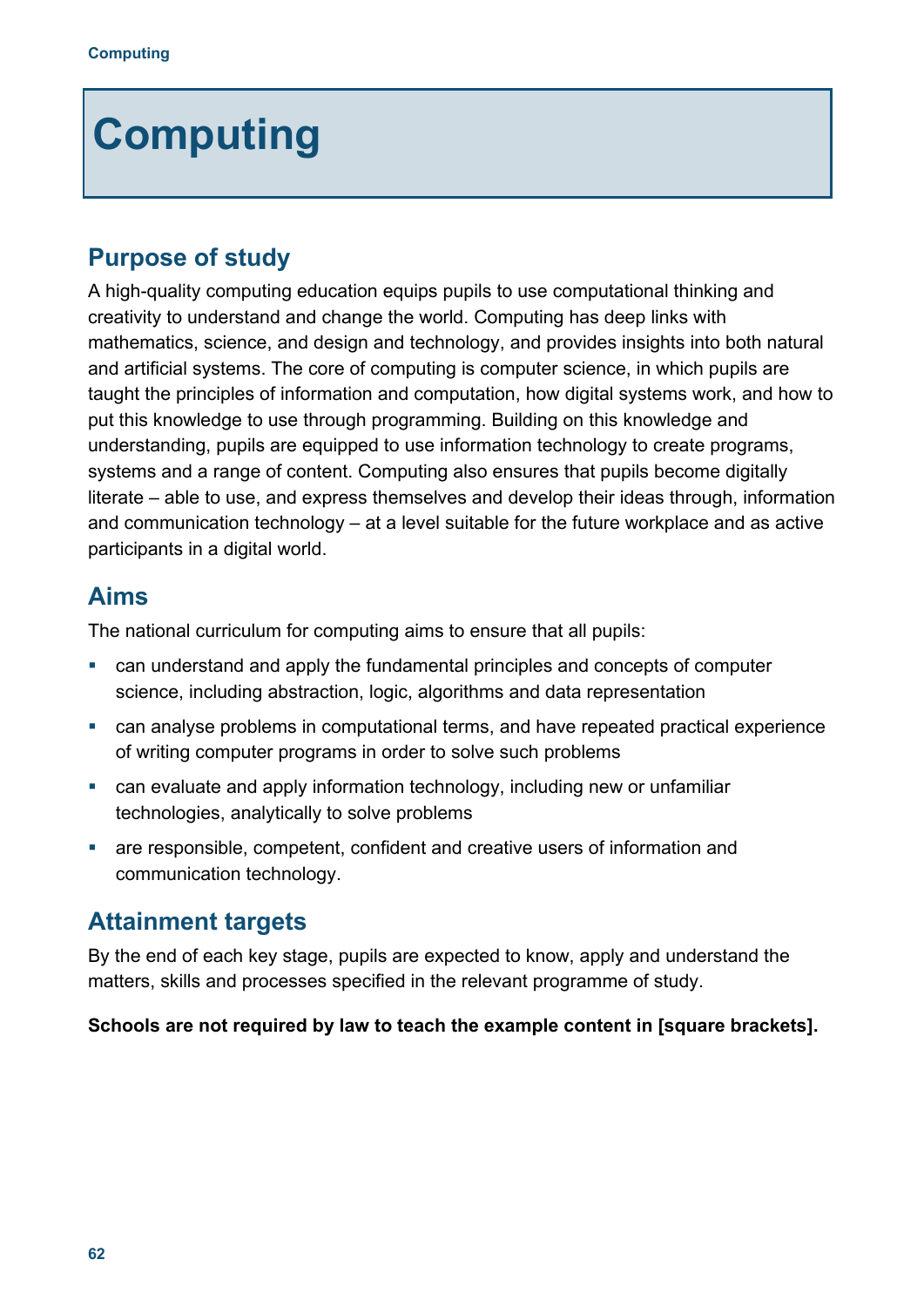# **Subject content**

## **Key stage 3**

- design, use and evaluate computational abstractions that model the state and behaviour of real-world problems and physical systems
- understand several key algorithms that reflect computational thinking [for example, ones for sorting and searching]; use logical reasoning to compare the utility of alternative algorithms for the same problem
- use two or more programming languages, at least one of which is textual, to solve a variety of computational problems; make appropriate use of data structures [for example, lists, tables or arrays]; design and develop modular programs that use procedures or functions
- understand simple Boolean logic [for example, AND, OR and NOT] and some of its uses in circuits and programming; understand how numbers can be represented in binary, and be able to carry out simple operations on binary numbers [for example, binary addition, and conversion between binary and decimal]
- understand the hardware and software components that make up computer systems, and how they communicate with one another and with other systems
- understand how instructions are stored and executed within a computer system; understand how data of various types (including text, sounds and pictures) can be represented and manipulated digitally, in the form of binary digits
- undertake creative projects that involve selecting, using, and combining multiple applications, preferably across a range of devices, to achieve challenging goals, including collecting and analysing data and meeting the needs of known users
- create, re-use, revise and re-purpose digital artefacts for a given audience, with attention to trustworthiness, design and usability
- understand a range of ways to use technology safely, respectfully, responsibly and securely, including protecting their online identity and privacy; recognise inappropriate content, contact and conduct and know how to report concerns.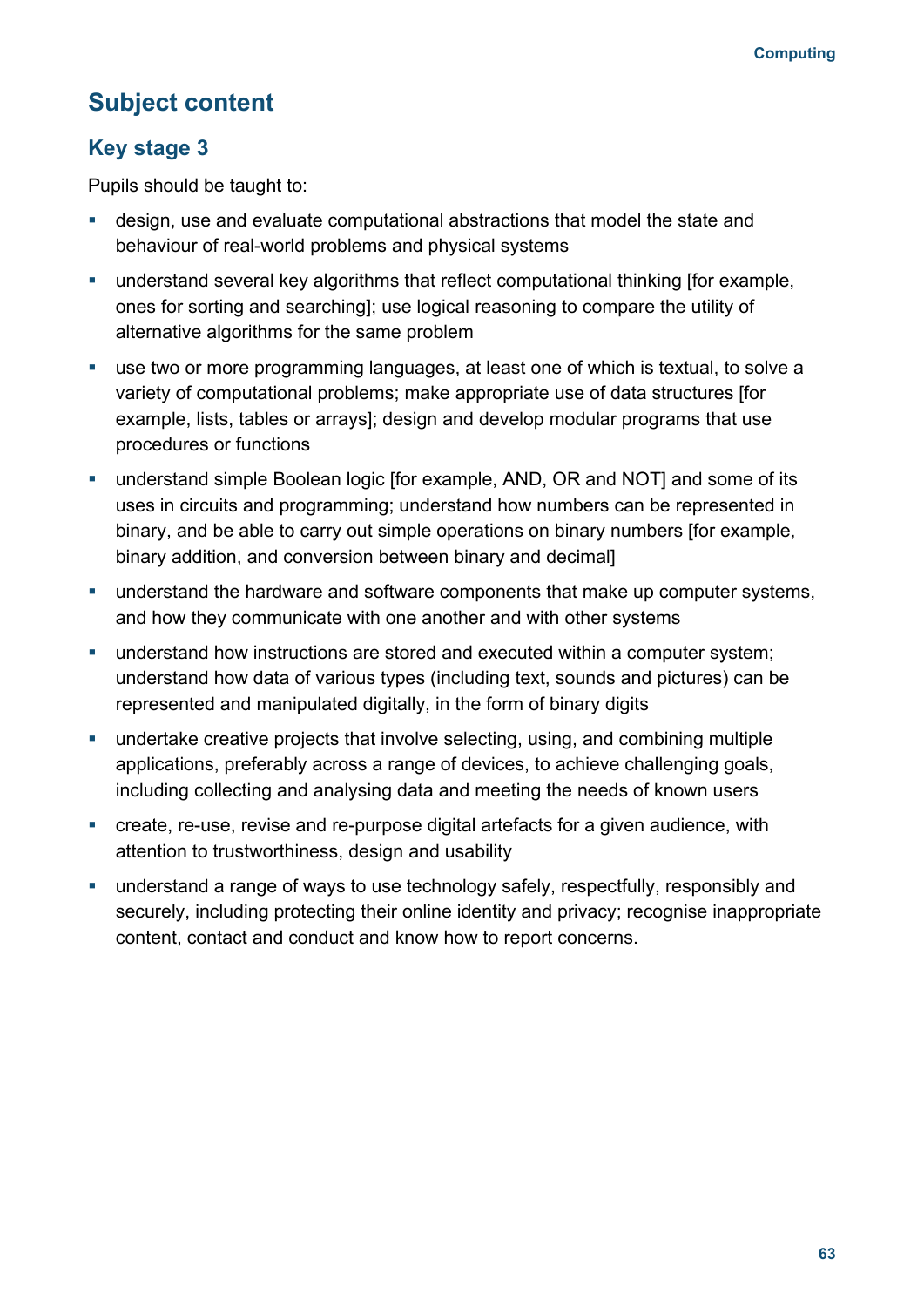## **Key stage 4**

All pupils must have the opportunity to study aspects of information technology and computer science at sufficient depth to allow them to progress to higher levels of study or to a professional career.

All pupils should be taught to:

- develop their capability, creativity and knowledge in computer science, digital media and information technology
- develop and apply their analytic, problem-solving, design, and computational thinking skills
- understand how changes in technology affect safety, including new ways to protect their online privacy and identity, and how to identify and report a range of concerns.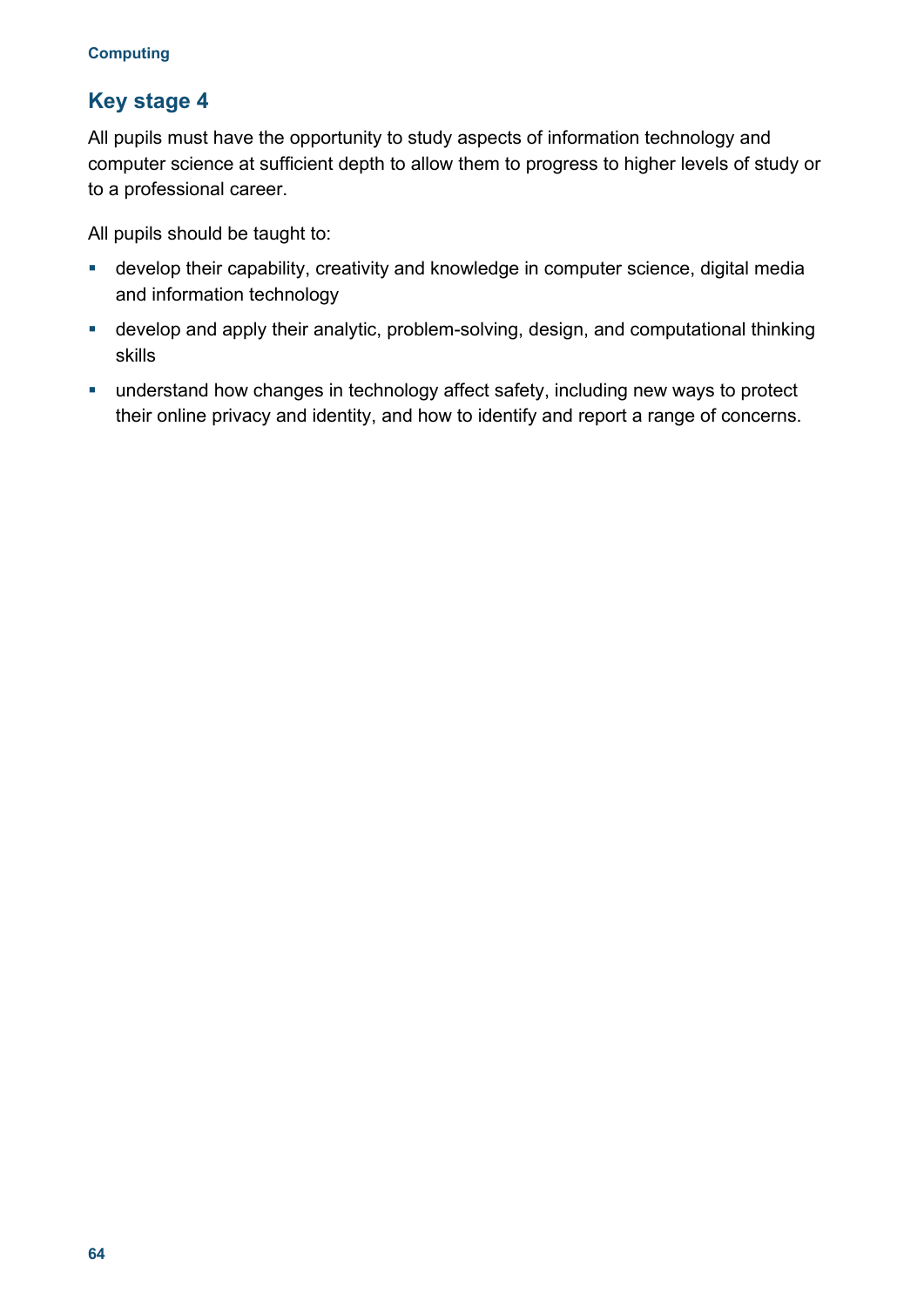# **Design and technology**

## **Purpose of study**

Design and technology is an inspiring, rigorous and practical subject. Using creativity and imagination, pupils design and make products that solve real and relevant problems within a variety of contexts, considering their own and others' needs, wants and values. They acquire a broad range of subject knowledge and draw on disciplines such as mathematics, science, engineering, computing and art. Pupils learn how to take risks, becoming resourceful, innovative, enterprising and capable citizens. Through the evaluation of past and present design and technology, they develop a critical understanding of its impact on daily life and the wider world. High-quality design and technology education makes an essential contribution to the creativity, culture, wealth and well-being of the nation.

## **Aims**

The national curriculum for design and technology aims to ensure that all pupils:

- develop the creative, technical and practical expertise needed to perform everyday tasks confidently and to participate successfully in an increasingly technological world
- build and apply a repertoire of knowledge, understanding and skills in order to design and make high-quality prototypes and products for a wide range of users
- critique, evaluate and test their ideas and products and the work of others
- understand and apply the principles of nutrition and learn how to cook.

## **Attainment targets**

By the end of key stage 3, pupils are expected to know, apply and understand the matters, skills and processes specified in the programme of study.

**Schools are not required by law to teach the example content in [square brackets].**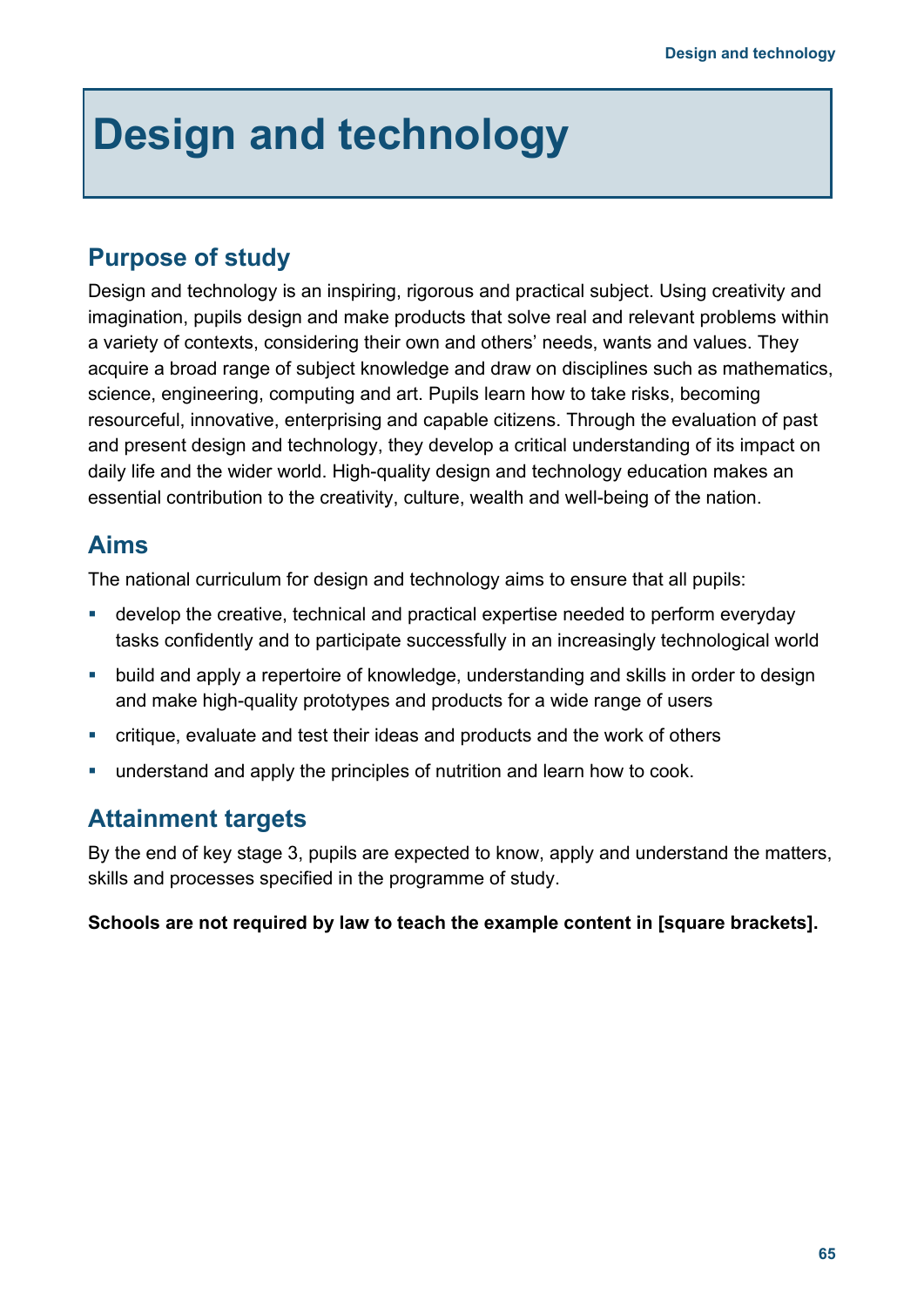# **Subject content**

## **Key stage 3**

Through a variety of creative and practical activities, pupils should be taught the knowledge, understanding and skills needed to engage in an iterative process of designing and making. They should work in a range of domestic and local contexts [for example, the home, health, leisure and culture], and industrial contexts [for example, engineering, manufacturing, construction, food, energy, agriculture (including horticulture) and fashion].

When designing and making, pupils should be taught to:

### **Design**

- use research and exploration, such as the study of different cultures, to identify and understand user needs
- **EXECT** identify and solve their own design problems and understand how to reformulate problems given to them
- develop specifications to inform the design of innovative, functional, appealing products that respond to needs in a variety of situations
- use a variety of approaches [for example, biomimicry and user-centred design], to generate creative ideas and avoid stereotypical responses
- develop and communicate design ideas using annotated sketches, detailed plans, 3-D and mathematical modelling, oral and digital presentations and computer-based tools

#### **Make**

- select from and use specialist tools, techniques, processes, equipment and machinery precisely, including computer-aided manufacture
- select from and use a wider, more complex range of materials, components and ingredients, taking into account their properties

### **Evaluate**

- analyse the work of past and present professionals and others to develop and broaden their understanding
- **EXECUTE:** investigate new and emerging technologies
- test, evaluate and refine their ideas and products against a specification, taking into account the views of intended users and other interested groups
- understand developments in design and technology, its impact on individuals, society and the environment, and the responsibilities of designers, engineers and technologists

### **Technical knowledge**

 understand and use the properties of materials and the performance of structural elements to achieve functioning solutions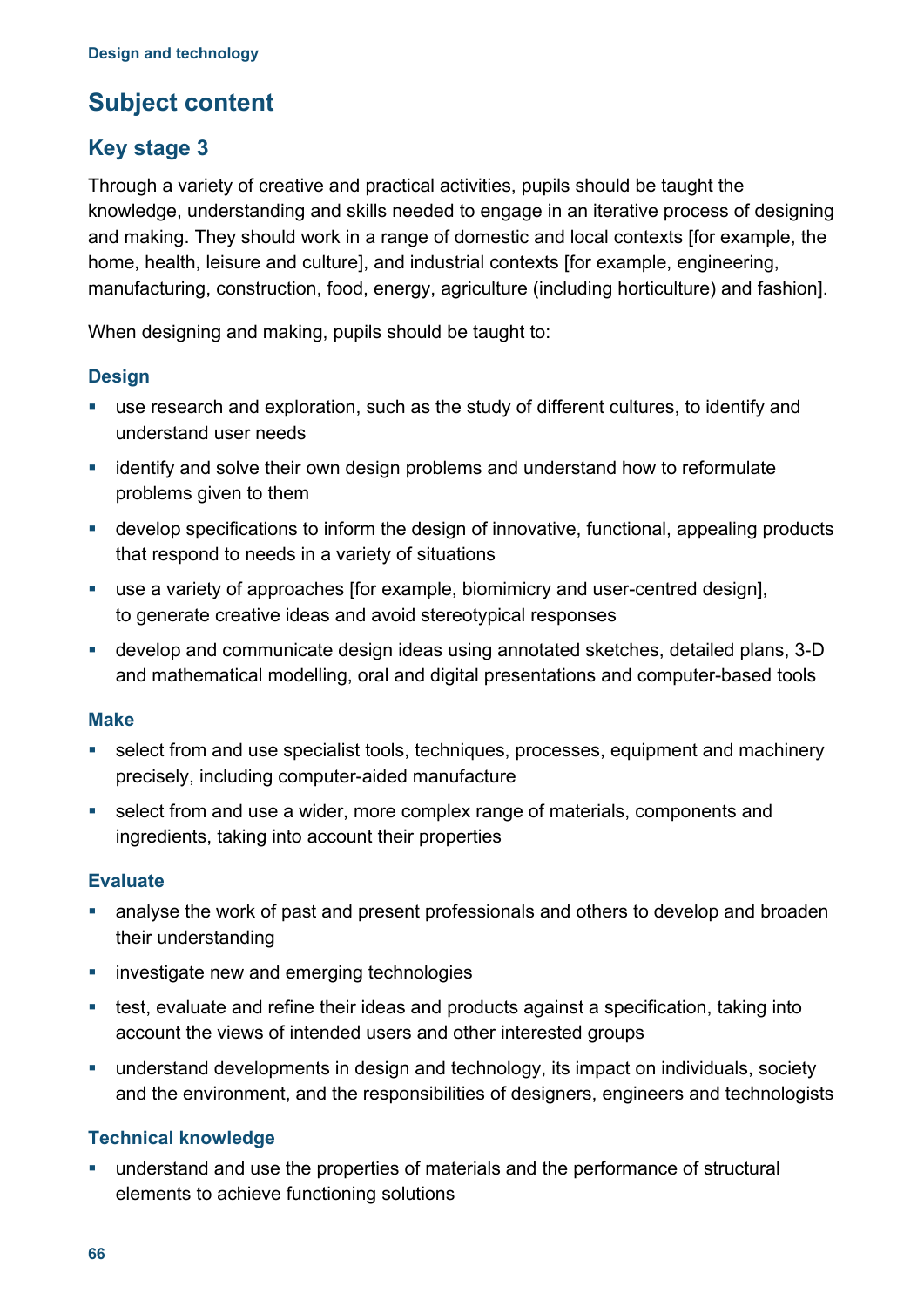- understand how more advanced mechanical systems used in their products enable changes in movement and force
- understand how more advanced electrical and electronic systems can be powered and used in their products [for example, circuits with heat, light, sound and movement as inputs and outputs]
- apply computing and use electronics to embed intelligence in products that respond to inputs [for example, sensors], and control outputs [for example, actuators], using programmable components [for example, microcontrollers].

## **Cooking and nutrition**

As part of their work with food, pupils should be taught how to cook and apply the principles of nutrition and healthy eating. Instilling a love of cooking in pupils will also open a door to one of the great expressions of human creativity. Learning how to cook is a crucial life skill that enables pupils to feed themselves and others affordably and well, now and in later life.

Pupils should be taught to:

#### **Key stage 3**

- **understand and apply the principles of nutrition and health**
- cook a repertoire of predominantly savoury dishes so that they are able to feed themselves and others a healthy and varied diet
- become competent in a range of cooking techniques [for example, selecting and preparing ingredients; using utensils and electrical equipment; applying heat in different ways; using awareness of taste, texture and smell to decide how to season dishes and combine ingredients; adapting and using their own recipes]
- understand the source, seasonality and characteristics of a broad range of ingredients.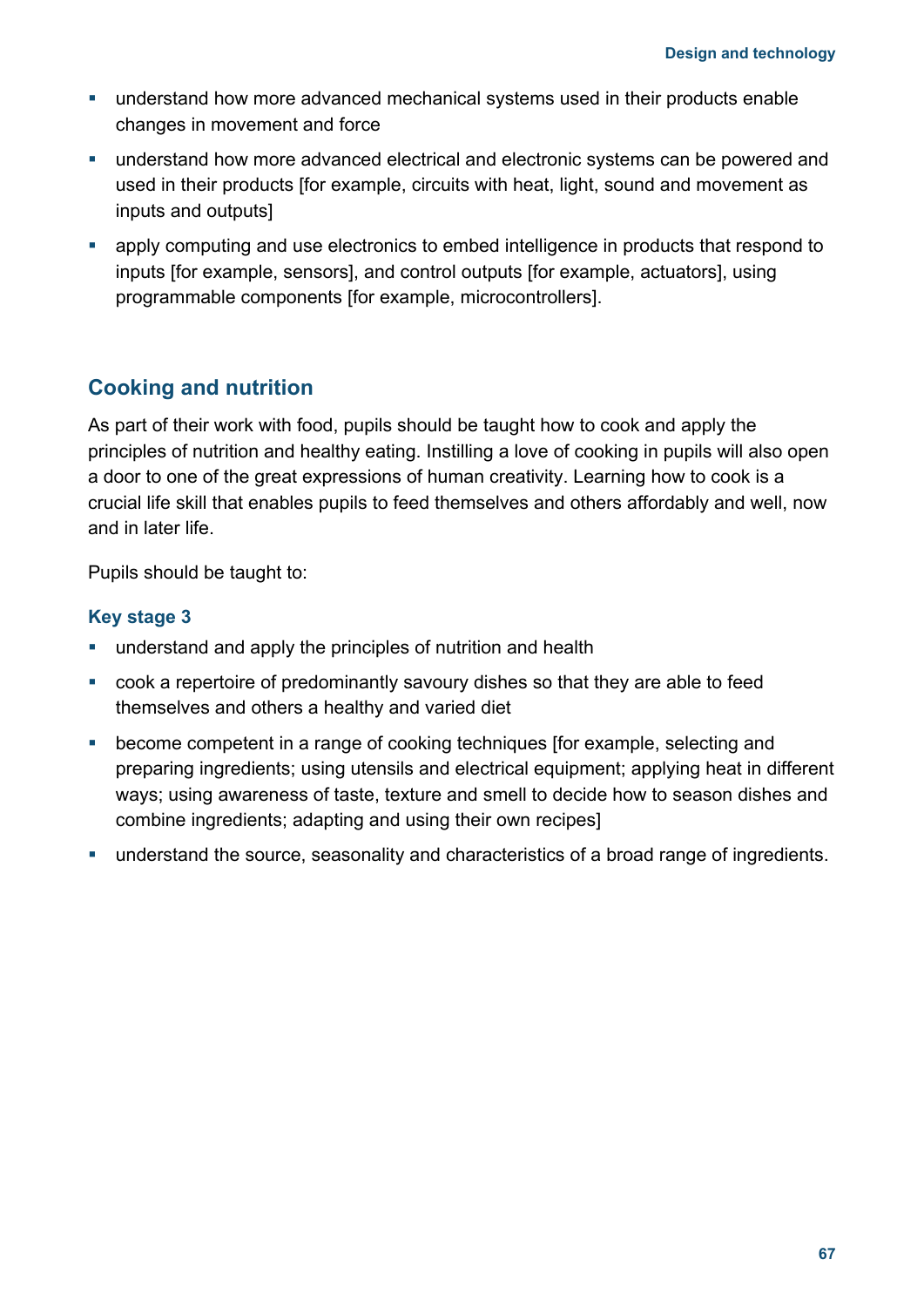# **Geography**

# **Purpose of study**

A high-quality geography education should inspire in pupils a curiosity and fascination about the world and its people that will remain with them for the rest of their lives. Teaching should equip pupils with knowledge about diverse places, people, resources and natural and human environments, together with a deep understanding of the Earth's key physical and human processes. As pupils progress, their growing knowledge about the world should help them to deepen their understanding of the interaction between physical and human processes, and of the formation and use of landscapes and environments. Geographical knowledge, understanding and skills provide the frameworks and approaches that explain how the Earth's features at different scales are shaped, interconnected and change over time.

# **Aims**

The national curriculum for geography aims to ensure that all pupils:

- develop contextual knowledge of the location of globally significant places both terrestrial and marine – including their defining physical and human characteristics and how these provide a geographical context for understanding the actions of processes
- **understand the processes that give rise to key physical and human geographical** features of the world, how these are interdependent and how they bring about spatial variation and change over time
- **a** are competent in the geographical skills needed to:
	- collect, analyse and communicate with a range of data gathered through experiences of fieldwork that deepen their understanding of geographical processes
	- **interpret a range of sources of geographical information, including maps,** diagrams, globes, aerial photographs and Geographical Information Systems (GIS)
	- communicate geographical information in a variety of ways, including through maps, numerical and quantitative skills and writing at length.

# **Attainment targets**

By the end of key stage 3, pupils are expected to know, apply and understand the matters, skills and processes specified in the programme of study.

**Schools are not required by law to teach the example content in [square brackets].**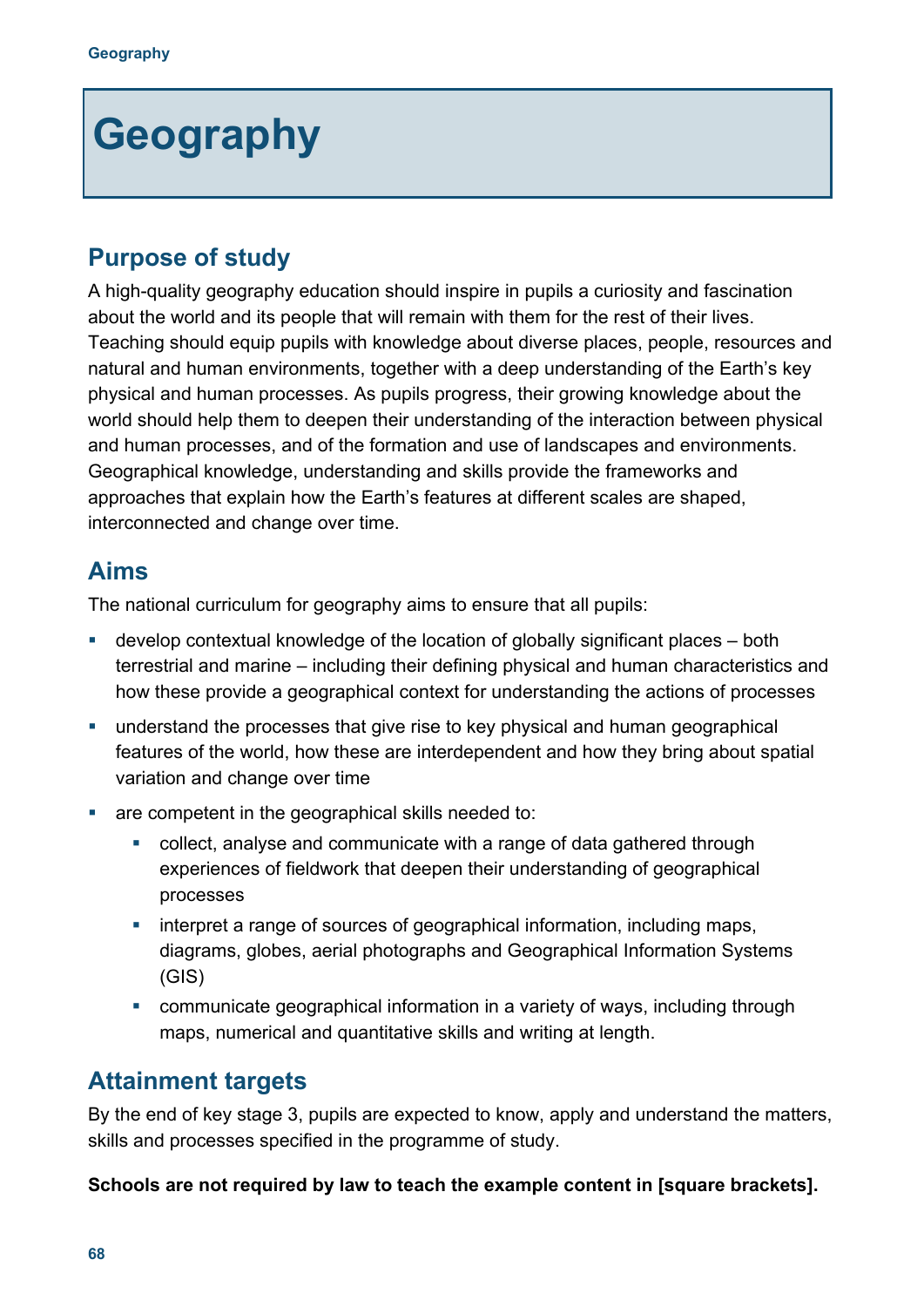# **Subject content**

## **Key stage 3**

Pupils should consolidate and extend their knowledge of the world's major countries and their physical and human features. They should understand how geographical processes interact to create distinctive human and physical landscapes that change over time. In doing so, they should become aware of increasingly complex geographical systems in the world around them. They should develop greater competence in using geographical knowledge, approaches and concepts [such as models and theories] and geographical skills in analysing and interpreting different data sources. In this way pupils will continue to enrich their locational knowledge and spatial and environmental understanding.

Pupils should be taught to:

#### **Locational knowledge**

 extend their locational knowledge and deepen their spatial awareness of the world's countries using maps of the world to focus on Africa, Russia, Asia (including China and India), and the Middle East, focusing on their environmental regions, including polar and hot deserts, key physical and human characteristics, countries and major cities

#### **Place Knowledge**

 understand geographical similarities, differences and links between places through the study of human and physical geography of a region within Africa, and of a region within Asia

### **Human and physical geography**

- understand, through the use of detailed place-based exemplars at a variety of scales, the key processes in:
	- physical geography relating to: geological timescales and plate tectonics; rocks, weathering and soils; weather and climate, including the change in climate from the Ice Age to the present; and glaciation, hydrology and coasts
	- human geography relating to: population and urbanisation; international development; economic activity in the primary, secondary, tertiary and quaternary sectors; and the use of natural resources
- understand how human and physical processes interact to influence, and change landscapes, environments and the climate; and how human activity relies on effective functioning of natural systems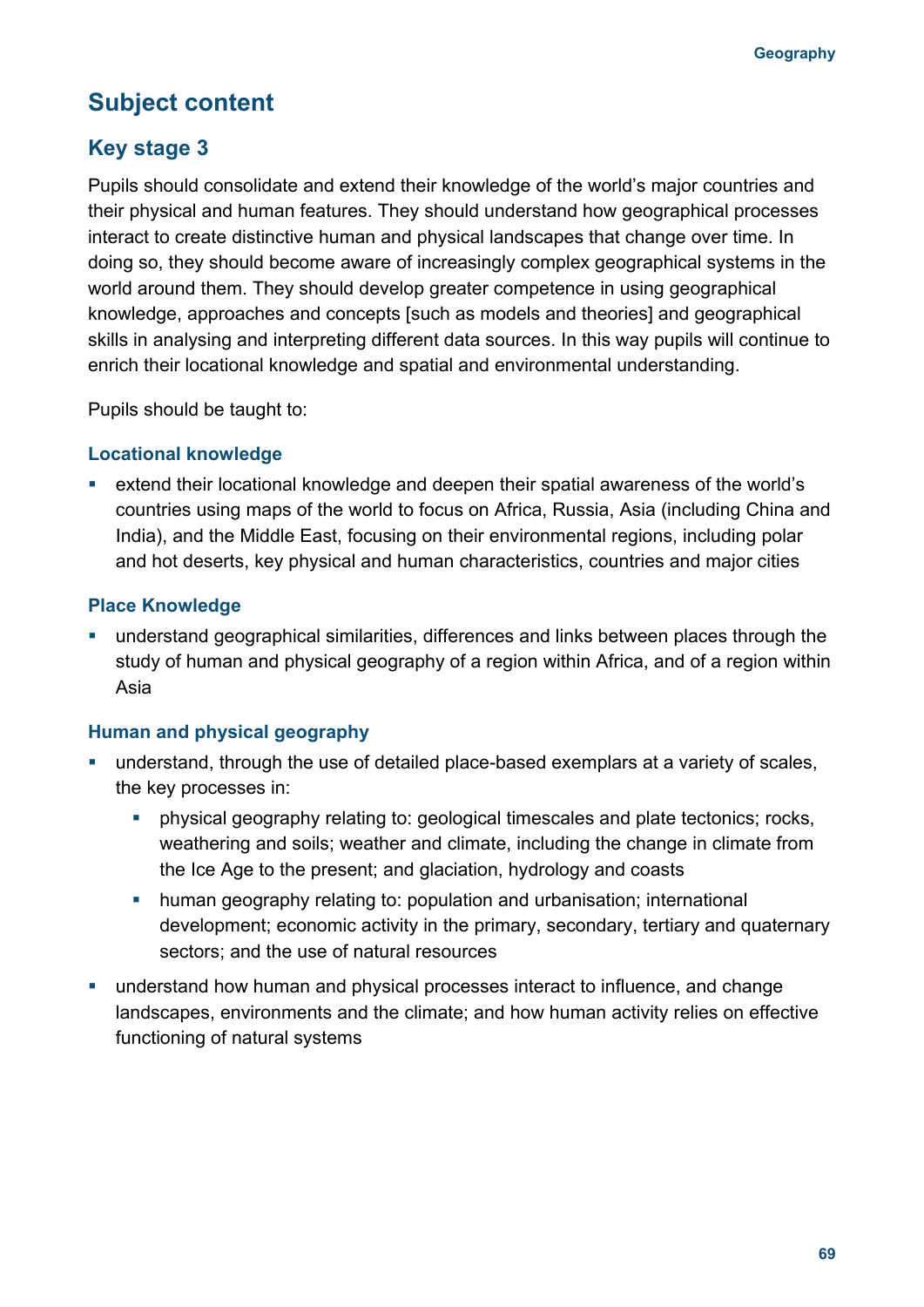#### **Geography**

### **Geographical skills and fieldwork**

- **•** build on their knowledge of globes, maps and atlases and apply and develop this knowledge routinely in the classroom and in the field
- **EXT** interpret Ordnance Survey maps in the classroom and the field, including using grid references and scale, topographical and other thematic mapping, and aerial and satellite photographs
- use Geographical Information Systems (GIS) to view, analyse and interpret places and data
- use fieldwork in contrasting locations to collect, analyse and draw conclusions from geographical data, using multiple sources of increasingly complex information.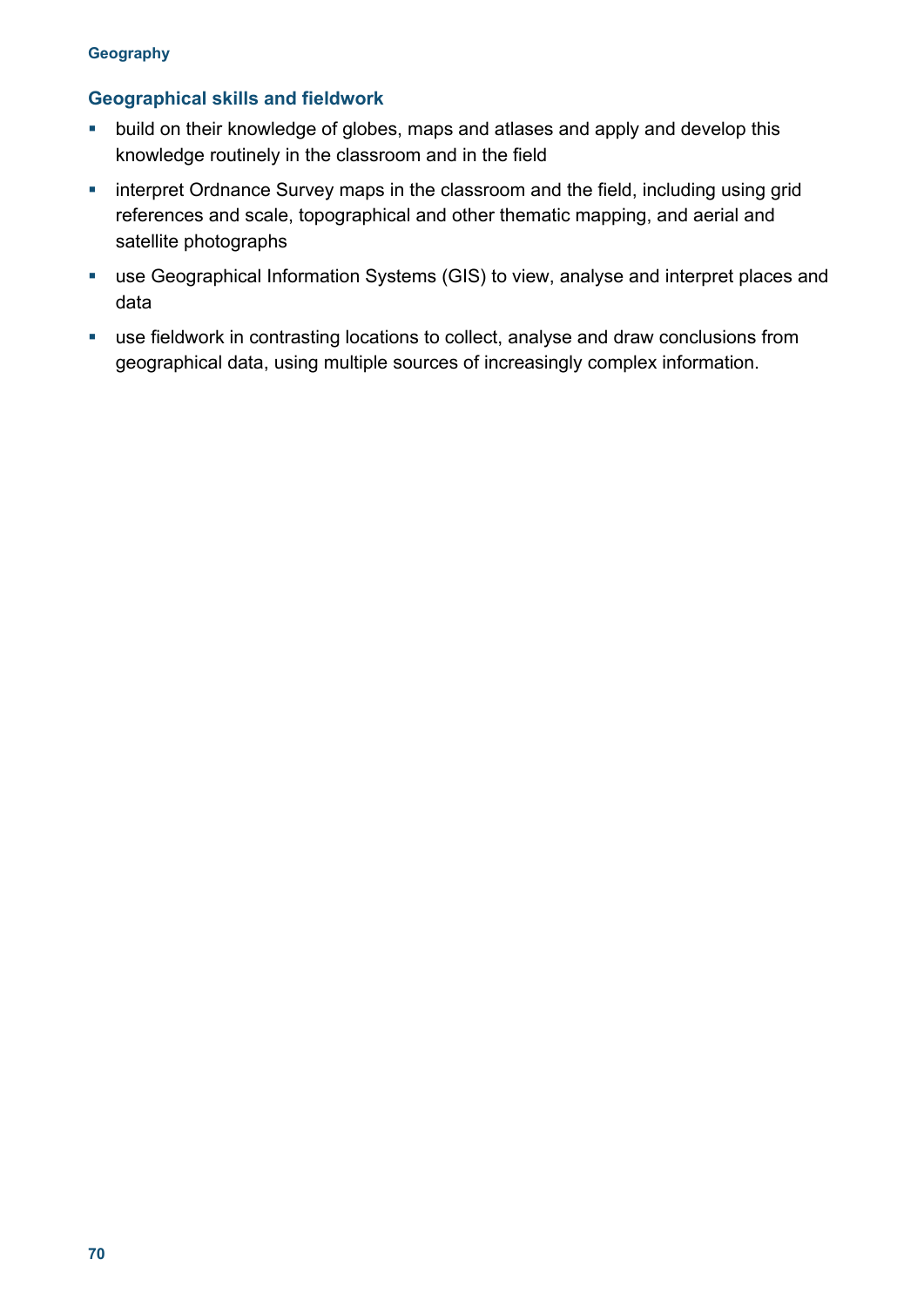# **History**

# **Purpose of study**

A high-quality history education will help pupils gain a coherent knowledge and understanding of Britain's past and that of the wider world. It should inspire pupils' curiosity to know more about the past. Teaching should equip pupils to ask perceptive questions, think critically, weigh evidence, sift arguments, and develop perspective and judgement. History helps pupils to understand the complexity of people's lives, the process of change, the diversity of societies and relationships between different groups, as well as their own identity and the challenges of their time.

## **Aims**

The national curriculum for history aims to ensure that all pupils:

- know and understand the history of these islands as a coherent, chronological narrative, from the earliest times to the present day: how people's lives have shaped this nation and how Britain has influenced and been influenced by the wider world
- know and understand significant aspects of the history of the wider world: the nature of ancient civilisations; the expansion and dissolution of empires; characteristic features of past non-European societies; achievements and follies of mankind
- gain and deploy a historically grounded understanding of abstract terms such as 'empire', 'civilisation', 'parliament' and 'peasantry'
- understand historical concepts such as continuity and change, cause and consequence, similarity, difference and significance, and use them to make connections, draw contrasts, analyse trends, frame historically-valid questions and create their own structured accounts, including written narratives and analyses
- understand the methods of historical enquiry, including how evidence is used rigorously to make historical claims, and discern how and why contrasting arguments and interpretations of the past have been constructed
- gain historical perspective by placing their growing knowledge into different contexts, understanding the connections between local, regional, national and international history; between cultural, economic, military, political, religious and social history; and between short- and long-term timescales.

# **Attainment targets**

By the end of key stage 3, pupils are expected to know, apply and understand the matters, skills and processes specified in the programme of study.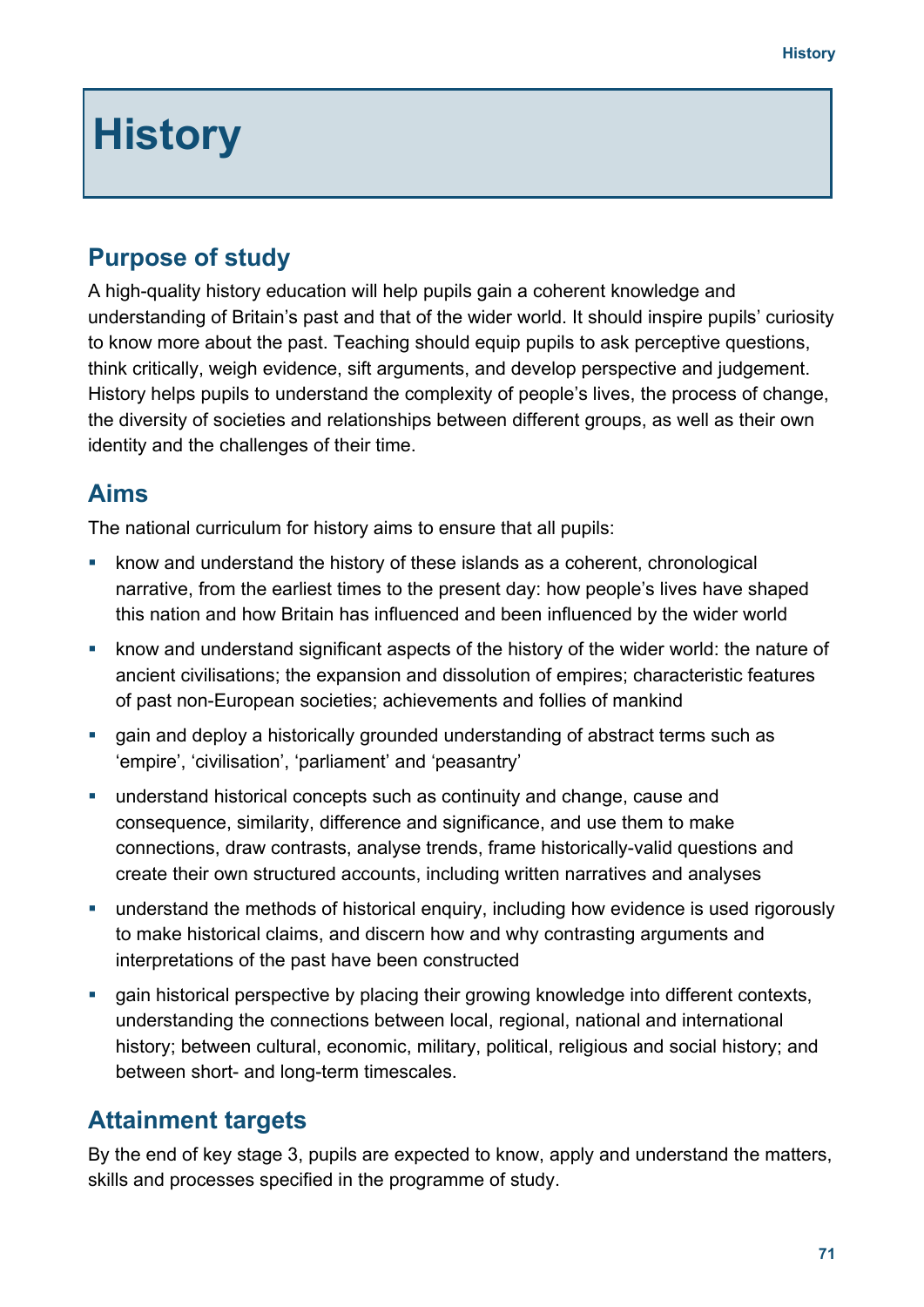**Schools are not required by law to teach the example content in [square brackets] or the content indicated as being 'non-statutory'.**

# **Subject content**

## **Key stage 3**

Pupils should extend and deepen their chronologically secure knowledge and understanding of British, local and world history, so that it provides a well-informed context for wider learning. Pupils should identify significant events, make connections, draw contrasts, and analyse trends within periods and over long arcs of time. They should use historical terms and concepts in increasingly sophisticated ways. They should pursue historically valid enquiries including some they have framed themselves, and create relevant, structured and evidentially supported accounts in response. They should understand how different types of historical sources are used rigorously to make historical claims and discern how and why contrasting arguments and interpretations of the past have been constructed.

In planning to ensure the progression described above through teaching the British, local and world history outlined below, teachers should combine overview and depth studies to help pupils understand both the long arc of development and the complexity of specific aspects of the content.

Pupils should be taught about:

the development of Church, state and society in Medieval Britain 1066-1509

## **Examples (non-statutory)**

This could include:

- the Norman Conquest
- Christendom, the importance of religion and the Crusades
- the struggle between Church and crown
- **Magna Carta and the emergence of Parliament**
- the English campaigns to conquer Wales and Scotland up to 1314
- society, economy and culture: for example, feudalism, religion in daily life (parishes, monasteries, abbeys), farming, trade and towns (especially the wool trade), art, architecture and literature
- the Black Death and its social and economic impact
- **the Peasants' Revolt**
- **the Hundred Years War**
- the Wars of the Roses; Henry VII and attempts to restore stability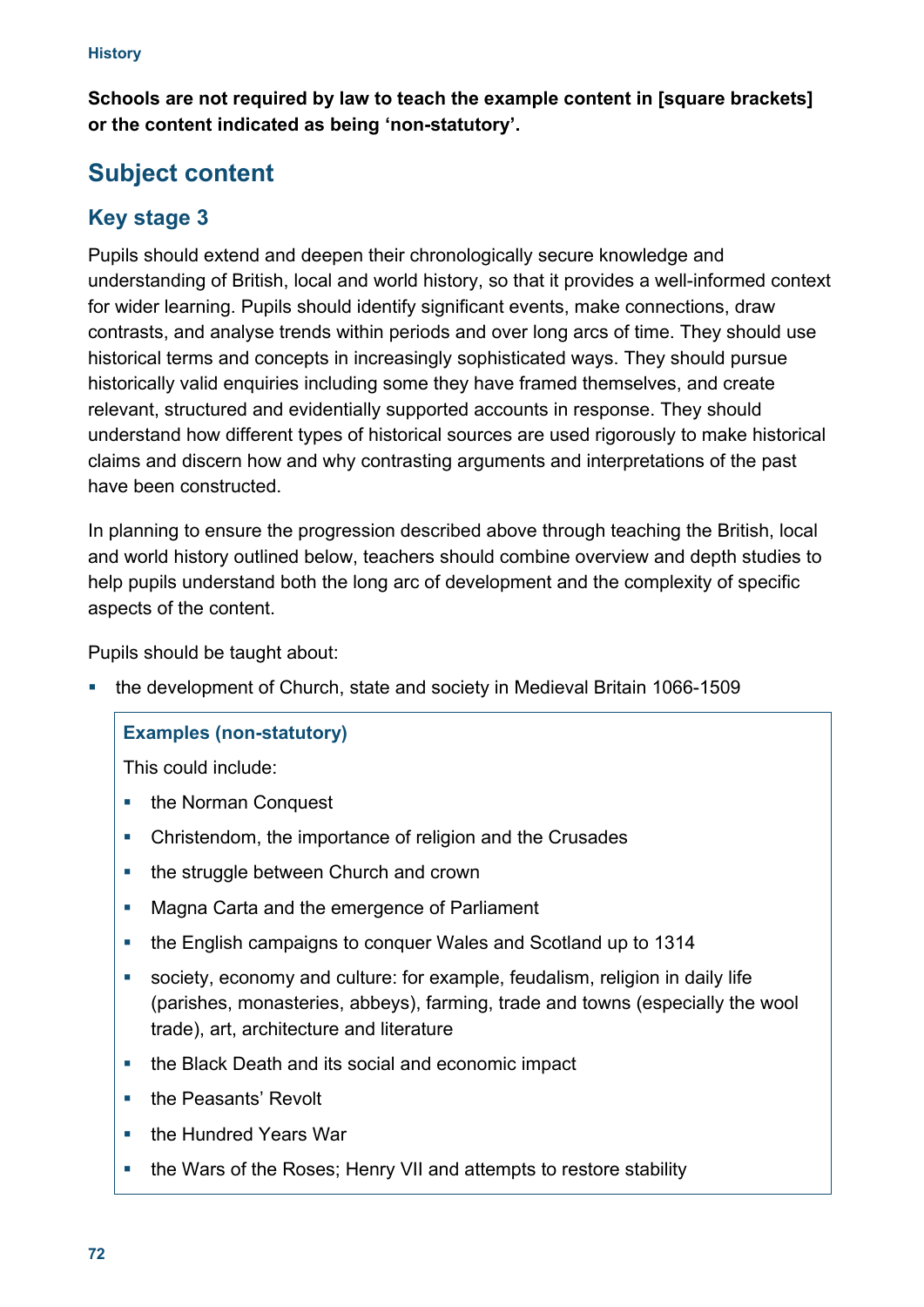the development of Church, state and society in Britain 1509-1745

### **Examples (non-statutory)**

This could include:

- Renaissance and Reformation in Europe
- the English Reformation and Counter Reformation (Henry VIII to Mary I)
- the Elizabethan religious settlement and conflict with Catholics (including Scotland, Spain and Ireland)
- the first colony in America and first contact with India
- the causes and events of the civil wars throughout Britain
- the Interregnum (including Cromwell in Ireland)
- the Restoration, 'Glorious Revolution' and power of Parliament
- the Act of Union of 1707, the Hanoverian succession and the Jacobite rebellions of 1715 and 1745
- society, economy and culture across the period: for example, work and leisure in town and country, religion and superstition in daily life, theatre, art, music and literature
- ideas, political power, industry and empire: Britain, 1745-1901

### **Examples (non-statutory)**

This could include:

- **the Enlightenment in Europe and Britain, with links back to 17<sup>th</sup>-Century thinkers** and scientists and the founding of the Royal Society
- Britain's transatlantic slave trade: its effects and its eventual abolition
- **the Seven Years War and The American War of Independence**
- the French Revolutionary wars
- **Britain as the first industrial nation**  $-$  the impact on society
- **Party politics, extension of the franchise and social reform**
- the development of the British Empire with a depth study (for example, of India)
- **Induced and Home Rule**
- **Darwin's 'On The Origin of Species'**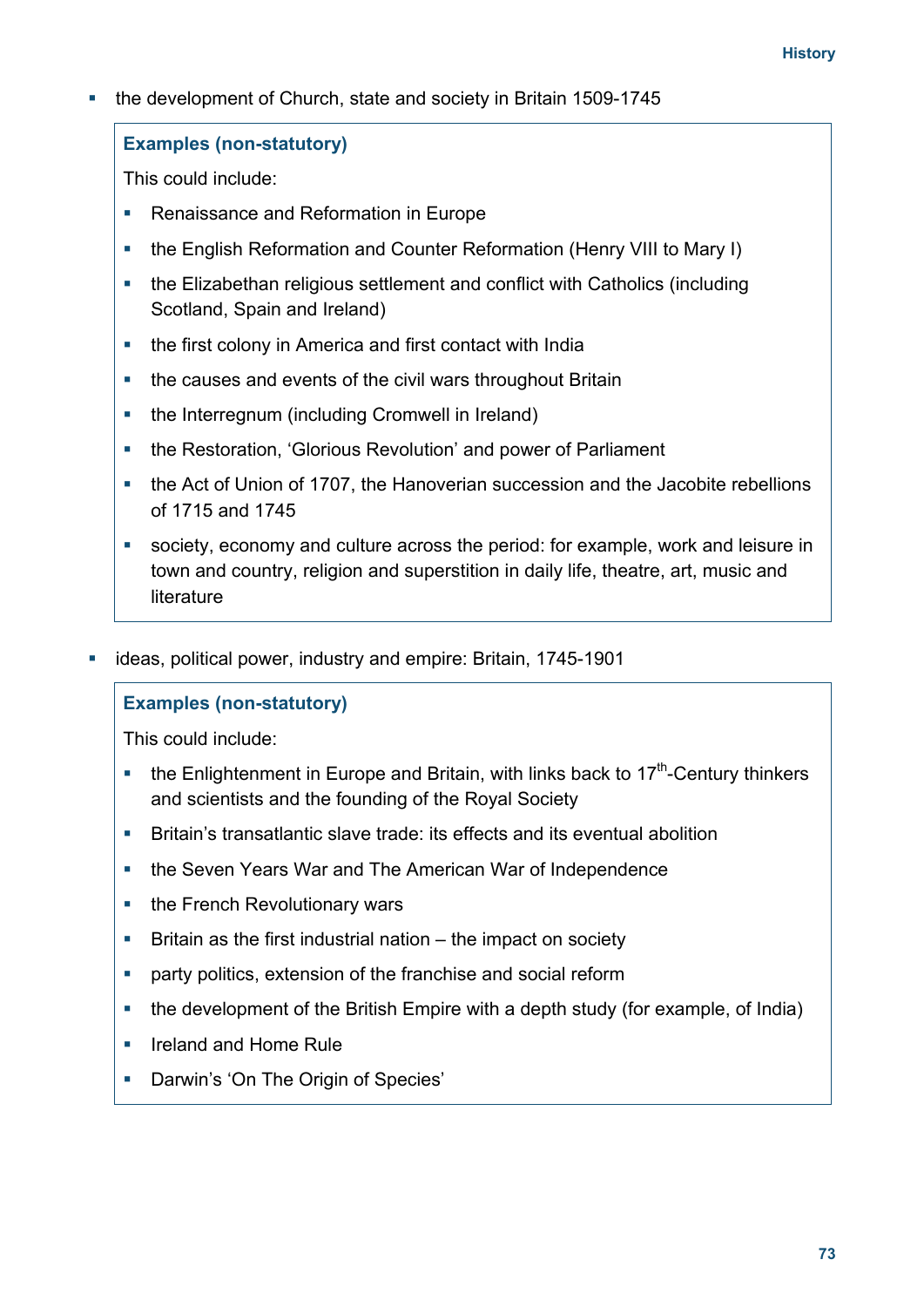#### **History**

challenges for Britain, Europe and the wider world 1901 to the present day

In addition to studying the Holocaust, this could include:

### **Examples (non-statutory)**

- women's suffrage
- **the First World War and the Peace Settlement**
- the inter-war years: the Great Depression and the rise of dictators
- the Second World War and the wartime leadership of Winston Churchill
- the creation of the Welfare State
- Indian independence and end of Empire
- social, cultural and technological change in post-war British society
- Britain's place in the world since 1945

### • a local history study

### **Examples (non-statutory)**

- a depth study linked to one of the British areas of study listed above
- a study over time, testing how far sites in their locality reflect aspects of national history (some sites may predate 1066)
- a study of an aspect or site in local history dating from a period before 1066
- the study of an aspect or theme in British history that consolidates and extends pupils' chronological knowledge from before 1066

### **Examples (non-statutory)**

- the changing nature of political power in Britain, traced through selective case studies from the Iron Age to the present
- **Britain's changing landscape from the Iron Age to the present**
- a study of an aspect of social history, such as the impact through time of the migration of people to, from and within the British Isles
- a study in depth into a significant turning point: for example, the Neolithic **Revolution**
- at least one study of a significant society or issue in world history and its interconnections with other world developments [for example, Mughal India 1526-1857; China's Qing dynasty 1644-1911; Changing Russian empires c.1800-1989; USA in the 20<sup>th</sup> Century].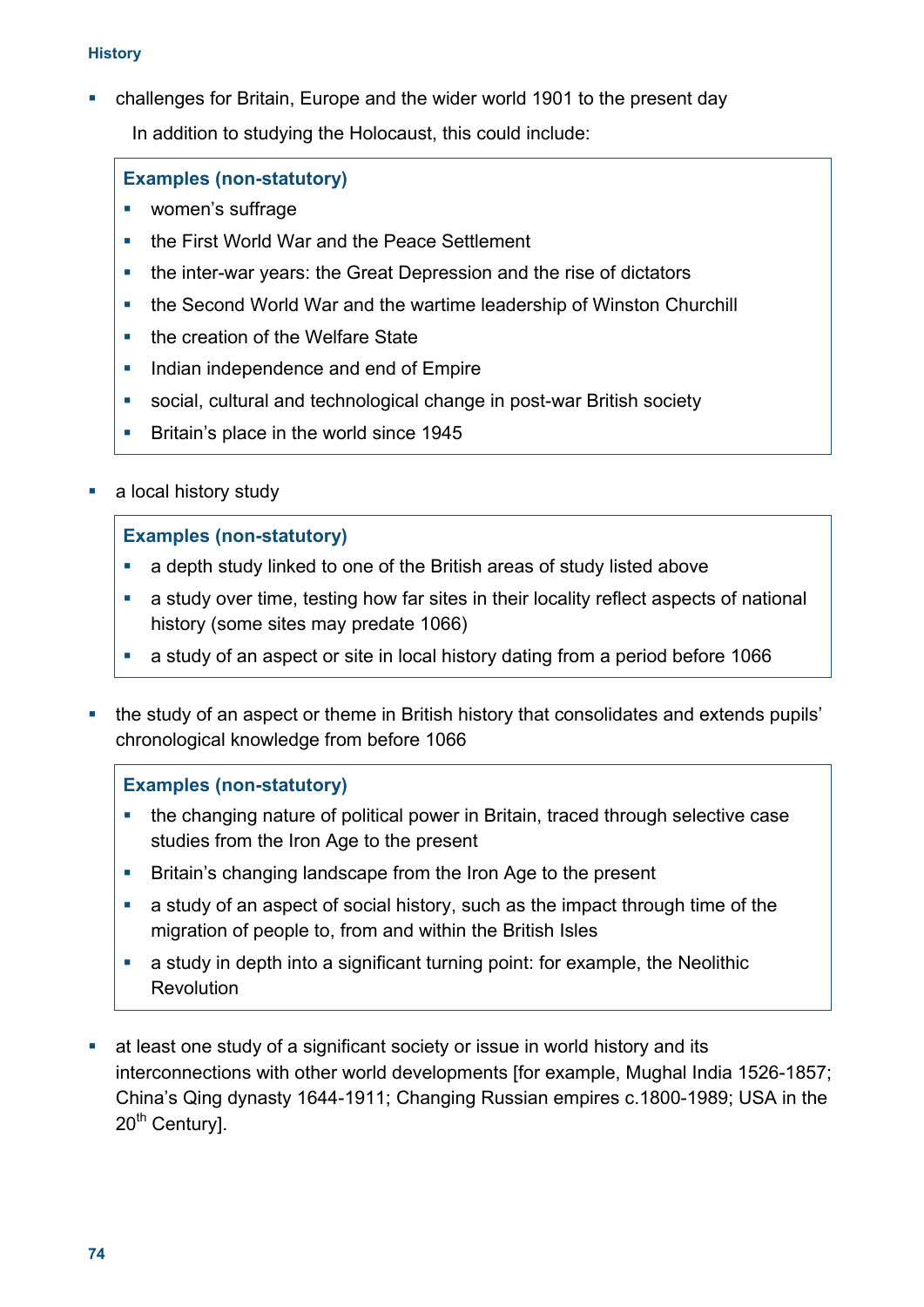# **Languages**

## **Purpose of study**

Learning a foreign language is a liberation from insularity and provides an opening to other cultures. A high-quality languages education should foster pupils' curiosity and deepen their understanding of the world. The teaching should enable pupils to express their ideas and thoughts in another language and to understand and respond to its speakers, both in speech and in writing. It should also provide opportunities for them to communicate for practical purposes, learn new ways of thinking and read great literature in the original language. Language teaching should provide the foundation for learning further languages, equipping pupils to study and work in other countries.

### **Aims**

The national curriculum for languages aims to ensure that all pupils:

- understand and respond to spoken and written language from a variety of authentic sources
- speak with increasing confidence, fluency and spontaneity, finding ways of communicating what they want to say, including through discussion and asking questions, and continually improving the accuracy of their pronunciation and intonation
- can write at varying length, for different purposes and audiences, using the variety of grammatical structures that they have learnt
- discover and develop an appreciation of a range of writing in the language studied.

### **Attainment targets**

By the end of key stage 3, pupils are expected to know, apply and understand the matters, skills and processes specified in the programme of study.

**Schools are not required by law to teach the example content in [square brackets].**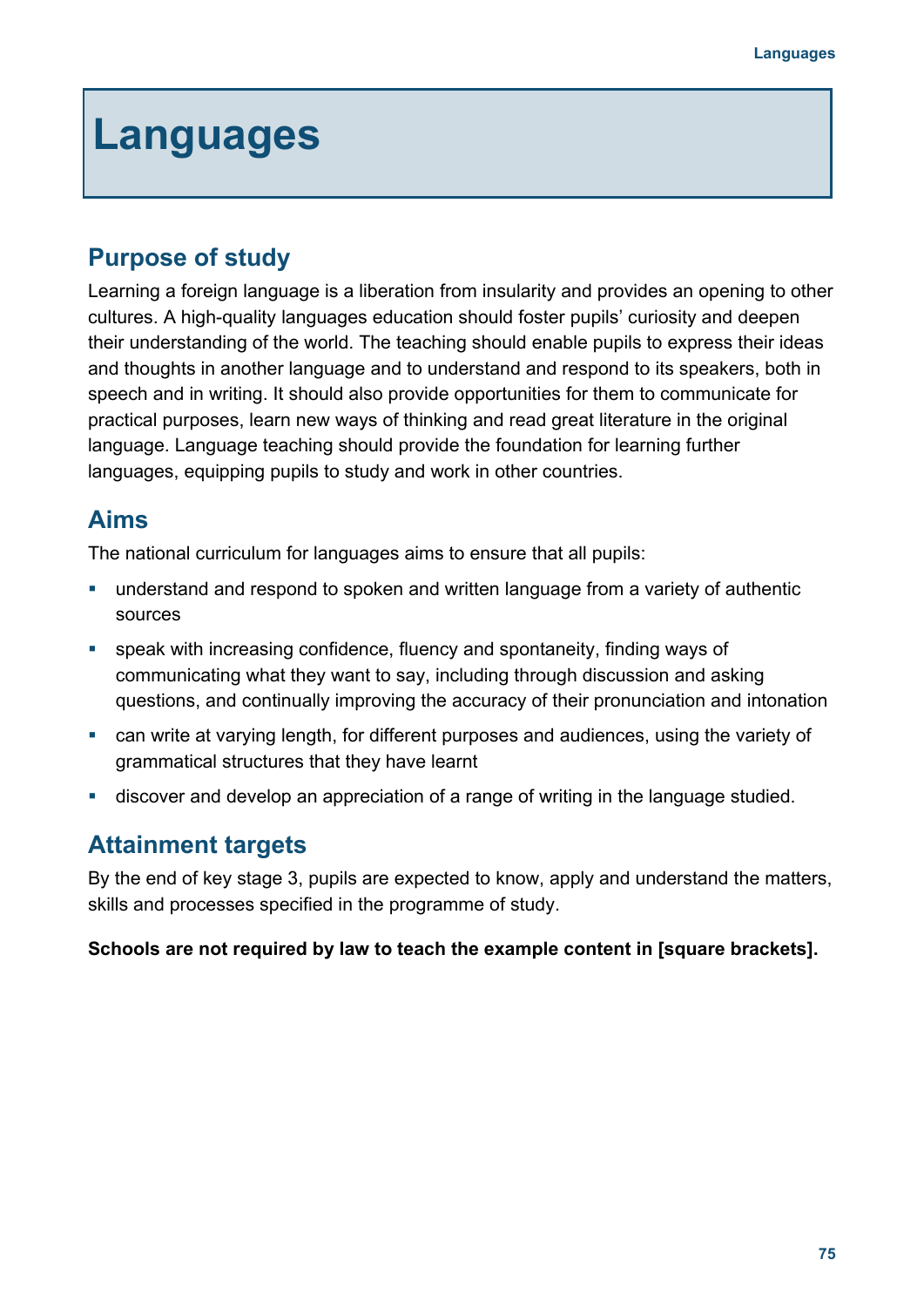## **Subject content**

## **Key stage 3: Modern foreign language**

Teaching may be of any modern foreign language and should build on the foundations of language learning laid at key stage 2, whether pupils continue with the same language or take up a new one. Teaching should focus on developing the breadth and depth of pupils' competence in listening, speaking, reading and writing, based on a sound foundation of core grammar and vocabulary. It should enable pupils to understand and communicate personal and factual information that goes beyond their immediate needs and interests, developing and justifying points of view in speech and writing, with increased spontaneity, independence and accuracy. It should provide suitable preparation for further study.

Pupils should be taught to:

#### **Grammar and vocabulary**

- **EXECT** identify and use tenses or other structures which convey the present, past, and future as appropriate to the language being studied
- use and manipulate a variety of key grammatical structures and patterns, including voices and moods, as appropriate
- develop and use a wide-ranging and deepening vocabulary that goes beyond their immediate needs and interests, allowing them to give and justify opinions and take part in discussion about wider issues
- use accurate grammar, spelling and punctuation.

#### **Linguistic competence**

- **EXT** listen to a variety of forms of spoken language to obtain information and respond appropriately
- **the transcribe words and short sentences that they hear with increasing accuracy**
- initiate and develop conversations, coping with unfamiliar language and unexpected responses, making use of important social conventions such as formal modes of address
- express and develop ideas clearly and with increasing accuracy, both orally and in writing
- speak coherently and confidently, with increasingly accurate pronunciation and intonation
- read and show comprehension of original and adapted materials from a range of different sources, understanding the purpose, important ideas and details, and provide an accurate English translation of short, suitable material
- **F** read literary texts in the language [such as stories, songs, poems and letters], to stimulate ideas, develop creative expression and expand understanding of the language and culture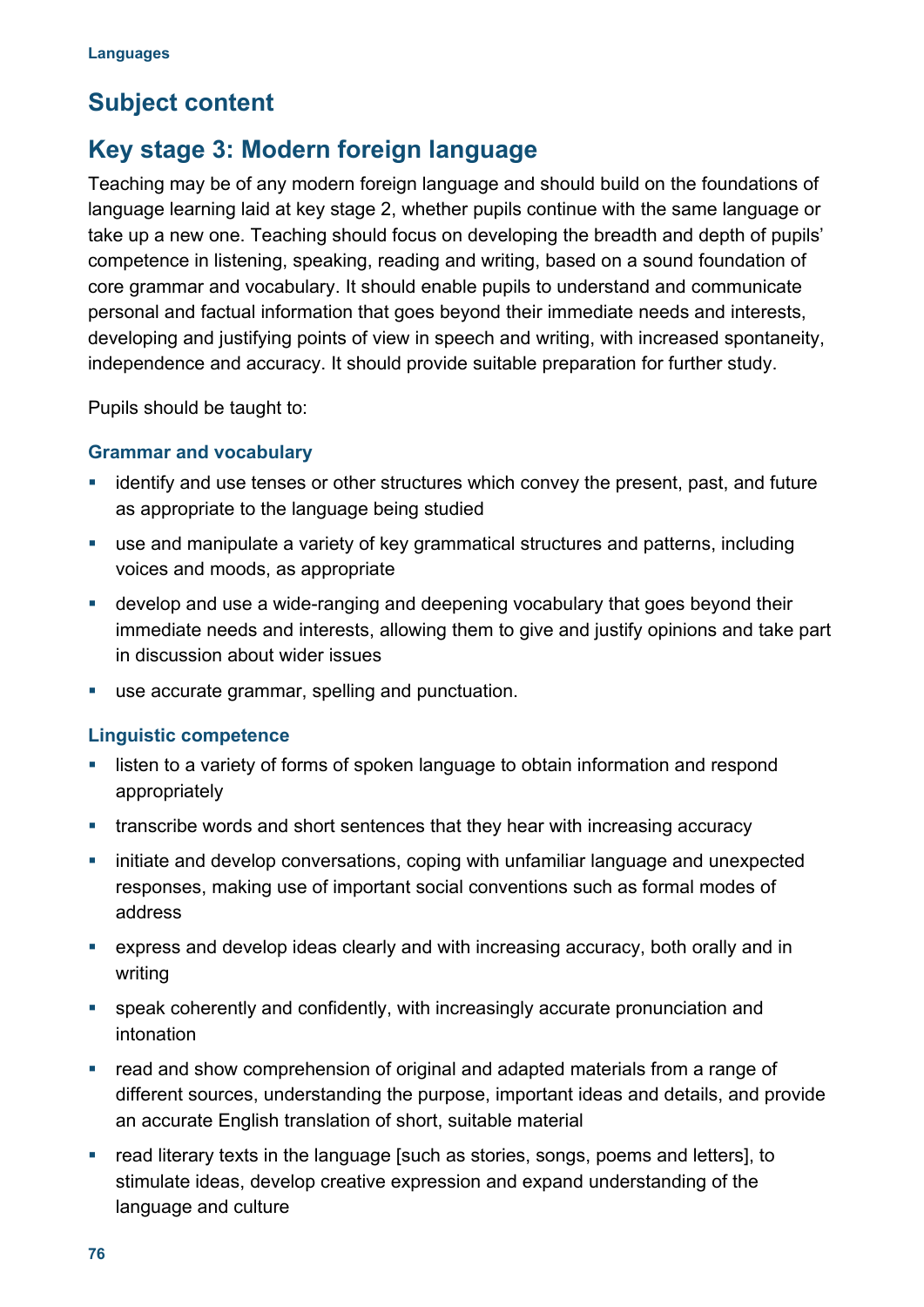write prose using an increasingly wide range of grammar and vocabulary, write creatively to express their own ideas and opinions, and translate short written text accurately into the foreign language.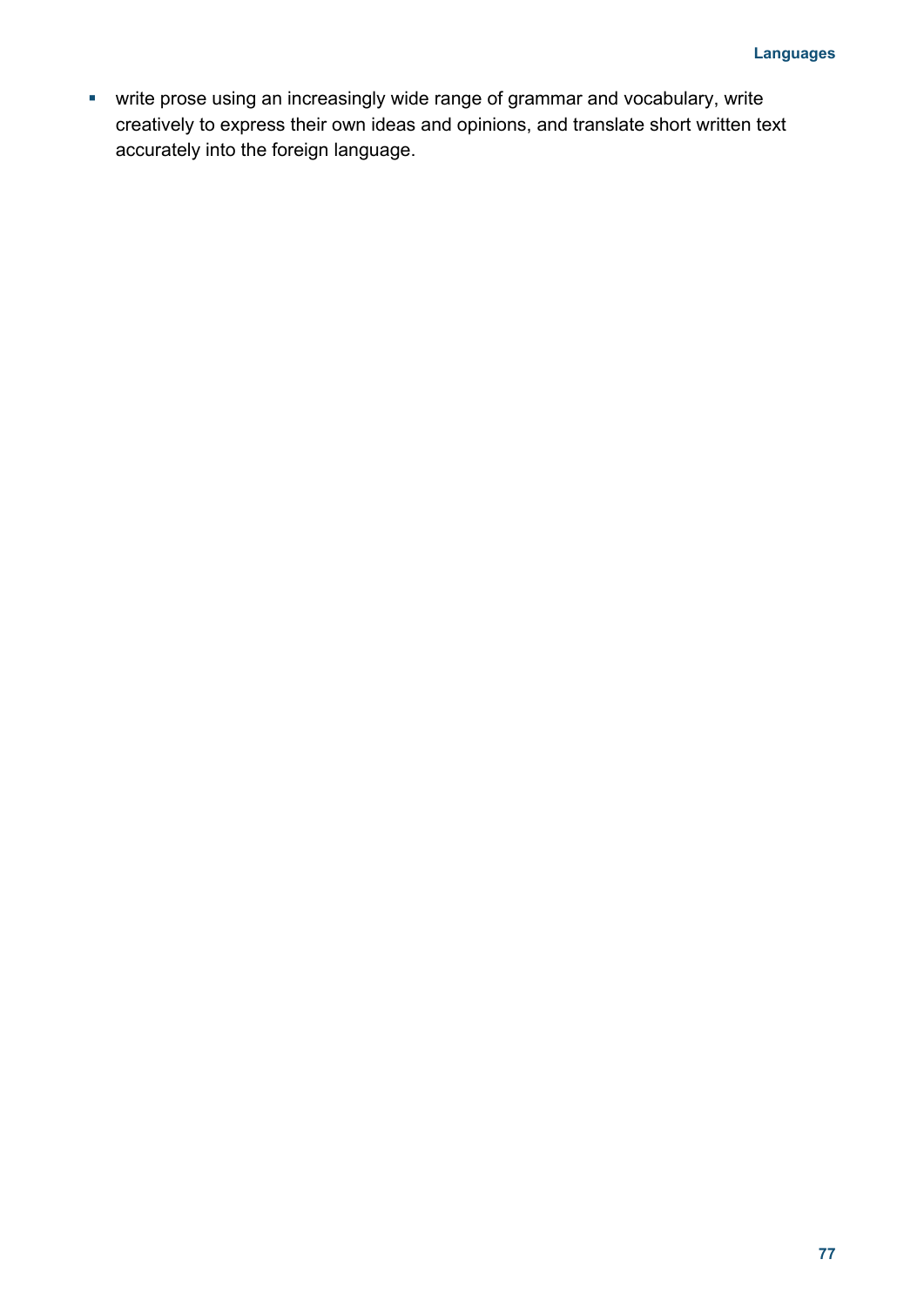# **Music**

## **Purpose of study**

Music is a universal language that embodies one of the highest forms of creativity. A highquality music education should engage and inspire pupils to develop a love of music and their talent as musicians, and so increase their self-confidence, creativity and sense of achievement. As pupils progress, they should develop a critical engagement with music, allowing them to compose, and to listen with discrimination to the best in the musical canon.

# **Aims**

The national curriculum for music aims to ensure that all pupils:

- **•** perform, listen to, review and evaluate music across a range of historical periods, genres, styles and traditions, including the works of the great composers and musicians
- learn to sing and to use their voices, to create and compose music on their own and with others, have the opportunity to learn a musical instrument, use technology appropriately and have the opportunity to progress to the next level of musical excellence
- understand and explore how music is created, produced and communicated, including through the inter-related dimensions: pitch, duration, dynamics, tempo, timbre, texture, structure and appropriate musical notations.

## **Attainment targets**

By the end of key stage 3, pupils are expected to know, apply and understand the matters, skills and processes specified in the programme of study.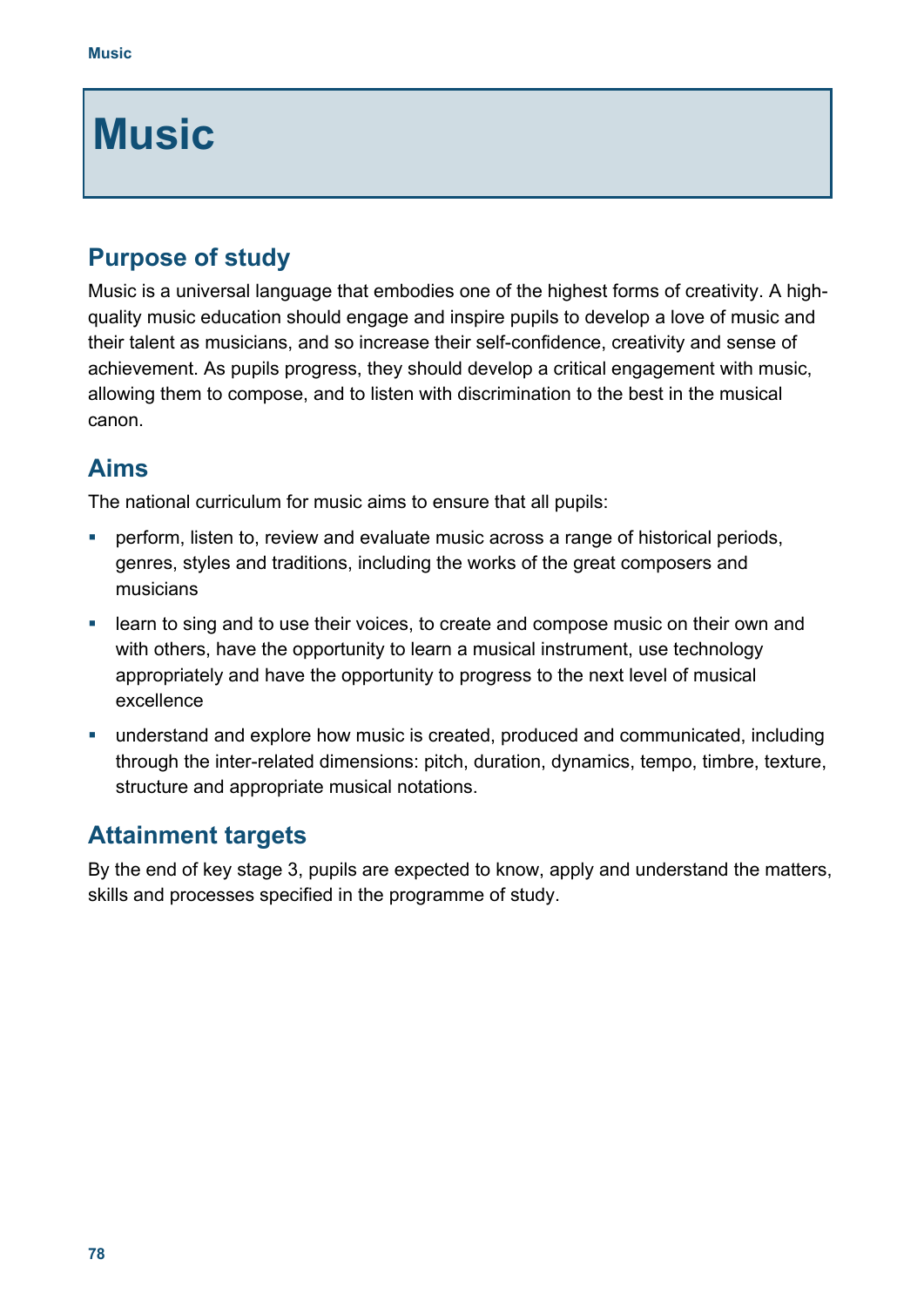# **Subject content**

### **Key stage 3**

Pupils should build on their previous knowledge and skills through performing, composing and listening. They should develop their vocal and/or instrumental fluency, accuracy and expressiveness; and understand musical structures, styles, genres and traditions, identifying the expressive use of musical dimensions. They should listen with increasing discrimination and awareness to inform their practice as musicians. They should use technologies appropriately and appreciate and understand a wide range of musical contexts and styles.

Pupils should be taught to:

- play and perform confidently in a range of solo and ensemble contexts using their voice, playing instruments musically, fluently and with accuracy and expression
- **EXTERN** improvise and compose; and extend and develop musical ideas by drawing on a range of musical structures, styles, genres and traditions
- use staff and other relevant notations appropriately and accurately in a range of musical styles, genres and traditions
- **EXEDENT** identify and use the inter-related dimensions of music expressively and with increasing sophistication, including use of tonalities, different types of scales and other musical devices
- **EXECT** listen with increasing discrimination to a wide range of music from great composers and musicians
- develop a deepening understanding of the music that they perform and to which they listen, and its history.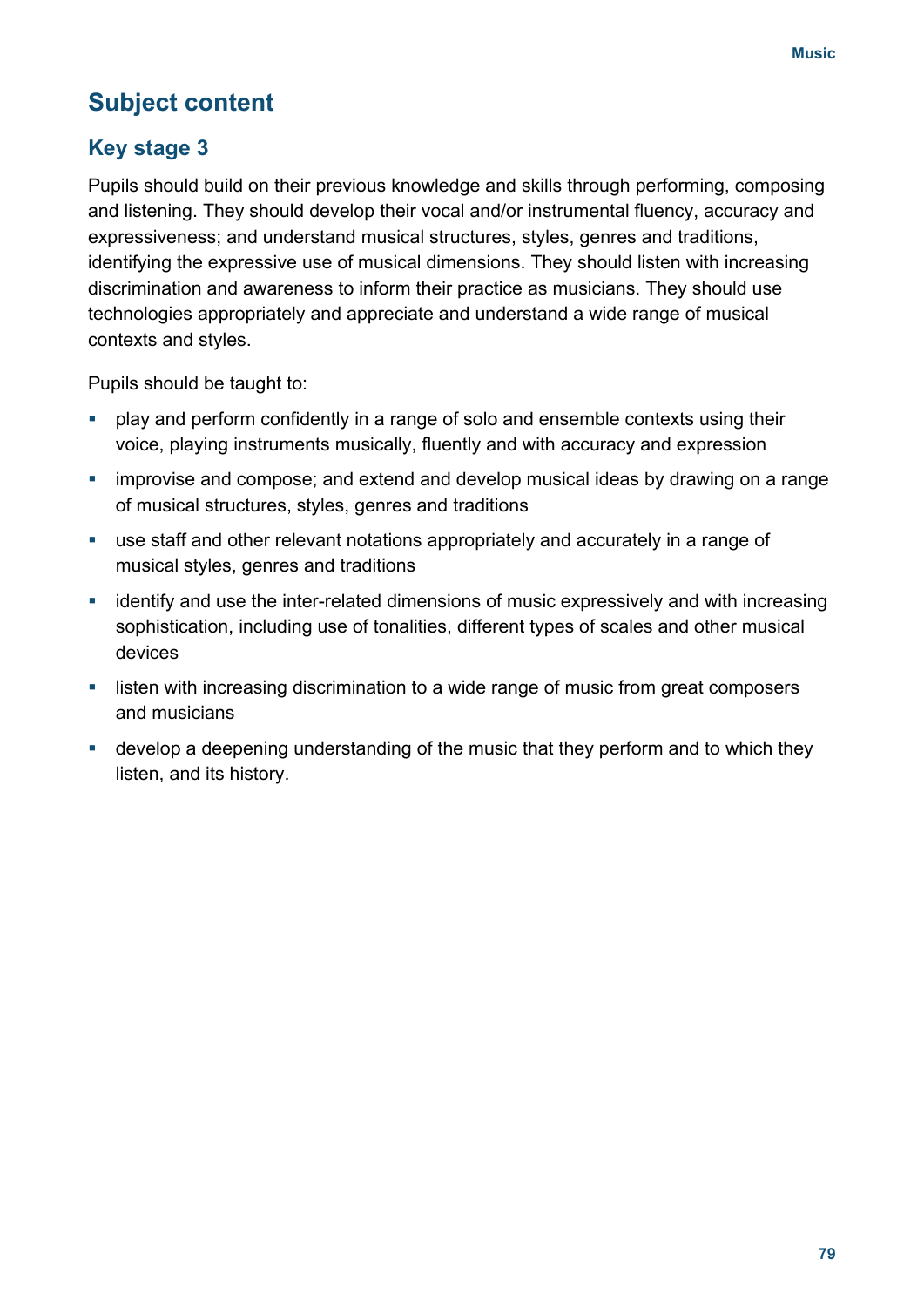# **Physical education**

## **Purpose of study**

A high-quality physical education curriculum inspires all pupils to succeed and excel in competitive sport and other physically-demanding activities. It should provide opportunities for pupils to become physically confident in a way which supports their health and fitness. Opportunities to compete in sport and other activities build character and help to embed values such as fairness and respect.

## **Aims**

The national curriculum for physical education aims to ensure that all pupils:

- develop competence to excel in a broad range of physical activities
- **are physically active for sustained periods of time**
- **EXECUTE:** engage in competitive sports and activities
- **Lead healthy, active lives.**

## **Attainment targets**

By the end of each key stage, pupils are expected to know, apply and understand the matters, skills and processes specified in the relevant programme of study.

**Schools are not required by law to teach the example content in [square brackets].** 

## **Subject content**

### **Key stage 3**

Pupils should build on and embed the physical development and skills learned in key stages 1 and 2, become more competent, confident and expert in their techniques, and apply them across different sports and physical activities. They should understand what makes a performance effective and how to apply these principles to their own and others' work. They should develop the confidence and interest to get involved in exercise, sports and activities out of school and in later life, and understand and apply the long-term health benefits of physical activity.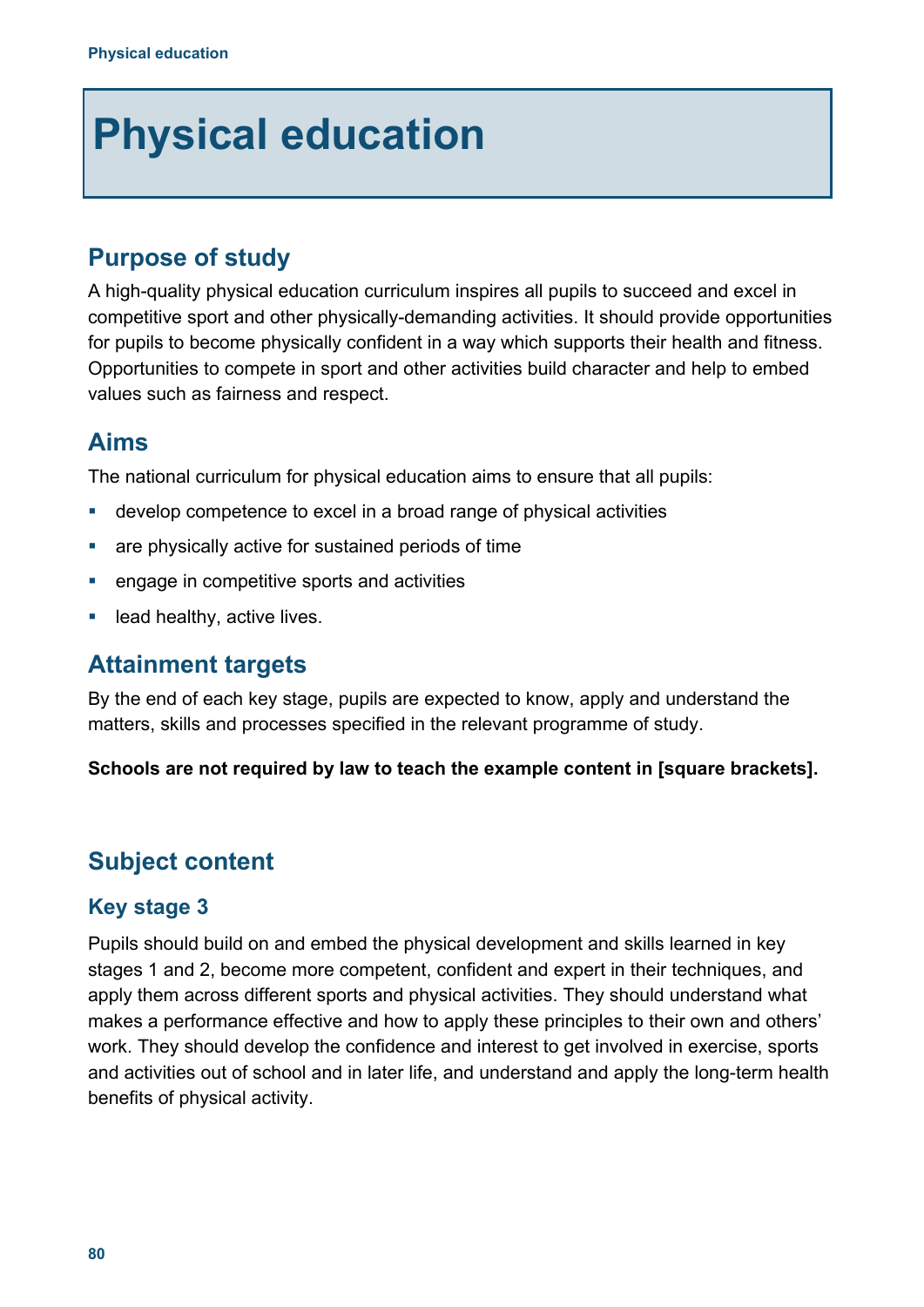Pupils should be taught to:

- use a range of tactics and strategies to overcome opponents in direct competition through team and individual games [for example, badminton, basketball, cricket, football, hockey, netball, rounders, rugby and tennis]
- develop their technique and improve their performance in other competitive sports [for example, athletics and gymnastics]
- **Perform dances using advanced dance techniques within a range of dance styles and** forms
- take part in outdoor and adventurous activities which present intellectual and physical challenges and be encouraged to work in a team, building on trust and developing skills to solve problems, either individually or as a group
- analyse their performances compared to previous ones and demonstrate improvement to achieve their personal best
- take part in competitive sports and activities outside school through community links or sports clubs.

### **Key stage 4**

Pupils should tackle complex and demanding physical activities. They should get involved in a range of activities that develops personal fitness and promotes an active, healthy lifestyle.

Pupils should be taught to:

- use and develop a variety of tactics and strategies to overcome opponents in team and individual games [for example, badminton, basketball, cricket, football, hockey, netball, rounders, rugby and tennis]
- develop their technique and improve their performance in other competitive sports,[for example, athletics and gymnastics], or other physical activities [for example, dance]
- take part in further outdoor and adventurous activities in a range of environments which present intellectual and physical challenges and which encourage pupils to work in a team, building on trust and developing skills to solve problems, either individually or as a group
- evaluate their performances compared to previous ones and demonstrate improvement across a range of physical activities to achieve their personal best
- continue to take part regularly in competitive sports and activities outside school through community links or sports clubs.